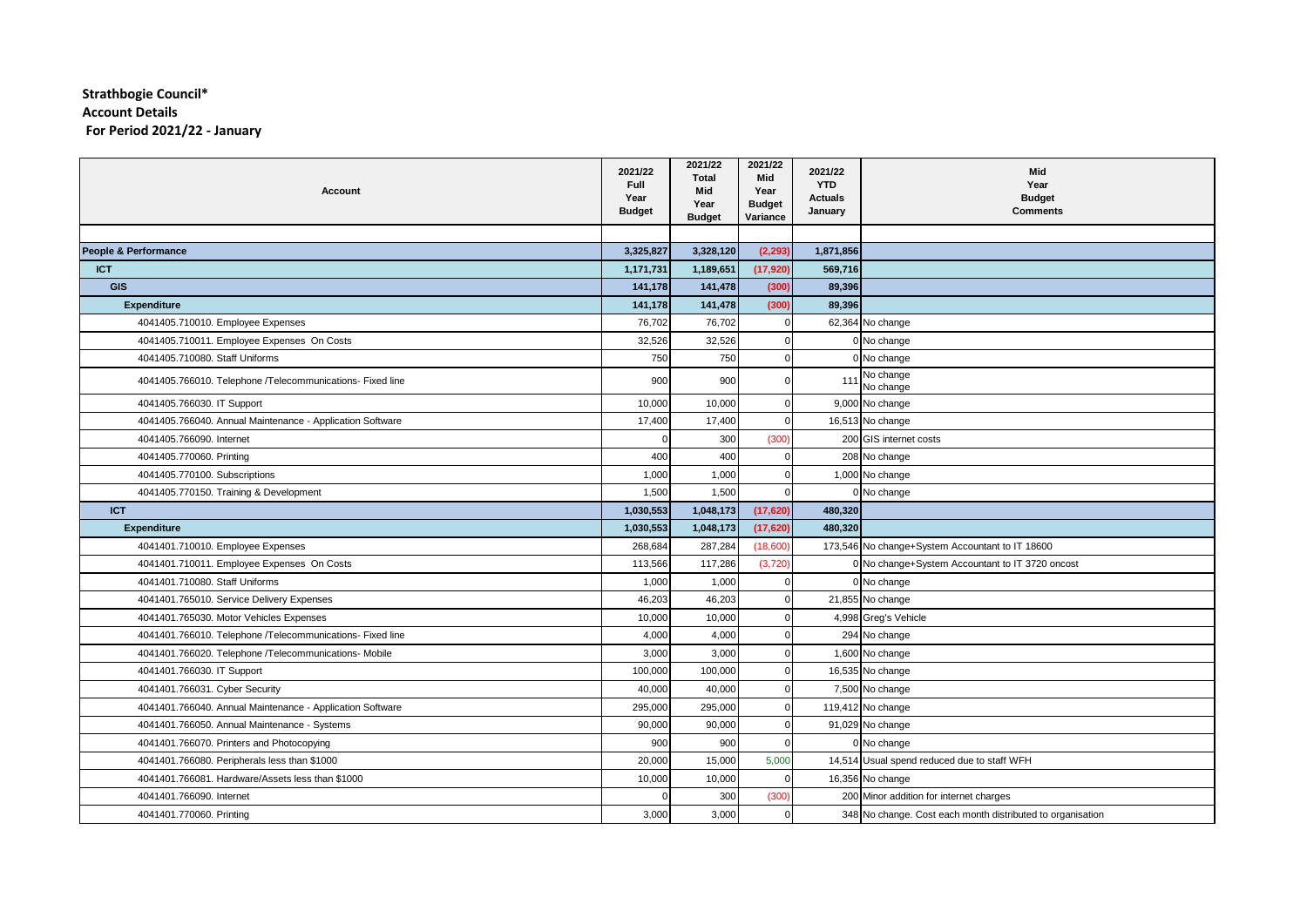| <b>Account</b>                                            | 2021/22<br><b>Full</b><br>Year<br><b>Budget</b> | 2021/22<br><b>Total</b><br>Mid<br>Year<br><b>Budget</b> | 2021/22<br>Mid<br>Year<br><b>Budget</b><br>Variance | 2021/22<br><b>YTD</b><br><b>Actuals</b><br>January | Mid<br>Year<br><b>Budget</b><br><b>Comments</b>                                                                                                                           |
|-----------------------------------------------------------|-------------------------------------------------|---------------------------------------------------------|-----------------------------------------------------|----------------------------------------------------|---------------------------------------------------------------------------------------------------------------------------------------------------------------------------|
| 4041401.770100. Subscriptions                             | 3,000                                           | 3,000                                                   | $\Omega$                                            |                                                    | 1,997 No change                                                                                                                                                           |
| 4041401.770150. Training & Development                    | 5,000                                           | 5,000                                                   | $\mathbf 0$                                         |                                                    | 0 No change                                                                                                                                                               |
| 4041401.770220. Website Maintenance                       | 10,000                                          | 10,000                                                  | $\mathbf 0$                                         |                                                    | 6,504 No change                                                                                                                                                           |
| 4041401.771160. Depreciation- Motor Vehicles              | 7,200                                           | 7,200                                                   | $\mathbf 0$                                         |                                                    | 3,600 Greg's Vehicle                                                                                                                                                      |
| 4041401.775030. Bank Charges                              |                                                 |                                                         | $\Omega$                                            | 31                                                 |                                                                                                                                                                           |
| <b>Governance &amp; Customer Service</b>                  | 1,045,072                                       | 1,022,572                                               | 22,500                                              | 516,682                                            |                                                                                                                                                                           |
| <b>Customer Contact</b>                                   | 811,950                                         | 761,450                                                 | 50,500                                              | 320,666                                            |                                                                                                                                                                           |
| Revenue                                                   | (2,500)                                         | (2,500)                                                 | $\mathbf{0}$                                        | (1,003)                                            |                                                                                                                                                                           |
| 4047471.610030. Agent Fees                                | (2,500)                                         | (2,500)                                                 | $\Omega$                                            |                                                    | (1,003) No change                                                                                                                                                         |
| <b>Expenditure</b>                                        | 814,450                                         | 763,950                                                 | 50,500                                              | 321,669                                            |                                                                                                                                                                           |
| 4047471.710010. Employee Expenses                         | 499,614                                         | 476,534                                                 | 23,080                                              |                                                    | 282,478 \$40k total reduce labour cost for Governance Officer as per David R as not yet<br>recruited-increased hours for Kerryn offset with reduced hours for Pene        |
| 4047471.710011. Employee Expenses On Costs                | 211,336                                         | 194,416                                                 | 16,920                                              |                                                    | \$40k total reduce labour cost for Governance Officer as per David R as not yet<br>0 recruited No change-increased hours for Kerryn offset with reduced hours for<br>Pene |
| 4047471.710080. Staff Uniforms                            | 3,000                                           | 3,000                                                   | $\Omega$                                            |                                                    | 0 No change                                                                                                                                                               |
| 4047471.760010. Contractors-Professional services         | 3,000                                           | 1,000                                                   | 2,000                                               |                                                    | 0 Misc. expenses                                                                                                                                                          |
| 4047471.765010. Service Delivery Expenses                 |                                                 |                                                         | $\Omega$                                            |                                                    |                                                                                                                                                                           |
| 4047471.765030. Motor Vehicles Expenses                   | 10,000                                          | 10,000                                                  | $\Omega$                                            |                                                    | 4,998 Dawn's Vehicle                                                                                                                                                      |
| 4047471.766010. Telephone /Telecommunications- Fixed line | 2.000                                           | 2,000                                                   | $\Omega$                                            |                                                    | 111 No change                                                                                                                                                             |
| 4047471.766020. Telephone /Telecommunications- Mobile     | 600                                             | 600                                                     | $\mathbf 0$                                         |                                                    | 260 No change                                                                                                                                                             |
| 4047471.766040. Annual Maintenance - Application Software | 13,000                                          | 13,000                                                  | $\Omega$                                            |                                                    | 12,943 Merit + Adobe                                                                                                                                                      |
| 4047471.766090. Internet                                  | $\Omega$                                        | $\Omega$                                                | $\Omega$                                            | 200                                                |                                                                                                                                                                           |
| 4047471.770060. Printing                                  | 6,000                                           | 4,000                                                   | 2,000                                               |                                                    | 1,817 Reduced Based on actual                                                                                                                                             |
| 4047471.770070. Stationery Items                          | 7.000                                           | 6.000                                                   | 1,000                                               |                                                    | 2.399 Reduced Based on actual                                                                                                                                             |
| 4047471.770080. Postage                                   | 35,000                                          | 30,000                                                  | 5,000                                               |                                                    | 5,693 Reduced Based on actual & last year                                                                                                                                 |
| 4047471.770100. Subscriptions                             | 700                                             | 700                                                     | $\Omega$                                            |                                                    | 771 No change                                                                                                                                                             |
| 4047471.770125. Staff Amenities                           | 2,000                                           | 1,500                                                   | 500                                                 |                                                    | 632 Reduced Based on actual                                                                                                                                               |
| 4047471.770150. Training & Development                    | 10,000                                          | 10,000                                                  | $\mathbf 0$                                         |                                                    | 1,297 No change                                                                                                                                                           |
| 4047471.770160. Advertising Expenses                      | 4,000                                           | 4,000                                                   | $\mathsf 0$                                         |                                                    | 4,468 No change                                                                                                                                                           |
| 4047471.771160. Depreciation- Motor Vehicles              | 7,200                                           | 7,200                                                   | $\Omega$                                            |                                                    | 3,600 Dawn's Vehicle                                                                                                                                                      |
| <b>Records</b>                                            | 233,122                                         | 261,122                                                 | (28,000)                                            | 196,016                                            |                                                                                                                                                                           |
| <b>Expenditure</b>                                        | 233,122                                         | 261,122                                                 | (28,000)                                            | 196,016                                            |                                                                                                                                                                           |
| 4041403.710010. Employee Expenses                         | 146,628                                         | 146,628                                                 | $\Omega$                                            |                                                    | 99,212 No change                                                                                                                                                          |
| 4041403.710011. Employee Expenses On Costs                | 61,994                                          | 61,994                                                  | $\Omega$                                            |                                                    | 0 No change                                                                                                                                                               |
| 4041403.710080. Staff Uniforms                            | 1,000                                           | 1,000                                                   | $\Omega$                                            |                                                    | 0 No change                                                                                                                                                               |
| 4041403.765010. Service Delivery Expenses                 | 5,000                                           | 5,000                                                   | $\mathbf 0$                                         |                                                    | 1,406 Grace record mgt                                                                                                                                                    |
| 4041403.766010. Telephone /Telecommunications- Fixed line | 900                                             | 900                                                     | $\mathbf 0$                                         |                                                    | 111 No change                                                                                                                                                             |
| 4041403.766020. Telephone /Telecommunications- Mobile     | 300                                             | 300                                                     | $\mathbf 0$                                         |                                                    | 375 No change                                                                                                                                                             |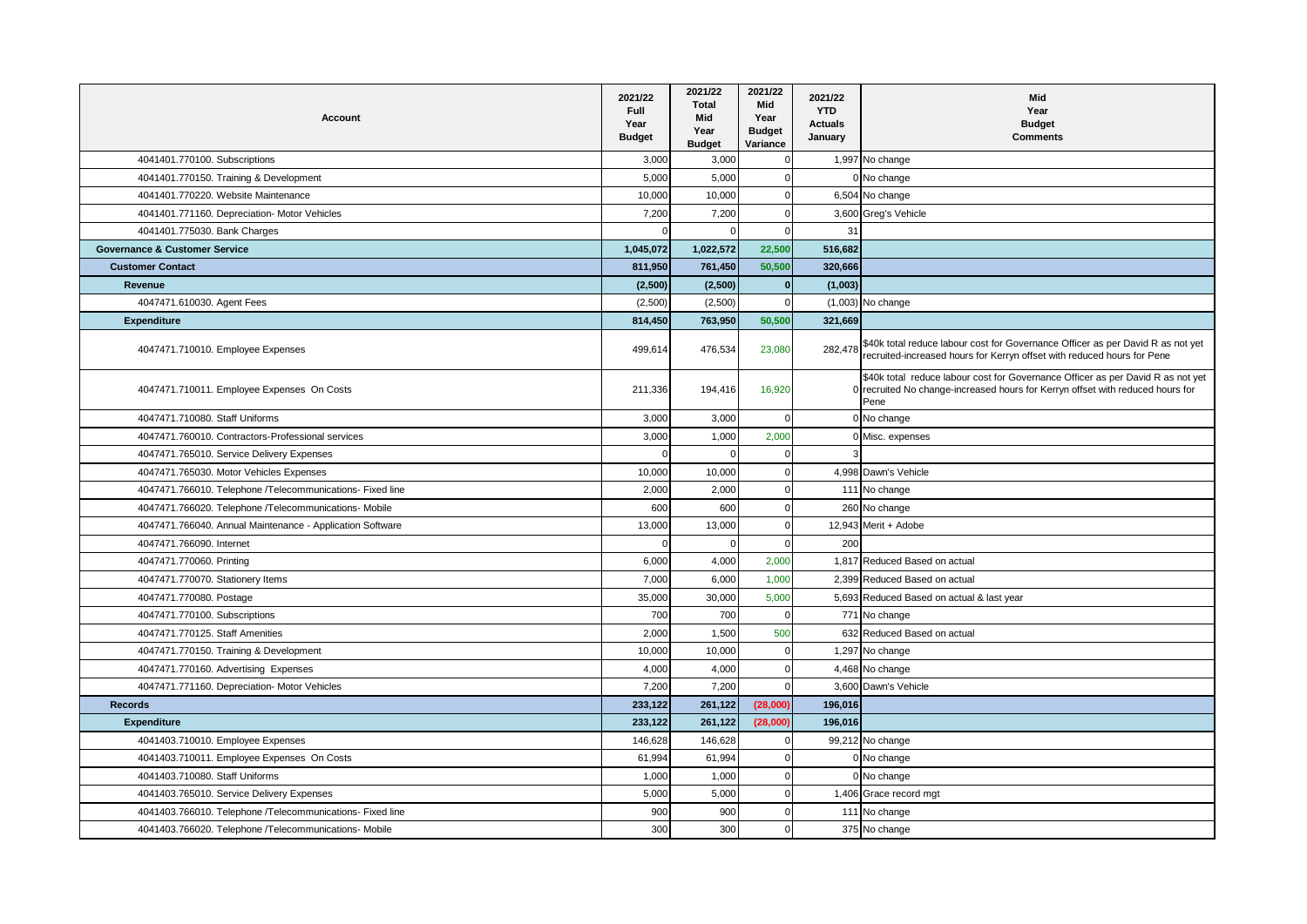| <b>Account</b>                                             | 2021/22<br><b>Full</b><br>Year<br><b>Budget</b> | 2021/22<br><b>Total</b><br>Mid<br>Year<br><b>Budget</b> | 2021/22<br>Mid<br>Year<br><b>Budget</b><br>Variance | 2021/22<br><b>YTD</b><br><b>Actuals</b><br>January | Mid<br>Year<br><b>Budget</b><br><b>Comments</b>                                                                                                                                       |
|------------------------------------------------------------|-------------------------------------------------|---------------------------------------------------------|-----------------------------------------------------|----------------------------------------------------|---------------------------------------------------------------------------------------------------------------------------------------------------------------------------------------|
| 4041403.766040. Annual Maintenance - Application Software  | $\Omega$                                        |                                                         | $\mathbf 0$                                         |                                                    | 2,720 Reallocate from IT area - MAGIQ Documents - 8.8 upgrade \$6k                                                                                                                    |
| 4041403.766090. Internet                                   | $\Omega$                                        | $\Omega$                                                | $\mathbf 0$                                         | 200                                                |                                                                                                                                                                                       |
| 4041403.770060. Printing                                   | 2,600                                           | 2,600                                                   | $\mathbf 0$                                         |                                                    | 1,572 No change                                                                                                                                                                       |
| 4041403.770090. Legal fees                                 | 12,000                                          | 40,000                                                  | (28,000)                                            |                                                    | 90,300 Actual + estimate, part transferred from Council cost centre \$13.5k                                                                                                           |
| 4041403.770100. Subscriptions                              | 1.200                                           | 1,200                                                   | $\mathbf 0$                                         |                                                    | 0 No change                                                                                                                                                                           |
| 4041403.770150. Training & Development                     | 1,500                                           | 1,500                                                   | $\mathbf 0$                                         |                                                    | 120 No change                                                                                                                                                                         |
| People & Culture                                           | 1,109,024                                       | 1,115,897                                               | (6, 873)                                            | 785,458                                            |                                                                                                                                                                                       |
| <b>Organisational Performance</b>                          | 1,109,024                                       | 1,115,897                                               | (6, 873)                                            | 785,458                                            |                                                                                                                                                                                       |
| Revenue                                                    | (50, 100)                                       | (75, 100)                                               | 25,000                                              | (86, 488)                                          |                                                                                                                                                                                       |
| 4045451.611092. Employee Contribution - Staff Uniform      | (100)                                           | (100)                                                   | $\Omega$                                            |                                                    | 0 No change                                                                                                                                                                           |
| 4045451.611110. Insurance Recovery - Income Protection     | (50,000)                                        | (75,000)                                                | 25,000                                              |                                                    | (86,488) As per actual                                                                                                                                                                |
| <b>Expenditure</b>                                         | 1,159,124                                       | 1,190,997                                               | (31, 873)                                           | 871.947                                            |                                                                                                                                                                                       |
| 4045451.710010. Employee Expenses                          | 326,288                                         | 346,288                                                 | (20,000)                                            |                                                    | 15 weeks salary of Hannah (\$26k) added for maternity leave position - Chris<br>247,683 Annual Leave payout + higher duties Alana & Keira expense offset HR Manager<br>vacant period. |
| 4045451.710011. Employee Expenses On Costs                 | 137,930                                         | 143,930                                                 | (6,000)                                             |                                                    | 15 weeks salary of Hannah (\$26k) added for maternity leave position - Chris<br>0 Annual Leave payout + higher duties Alana & Keira expense offset HR Manager<br>vacant period.       |
| 4045451.710015. Family Violence Leave                      | $\Omega$                                        | $\Omega$                                                | $\mathbf 0$                                         | 258                                                |                                                                                                                                                                                       |
| 4045451.710050. Work Cover                                 | (50,000)                                        | (50,000)                                                | $\mathbf 0$                                         |                                                    | (13,464) No change                                                                                                                                                                    |
| 4045451.710080. Staff Uniforms                             | 1,000                                           | 1,000                                                   | $\mathbf 0$                                         |                                                    | 0 No change                                                                                                                                                                           |
| 4045451.710110. Work Cover Claims                          | $\Omega$                                        | $\Omega$                                                | $\mathbf 0$                                         | 250                                                |                                                                                                                                                                                       |
| 4045451.710200. Employee Related - Others                  | 6,500                                           | 6,500                                                   | $\mathbf 0$                                         |                                                    | 3,652 No change                                                                                                                                                                       |
| 4045451.760010. Contractors-Professional services          | $\Omega$                                        | $\Omega$                                                | $\mathbf 0$                                         | 38,159                                             |                                                                                                                                                                                       |
| 4045451.760040. External Consultancies                     | 52,000                                          | 52,000                                                  | $\Omega$                                            |                                                    | 9,509 No change - Workforce plan + Dianna Tailor consulting                                                                                                                           |
| 4045451.760041. External Consultancies - (CEO Performance) | 10,000                                          | 2,000                                                   | 8,000                                               |                                                    | 0 CEO Committee etc. \$2k for 20/21 and \$10k back in 22/23                                                                                                                           |
| 4045451.765010. Service Delivery Expenses                  | $\Omega$                                        | $\Omega$                                                | $\mathbf 0$                                         | 1,085                                              |                                                                                                                                                                                       |
| 4045451.765030. Motor Vehicles Expenses                    | 20,000                                          | 20,000                                                  | $\mathbf 0$                                         |                                                    | 10,002 P&C Manager + Hannah vehicle                                                                                                                                                   |
| 4045451.766010. Telephone /Telecommunications- Fixed line  | 900                                             | 300                                                     | 600                                                 |                                                    | 111 Annualised Oct21 Actual                                                                                                                                                           |
| 4045451.766020. Telephone /Telecommunications- Mobile      | 2,800                                           | 2,000                                                   | 800                                                 |                                                    | 1,248 Annualised Oct21 Actual                                                                                                                                                         |
| 4045451.766040. Annual Maintenance - Application Software  | 10,000                                          | 10,000                                                  | $\mathbf 0$                                         |                                                    | 4,730 No change                                                                                                                                                                       |
| 4045451.766050. Annual Maintenance - Systems               | $\Omega$                                        |                                                         | $\Omega$                                            | 3,363                                              |                                                                                                                                                                                       |
| 4045451.766090. Internet                                   | $\Omega$                                        | $\Omega$                                                | $\mathbf 0$                                         | 200                                                |                                                                                                                                                                                       |
| 4045451.770050. Insurances                                 | 484,606                                         | 499,879                                                 | (15, 273)                                           |                                                    | 507,647 As per Actual                                                                                                                                                                 |
| 4045451.770060. Printing                                   | 1,200                                           | 1,200                                                   | $\mathbf 0$                                         |                                                    | 590 No change                                                                                                                                                                         |
| 4045451.770090. Legal fees                                 | 5,000                                           | 30,000                                                  | (25,000)                                            |                                                    | 0 Increased by \$25k for Covid related legal cases regarding employees                                                                                                                |
| 4045451.770100. Subscriptions                              | 4,500                                           | $\Omega$                                                | 4,500                                               |                                                    | 0 Transferred to legal fees                                                                                                                                                           |
| 4045451.770150. Training & Development                     | 110,000                                         | 89.500                                                  | 20,500                                              |                                                    | 25,300 \$20.5k transferred to legal fees. Need to restate in 22/23                                                                                                                    |
| 4045451.770160. Advertising Expenses                       | 20,000                                          | 21,500                                                  | (1,500)                                             |                                                    | 24,177 \$15.k transferred from other expenses. Increase due to new recruitments                                                                                                       |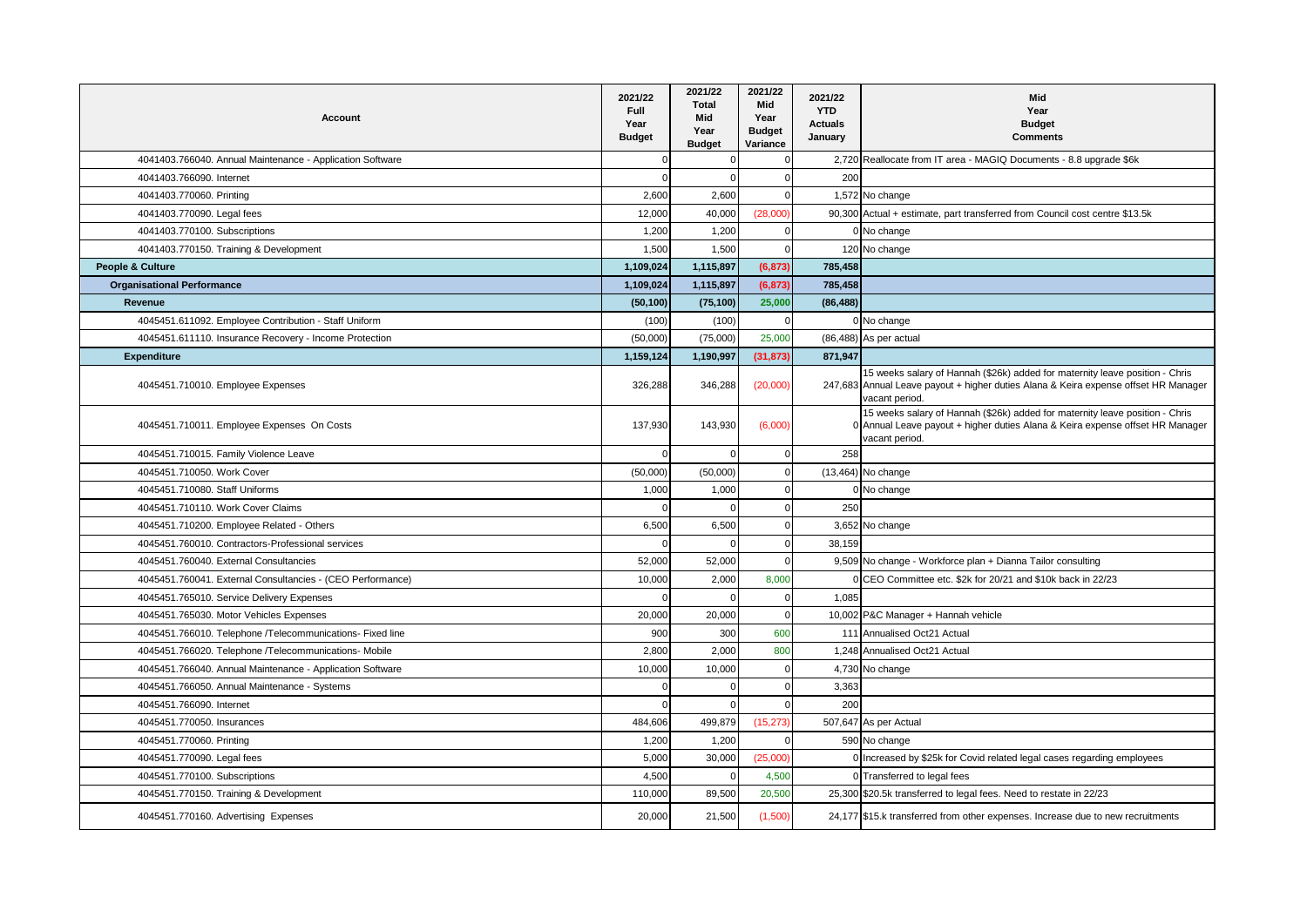| <b>Account</b>                                                                     | 2021/22<br><b>Full</b><br>Year<br><b>Budget</b> | 2021/22<br><b>Total</b><br>Mid<br>Year<br><b>Budget</b> | 2021/22<br>Mid<br>Year<br><b>Budget</b><br>Variance | 2021/22<br><b>YTD</b><br><b>Actuals</b><br>January | Mid<br>Year<br><b>Budget</b><br><b>Comments</b>                                                                                |
|------------------------------------------------------------------------------------|-------------------------------------------------|---------------------------------------------------------|-----------------------------------------------------|----------------------------------------------------|--------------------------------------------------------------------------------------------------------------------------------|
| 4045451.770240. Other Expenses                                                     | 2,000                                           | 500                                                     | 1,500                                               |                                                    | 245 \$1.5k transferred to advertising                                                                                          |
| 4045451.771160. Depreciation- Motor Vehicles                                       | 14,400                                          | 14,400                                                  | $\Omega$                                            | 7,200                                              | P&C Manager + Hannah vehicle                                                                                                   |
| <b>Corporate Operations</b>                                                        | (7, 545, 601)                                   | (7,803,994)                                             | 258,393                                             | (11, 198, 079)                                     |                                                                                                                                |
| <b>Waste Mgt &amp; Sustainable Environments</b>                                    | (214, 569)                                      | (261, 117)                                              | 46,548                                              | (1,472,784)                                        |                                                                                                                                |
| Sustainability                                                                     | 62,417                                          | 59,252                                                  | 3,165                                               | (24, 909)                                          |                                                                                                                                |
| Revenue                                                                            | (151,000)                                       | (226, 665)                                              | 75,665                                              | (190, 345)                                         |                                                                                                                                |
| 3038380.606490. Grants R-OP (State) - Roadside Weeds and Pest Management           | (61,000)                                        | (65, 893)                                               | 4,893                                               | (65, 893)                                          | increased to actual                                                                                                            |
| 3038380.606556. Grants NR-OP (State) - Greening Euroa                              | (30,000)                                        | (64, 372)                                               | 34,372                                              | (64, 372)                                          | \$64K c/f from 21, total funding \$129,722. Pt recorded in 20/21 Balance carried<br>forward to 21/22                           |
| 3038380.606557. Grants NR-OP (State) - Growing Cooler Green Urban Spaces           | (60,000)                                        | (60,000)                                                | $\Omega$                                            |                                                    | (52,800) \$52.8k c/f + \$6k in 21/22                                                                                           |
| 3038380.606558. Grants NR-OP (State) - Energy Assessment - Sustainability Victoria | $\Omega$                                        | (10, 400)                                               | 10,400                                              |                                                    | (7,280) As per grant agreement                                                                                                 |
| 3038380.607015. Contribution - Greening Euroa GVW                                  | $\Omega$                                        | (26,000)                                                | 26,000                                              |                                                    | Invoice to be done to GVW                                                                                                      |
| <b>Expenditure</b>                                                                 | 213,417                                         | 285,917                                                 | (72, 500)                                           | 165,436                                            |                                                                                                                                |
| 3038380.710010. Employee Expenses                                                  | 41,248                                          | 41,248                                                  | $\epsilon$                                          |                                                    | 31,464 No change                                                                                                               |
| 3038380.710011. Employee Expenses On Costs                                         | 16,874                                          | 16,874                                                  | $\Omega$                                            |                                                    | No change                                                                                                                      |
| 3038380.760010. Contractors-Professional services                                  | 150,000                                         | 90,000                                                  | 60,000                                              | 40,261                                             | \$61k for roadside weed spraying, \$5.5 for Trellises, \$6k for GBGA, \$6k for<br>GBBRRG + \$10k for other+60for greener Euroa |
| 3038380.765010. Service Delivery Expenses                                          | $\Omega$                                        | 60,000                                                  | (60,000)                                            |                                                    | 37,266 \$60k for Greening Euroa Project trfd from Contractors                                                                  |
| 3038380.765011. Service Delivery Expenses - Growing Cooler Green Urban Spaces      | $\Omega$                                        | 60,000                                                  | (60,000)                                            | 30,311                                             | Should have been included in the original budget.                                                                              |
| 3038380.765012. Trust for Nature - Council Rates Rebate                            | $\Omega$                                        | 12,500                                                  | (12,500)                                            | 23,550                                             | Trust for Nature Council Rate Rebate                                                                                           |
| 3038380.766010. Telephone /Telecommunications- Fixed line                          | 900                                             | 450                                                     | 450                                                 | 111                                                | reallocated part to internet                                                                                                   |
| 3038380.766020. Telephone /Telecommunications- Mobile                              | 900                                             | 900                                                     | $\Omega$                                            |                                                    | 471 No Change                                                                                                                  |
| 3038380.766090. Internet                                                           |                                                 | 450                                                     | (450)                                               |                                                    | 200 Reallocated from telephone                                                                                                 |
| 3038380.770060. Printing                                                           | 1,000                                           | 1,000                                                   | $\Omega$                                            |                                                    | 208 No Change                                                                                                                  |
| 3038380.770100. Subscriptions                                                      | 745                                             | 745                                                     | ſ                                                   |                                                    | No Change                                                                                                                      |
| 3038380.770150. Training & Development                                             | 750                                             | 750                                                     | $\Omega$                                            |                                                    | No Change                                                                                                                      |
| 3038380.770160. Advertising Expenses                                               | 1.000                                           | 1,000                                                   | $\mathcal{C}$                                       |                                                    | 1,593 No Change                                                                                                                |
| Waste                                                                              | (276, 986)                                      | (320, 369)                                              | 43,383                                              | (1, 447, 875)                                      |                                                                                                                                |
| Revenue                                                                            | (2,909,258)                                     | (2,953,641)                                             | 44,383                                              | (2,925,186)                                        |                                                                                                                                |
| 3033335.601035. Garbage Charges-Residential                                        | (2,379,728)                                     | (2, 399, 115)                                           | 19,387                                              |                                                    | $(2,403,443)$ As per actual                                                                                                    |
| 3033335.601040. Garbage Charges- Commercial                                        | (117, 468)                                      | (110, 617)                                              | (6, 851)                                            |                                                    | $(110, 617)$ As per actual                                                                                                     |
| 3033335.601045. Garbage Charges- Recycling                                         | (193, 178)                                      | (191, 632)                                              | (1, 546)                                            |                                                    | (191,836) As per actual                                                                                                        |
| 3033335.606006. Grants NR-OP (State) - Household Recycling Reforms                 |                                                 | (31, 277)                                               | 31,277                                              | (31, 277)                                          | Household Recycling Reforms Grants received in advance, to be spent in<br>2023/24 year, expense not added for 21/22 or 22/23   |
| 3033335.606007. Grants NR-OP (State) - Resale Shop Feasibility Study               |                                                 |                                                         | $\Omega$                                            | (7,000)                                            |                                                                                                                                |
| 3033335.610070. Tip Fees                                                           | (134,000)                                       | (134,000)                                               |                                                     |                                                    | (126,896) No Change                                                                                                            |
| 3033335.611032. Interest - Garbage Charges                                         | (8,884)                                         | (11,000)                                                | 2,116                                               |                                                    | $(13,282)$ As per actual                                                                                                       |
| 3033335.611090. Miscellaneous Income                                               | (76,000)                                        | (76,000)                                                | $\Omega$                                            |                                                    | (40,835) No Change                                                                                                             |
| <b>Expenditure</b>                                                                 | 2,632,272                                       | 2,633,272                                               | (1,000)                                             | 1,477,311                                          |                                                                                                                                |
| 3033335.710010. Employee Expenses                                                  | 196,040                                         | 196,040                                                 | $\Omega$                                            |                                                    | 197,795 Increased due to using Depot staff                                                                                     |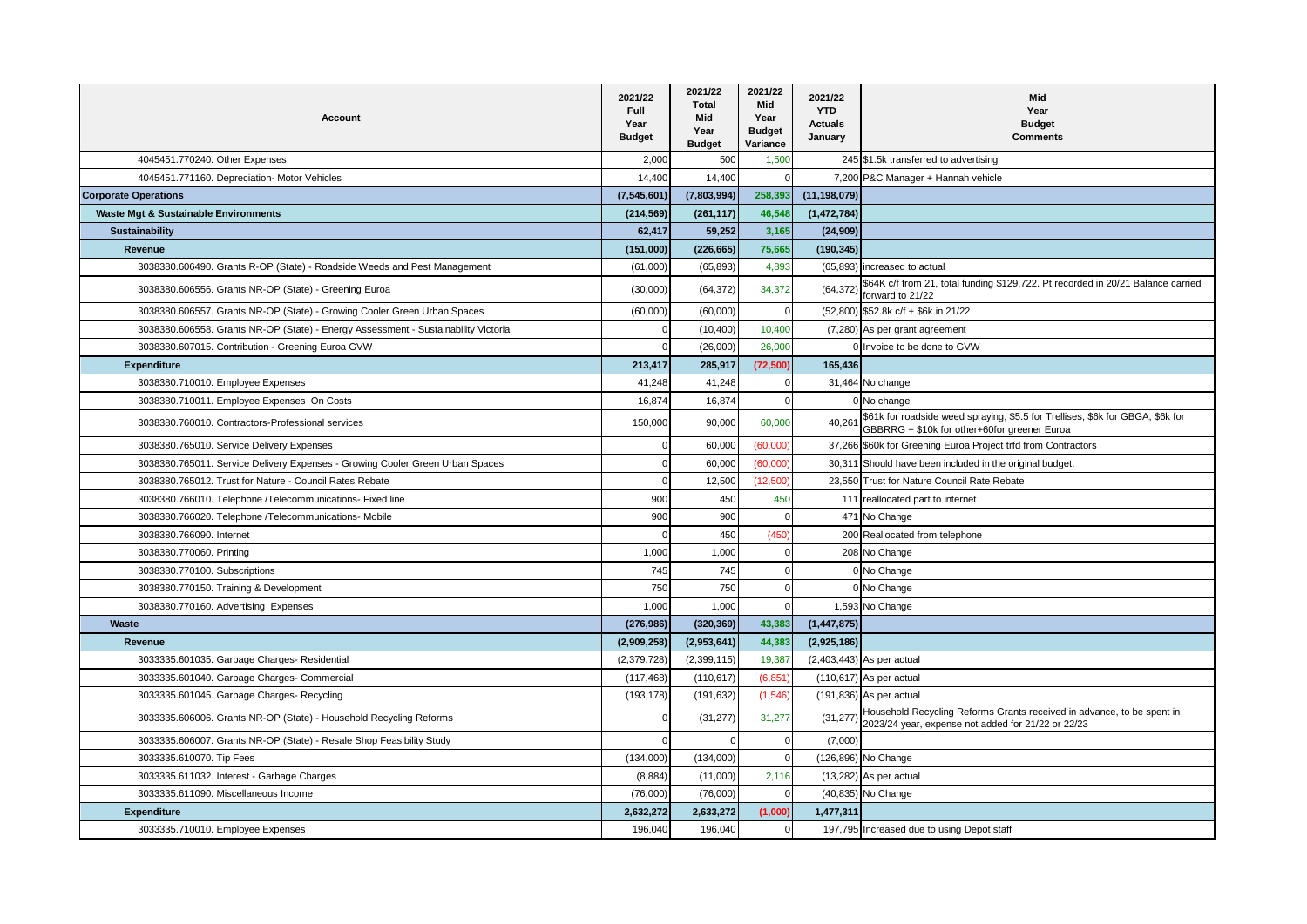| Account                                                                        | 2021/22<br>Full<br>Year<br><b>Budget</b> | 2021/22<br>Total<br>Mid<br>Year<br><b>Budget</b> | 2021/22<br>Mid<br>Year<br><b>Budget</b><br>Variance | 2021/22<br><b>YTD</b><br><b>Actuals</b><br>January | Mid<br>Year<br><b>Budget</b><br><b>Comments</b>   |
|--------------------------------------------------------------------------------|------------------------------------------|--------------------------------------------------|-----------------------------------------------------|----------------------------------------------------|---------------------------------------------------|
| 3033335.710011. Employee Expenses On Costs                                     | 83,132                                   | 83,132                                           |                                                     |                                                    | 0 No change                                       |
| 3033335.710080. Staff Uniforms                                                 | 2,000                                    | 2,000                                            | $\Omega$                                            |                                                    | 679 No Change                                     |
| 3033335.720010. Materials and Consumables                                      | 10,000                                   | 10,000                                           | $\Omega$                                            |                                                    | 2,656 No change                                   |
| 3033335.720310. Waste Collection - Residential                                 | 322,000                                  | 322,000                                          | $\overline{0}$                                      |                                                    | 165,860 No change                                 |
| 3033335.720320. Waste Collection - Recycling                                   | 494,000                                  | 494,000                                          | $\Omega$                                            |                                                    | 272,108 No change                                 |
| 3033335.720330. Waste Collection -Organics                                     | 457,000                                  | 457,000                                          | $\Omega$                                            |                                                    | 247,424 No change                                 |
| 3033335.720340. Organic Acceptance & Processing                                | 222,000                                  | 222,000                                          | $\Omega$                                            |                                                    | 172,210 No change                                 |
| 3033335.720341. Recycling, Acceptance & Processing                             | 66,000                                   | 66,000                                           | $\Omega$                                            |                                                    | 33,896 No change                                  |
| 3033335.720350. Transfer Stations                                              | 259,000                                  | 259,000                                          | $\overline{0}$                                      |                                                    | 174,931 No change                                 |
| 3033335.720360. Landfill Acceptance and Disposal                               | 247,000                                  | 247,000                                          | $\Omega$                                            |                                                    | 139,328 No change                                 |
| 3033335.720390. Waste -Others                                                  | 103,000                                  | 103,000                                          | $\Omega$                                            |                                                    | 17,519 No change                                  |
| 3033335.760010. Contractors-Professional services                              | 100,000                                  | 100,000                                          | $\Omega$                                            |                                                    | 30,464 No change                                  |
| 3033335.760030. Contractors- Others                                            | 18,500                                   | 18,500                                           | $\overline{0}$                                      |                                                    | 0 No change                                       |
| 3033335.765020. Plant-Hiring Expenses - Internal                               | 11,000                                   | 11,000                                           | $\Omega$                                            |                                                    | 6,367 No change                                   |
| 3033335.765030. Motor Vehicles Expenses                                        | 10,000                                   | 10,000                                           | $\Omega$                                            |                                                    | 4,998 Molly's Vehicle                             |
| 3033335.766010. Telephone /Telecommunications- Fixed line                      | 1,100                                    | 1,100                                            | $\Omega$                                            |                                                    | 111 No change                                     |
| 3033335.766020. Telephone /Telecommunications- Mobile                          | 1,400                                    | 1,400                                            | $\Omega$                                            |                                                    | 1,084 No change                                   |
| 3033335.766090. Internet                                                       | $\Omega$                                 | $\Omega$                                         | $\Omega$                                            | 200                                                |                                                   |
| 3033335.770030. Utilities - Water                                              | 500                                      | 1,500                                            | (1,000)                                             |                                                    | 390 As per overall Utility Cost review            |
| 3033335.770060. Printing                                                       | 400                                      | 400                                              | $\Omega$                                            |                                                    | 308 No change                                     |
| 3033335.770090. Legal fees                                                     | 5,000                                    | 5,000                                            | $\overline{0}$                                      |                                                    | 2,100 No change                                   |
| 3033335.770100. Subscriptions                                                  | 5,000                                    | 5,000                                            | $\Omega$                                            |                                                    | 0 No change                                       |
| 3033335.770160. Advertising Expenses                                           | 1,000                                    | 2,000                                            | (1,000)                                             |                                                    | 3,281 Increased due to contracts being advertise. |
| 3033335.770240. Other Expenses                                                 | 10,000                                   | 9,000                                            | 1,000                                               |                                                    | 0 No change                                       |
| 3033335.771160. Depreciation- Motor Vehicles                                   | 7,200                                    | 7,200                                            | $\Omega$                                            |                                                    | 3,600 Molly's Vehicle                             |
| <b>Finance</b>                                                                 | (13,957,718)                             | (14,605,671)                                     | 647,953                                             | (14, 476, 077)                                     |                                                   |
| <b>Finance</b>                                                                 | (13,957,718)                             | (14, 914, 346)                                   | 956,628                                             | (15, 555, 582)                                     |                                                   |
| Revenue                                                                        | (21, 854, 442)                           | (22, 479, 993)                                   | 625,551                                             | (18, 849, 805)                                     |                                                   |
| 5057571,601005, General Rates - Residential                                    | (8,636,438)                              | (8,722,413)                                      | 85,975                                              | (8,715,386) Estimate                               |                                                   |
| 5057571.601010. General Rates - Farm                                           | (8,017,244)                              | (7,970,765)                                      | (46, 479)                                           | (7,967,770) Estimate                               |                                                   |
| 5057571.601015. General Rates - Commercial                                     | (950, 355)                               | (889, 035)                                       | (61, 320)                                           | (889, 022)                                         | Estimate                                          |
| 5057571.601020. Municipal Charges                                              | $\Omega$                                 | $\Omega$                                         | $\Omega$                                            |                                                    | 362 Estimate                                      |
| 5057571.601025. Environmental Levy                                             | (209, 835)                               | (213, 162)                                       | 3,327                                               | (213,072) Estimate                                 |                                                   |
| 5057571.601080. Others- Rate and Charges                                       | (74,000)                                 | (81, 507)                                        | 7,507                                               |                                                    | 494 FSL Grant + Supplementary                     |
| 5057571.602060. Land Information Certificates                                  | (20,000)                                 | (20,000)                                         | $\Omega$                                            |                                                    | (15,311) Estimate                                 |
| 5057571.606005. Grants R-OP (Commw) - Grants Commission - Financial Assistance | (3,507,420)                              | (3,557,690)                                      | 50,270                                              | (869,586) Increase                                 |                                                   |
| 5057571.610080. Miscellaneous fees and Charges                                 | (1,500)                                  | (1,500)                                          | $\Omega$                                            |                                                    | $(1,311)$ Estimate                                |
| 5057571.611005. Interest Income on investments                                 | (50,000)                                 | (50,000)                                         | $\Omega$                                            |                                                    | (14,540) Achievable, No change                    |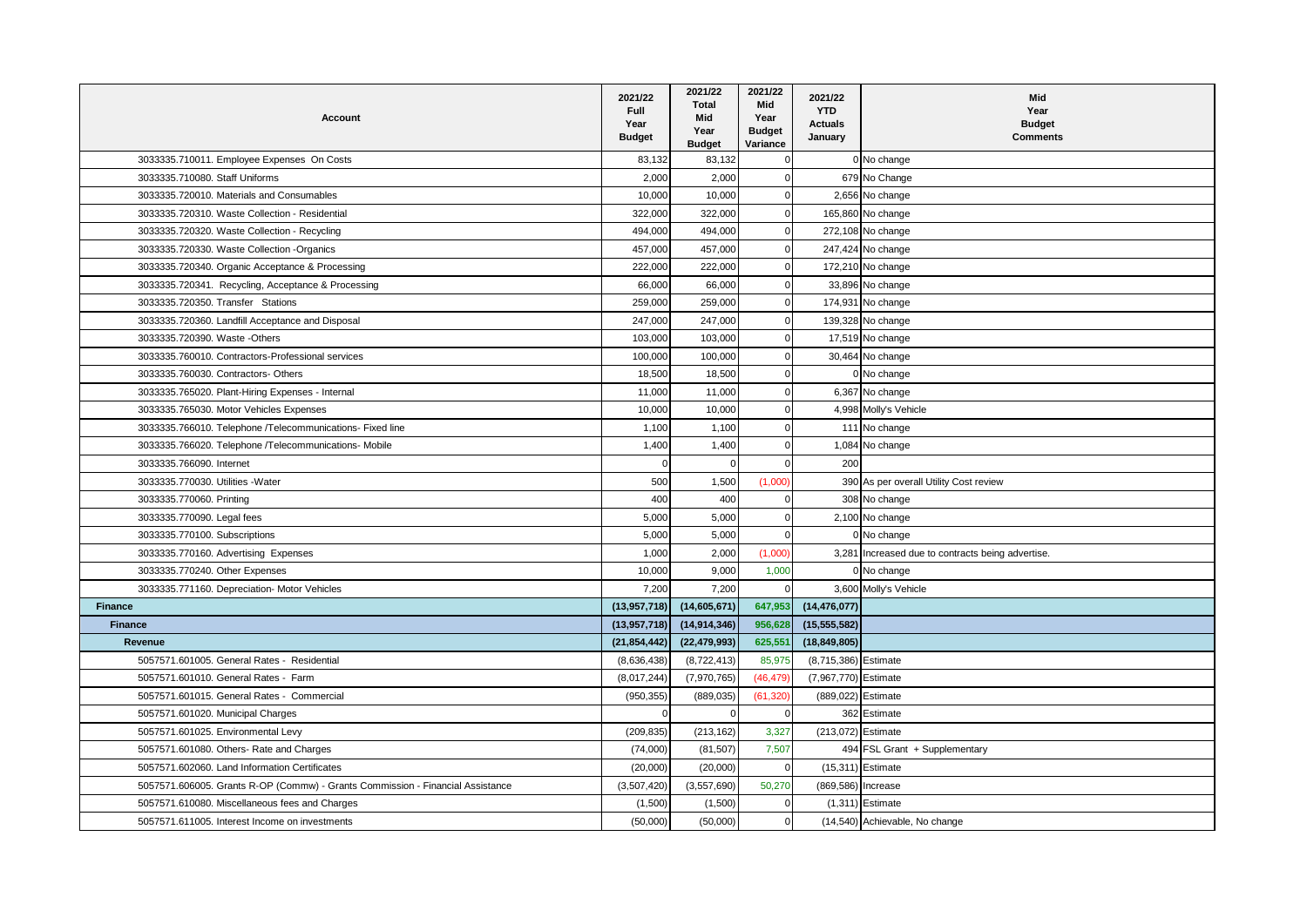| Account                                                   | 2021/22<br><b>Full</b><br>Year<br><b>Budget</b> | 2021/22<br><b>Total</b><br>Mid<br>Year<br><b>Budget</b> | 2021/22<br>Mid<br>Year<br><b>Budget</b><br>Variance | 2021/22<br><b>YTD</b><br><b>Actuals</b><br>January | Mid<br>Year<br><b>Budget</b><br><b>Comments</b>                         |
|-----------------------------------------------------------|-------------------------------------------------|---------------------------------------------------------|-----------------------------------------------------|----------------------------------------------------|-------------------------------------------------------------------------|
| 5057571.611010. Interest income-Others                    | (3,000)                                         | (5,000)                                                 | 2,000                                               |                                                    | $(4,585)$ Estimate                                                      |
| 5057571.611015. Fuel Tax Credit                           | (65,000)                                        | (65,000)                                                | $\Omega$                                            |                                                    | (29,507) No change                                                      |
| 5057571.611022. Interest - Residential                    | (35,000)                                        | (70,000)                                                | 35,000                                              |                                                    | (46,918) Estimate                                                       |
| 5057571.611024. Interest - Farm                           | (30,000)                                        | (30,000)                                                | $\mathbf 0$                                         |                                                    | (38,931) Estimate                                                       |
| 5057571.611026. Interest - Commercial                     | (4,500)                                         | (12,000)                                                | 7,500                                               |                                                    | $(7,848)$ Estimate                                                      |
| 5057571.611028. Interest - Municipal Charges              | (500)                                           | (4,000)                                                 | 3,500                                               |                                                    | (3,932) Estimate                                                        |
| 5057571.611030. Interest - Envt Levy                      | (500)                                           | (2,000)                                                 | 1,500                                               |                                                    | $(1,311)$ Estimate                                                      |
| 5057571.611042. Sale Proceeds Gross - Disposed Assets     | (209,000)                                       | (784, 771)                                              | 575,771                                             |                                                    | (31,109) As per DR worksheet, include asset trf to Nagambie Health Care |
| 5057571.611090. Miscellaneous Income                      | (40,000)                                        | (1,000)                                                 | (39,000)                                            |                                                    | (320) Estimate                                                          |
| 5057571.611091. Dividend Income                           | (150)                                           | (150)                                                   | $\Omega$                                            |                                                    | (202) Estimate                                                          |
| <b>Expenditure</b>                                        | 7,896,724                                       | 7,565,647                                               | 331,077                                             | 3,294,223                                          |                                                                         |
| 5057571.710010. Employee Expenses                         | 471,022                                         | 452,422                                                 | 18,600                                              |                                                    | 307,908 System Accountant to IT 18600                                   |
| 5057571.710011. Employee Expenses On Costs                | 199,162                                         | 195,442                                                 | 3,720                                               |                                                    | 0 System Accountant to IT 18600                                         |
| 5057571.710012. Annual Leave                              | $\Omega$                                        | $\mathbf 0$                                             | $\Omega$                                            | 5,781                                              |                                                                         |
| 5057571.710080. Staff Uniforms                            | 1,500                                           | $\mathbf 0$                                             | 1,500                                               |                                                    | 0 Estimate                                                              |
| 5057571.710200. Employee Related - Others                 | 190,000                                         | 190,000                                                 | $\Omega$                                            |                                                    | 94,998 Estimate                                                         |
| 5057571.760010. Contractors-Professional services         | $\Omega$                                        | 23,300                                                  | (23, 300)                                           |                                                    | 29,644 Allyson                                                          |
| 5057571.760080. Debt Collection Fees                      | 5,000                                           | 5,000                                                   | $\Omega$                                            |                                                    | (29) Estimate                                                           |
| 5057571.765010. Service Delivery Expenses                 | 200                                             | 3,700                                                   | (3,500)                                             |                                                    | 3,671 ProMaster implementation                                          |
| 5057571.765030. Motor Vehicles Expenses                   | $\Omega$                                        | $\mathbf 0$                                             | $\Omega$                                            | 4,998                                              |                                                                         |
| 5057571.766010. Telephone /Telecommunications- Fixed line | 900                                             | 900                                                     | $\Omega$                                            |                                                    | 111 Estimate                                                            |
| 5057571.766020. Telephone /Telecommunications- Mobile     | 400                                             | 400                                                     | $\Omega$                                            |                                                    | 208 Estimate                                                            |
| 5057571.766040. Annual Maintenance - Application Software | $\mathbf 0$                                     | 18,000                                                  | (18,000)                                            |                                                    | 13,674 Magiq+ProMaster+Adobe                                            |
| 5057571.766090. Internet                                  | $\Omega$                                        | $\Omega$                                                | $\Omega$                                            | 200                                                |                                                                         |
| 5057571.770060. Printing                                  | 30,000                                          | 10,000                                                  | 20,000                                              |                                                    | 8,620 Estimate                                                          |
| 5057571.770080. Postage                                   | $\mathbf 0$                                     | 20,000                                                  | (20,000)                                            |                                                    | 11,719 Estimate                                                         |
| 5057571.770090. Legal fees                                | $\Omega$                                        | $\Omega$                                                | $\Omega$                                            | 1,733                                              |                                                                         |
| 5057571.770100. Subscriptions                             | 13,840                                          | 4,500                                                   | 9,340                                               |                                                    | 2,436 Finpro 3 + CPA 2 + Revenue 2+ Procurement1                        |
| 5057571.770150. Training & Development                    | 4,000                                           | 4,000                                                   | $\Omega$                                            |                                                    | 441 Estimate                                                            |
| 5057571.770180. Valuation and Revaluations Expenses       | 10,000                                          | 15,000                                                  | (5,000)                                             |                                                    | 7,610 Increased supps                                                   |
| 5057571.770190. Fire Services Levy                        | 25,000                                          | 25,000                                                  | $\Omega$                                            |                                                    | 22,410 Estimate                                                         |
| 5057571.770240. Other Expenses                            | 500                                             | 500                                                     | $\Omega$                                            |                                                    | 740 Estimate                                                            |
| 5057571.771110. Depreciation- Building                    | 870,000                                         | 870,000                                                 | $\Omega$                                            |                                                    | 435,000 Estimate                                                        |
| 5057571.771120. Depreciation- Plant and Equipments        | 320,000                                         | 320,000                                                 | $\mathbf 0$                                         |                                                    | 21,373 Estimate                                                         |
| 5057571.771130. Depreciation- Furniture and Equipments    | 220,000                                         | 220,000                                                 | $\Omega$                                            |                                                    | 130,396 Estimate                                                        |
| 5057571.771150. Depreciation- Infrastructure              | 4,306,000                                       | 4,306,000                                               | $\Omega$                                            | 2,153,000 Estimate                                 |                                                                         |
| 5057571.771190. WDV - Disposed Assest                     | 800,000                                         | 547,163                                                 | 252,837                                             |                                                    | 12,530 As per DR worksheet, include asset trf to Nagambie Health Care   |
| 5057571.771200. Amortisation - ROU Property               | 178,400                                         | 178,400                                                 | $\Omega$                                            |                                                    | 0 Estimate                                                              |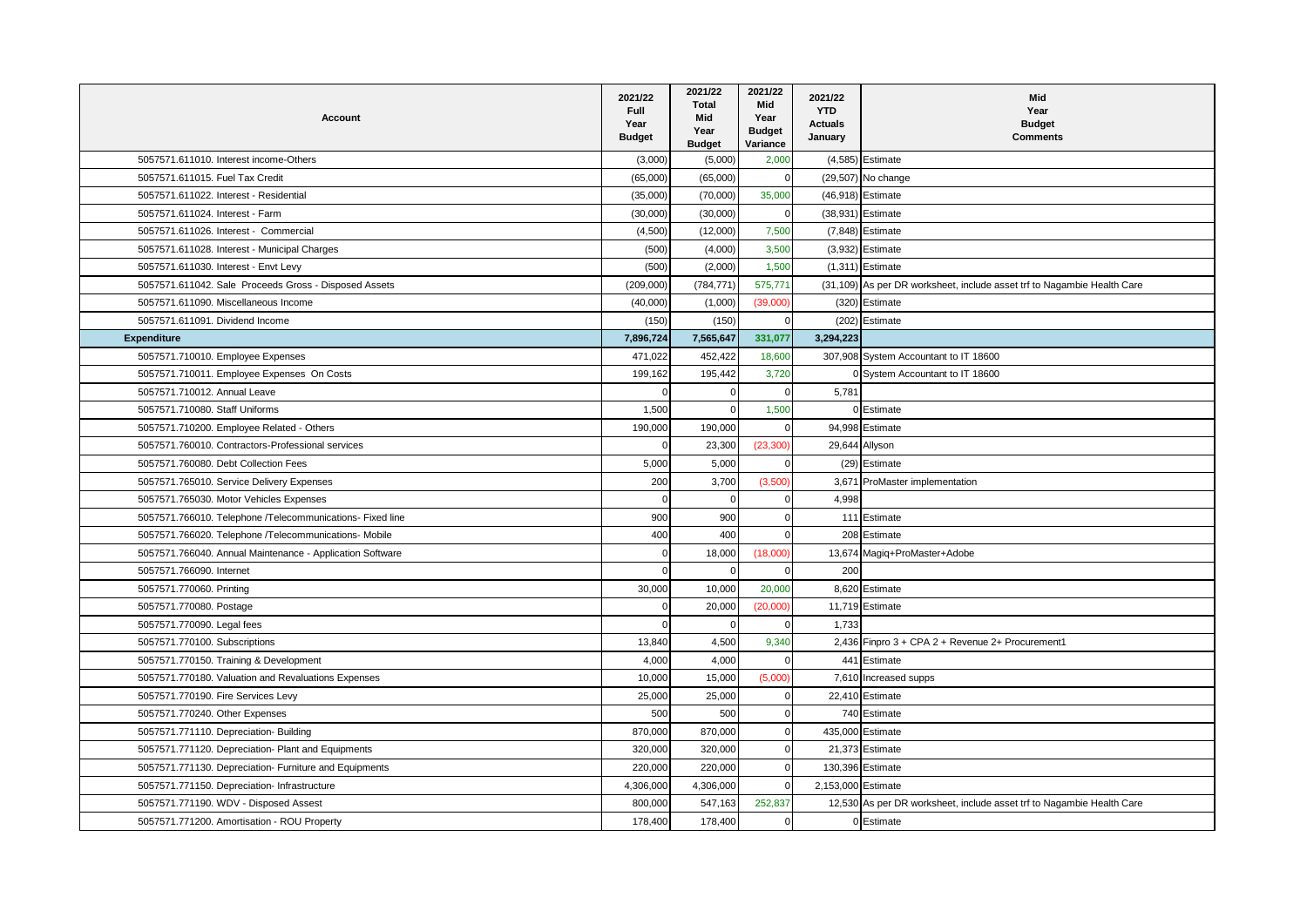| Account                                                                 | 2021/22<br><b>Full</b><br>Year<br><b>Budget</b> | 2021/22<br><b>Total</b><br>Mid<br>Year<br><b>Budget</b> | 2021/22<br>Mid<br>Year<br><b>Budget</b><br>Variance | 2021/22<br><b>YTD</b><br><b>Actuals</b><br>January | Mid<br>Year<br><b>Budget</b><br><b>Comments</b>                                                                            |
|-------------------------------------------------------------------------|-------------------------------------------------|---------------------------------------------------------|-----------------------------------------------------|----------------------------------------------------|----------------------------------------------------------------------------------------------------------------------------|
| 5057571.772010. Auditor Remunaration- External                          | 44,000                                          | 44,000                                                  | $\Omega$                                            |                                                    | 0 Estimate                                                                                                                 |
| 5057571.773010. Auditors Remuneration -Internal                         | 50,000                                          | 50,000                                                  | 0                                                   |                                                    | 31,673 Estimate                                                                                                            |
| 5057571.775020. Interest Expenses                                       | 110,700                                         | 15,820                                                  | 94,880                                              |                                                    | 9,103 As per loan schedule                                                                                                 |
| 5057571.775021. Finance Costs - Leases ROU                              | 16,100                                          | 16,100                                                  | $\Omega$                                            |                                                    | 0 Estimate                                                                                                                 |
| 5057571.775030. Bank Charges                                            | 25,000                                          | 25,000                                                  | $\Omega$                                            |                                                    | 25,942 Estimate                                                                                                            |
| 5057571.776410. Bad & Doubtful Debts                                    | 5,000                                           | 5,000                                                   | $\mathbf 0$                                         |                                                    | 0 Estimate                                                                                                                 |
| 5057571.780010. Recoveries - Motor Vehicle Costs                        | $\Omega$                                        |                                                         | $\Omega$                                            | (41,669)                                           |                                                                                                                            |
| <b>Internal Cost Recovery</b>                                           | $\mathbf{0}$                                    | 308,675                                                 | (308, 675)                                          | 1,079,505                                          |                                                                                                                            |
| <b>Expenditure</b>                                                      | $\bf{0}$                                        | 308,675                                                 | (308, 675)                                          | 1,079,505                                          |                                                                                                                            |
| 5057575.710009. Oncost Recovery                                         | (3,526,680)                                     | (3,526,680)                                             | $\mathbf 0$                                         | (1,031,022) No change                              |                                                                                                                            |
| 5057575.710012. Annual Leave                                            | 920,087                                         | 920,087                                                 | $\Omega$                                            |                                                    | 445,485 No change                                                                                                          |
| 5057575.710014. Family Leave                                            | $\Omega$                                        | $\Omega$                                                | $\Omega$                                            |                                                    | 34,070 No change                                                                                                           |
| 5057575.710016. Long Service Leave                                      | 236,978                                         | 236,978                                                 | $\Omega$                                            |                                                    | 161,294 No change                                                                                                          |
| 5057575.710018. Sick Leave                                              | 462,856                                         | 462,856                                                 | $\Omega$                                            |                                                    | 152,826 No change                                                                                                          |
| 5057575.710020. Public Holidays & Others                                | 546,519                                         | 546,519                                                 | $\Omega$                                            |                                                    | 147,706 No change                                                                                                          |
| 5057575.710022. Time in Lieu                                            | $\Omega$                                        | $\Omega$                                                | $\Omega$                                            |                                                    | 856 No change                                                                                                              |
| 5057575.710050. Work Cover                                              | 235,550                                         | 511,550                                                 | (276,000)                                           |                                                    | 440,916 MAV Workfare shortfall \$276k                                                                                      |
| 5057575.710060. Income Protection Insurance                             | 151,591                                         | 184,266                                                 | (32, 675)                                           |                                                    | 184,266 As per actual                                                                                                      |
| 5057575.710070. Superannuation                                          | 973,099                                         | 973,099                                                 | 0                                                   |                                                    | 543,108 No change                                                                                                          |
| Compliance                                                              | 825,309                                         | 856,779                                                 | (31, 470)                                           | 352,378                                            |                                                                                                                            |
| <b>Building Control</b>                                                 | 206,156                                         | 199,656                                                 | 6,500                                               | 37,855                                             |                                                                                                                            |
| Revenue                                                                 | (169, 800)                                      | (169, 800)                                              | $\Omega$                                            | (66, 613)                                          |                                                                                                                            |
| 5053535.602020. Building Fees                                           | (92,700)                                        | (92,700)                                                | $\Omega$                                            |                                                    | (66,613) No change, increased income in first 4 months due to follow up                                                    |
| 5053535.602025. Building Enforcement Fees                               | (2, 100)                                        | (2, 100)                                                | $\Omega$                                            |                                                    | 0 No change                                                                                                                |
| 5053535.606001. Grants NR-OP (State) - Women Building Surveyors Program | (75,000)                                        | (75,000)                                                | $\mathbf 0$                                         |                                                    | 0 No change                                                                                                                |
| <b>Expenditure</b>                                                      | 375,956                                         | 369,456                                                 | 6,500                                               | 104,468                                            |                                                                                                                            |
| 5053535.710010. Employee Expenses                                       | 38,468                                          | 38,468                                                  | $\Omega$                                            |                                                    | 22,973 No change                                                                                                           |
| 5053535.710011. Employee Expenses On Costs                              | 16,288                                          | 16,288                                                  | $\Omega$                                            |                                                    | 0 No change                                                                                                                |
| 5053535.760010. Contractors-Professional services                       | 306,000                                         | 156,000                                                 | 150,000                                             |                                                    | M.Building Surveyor Service, Reallocated \$150k to service delivery expenses for<br>79,928 Women Building Surveyor program |
| 5053535.765010. Service Delivery Expenses                               | 1,000                                           | 151,000                                                 | (150,000)                                           |                                                    | 861 Transferred from .7610010 for Women Building Surveyor program                                                          |
| 5053535.766010. Telephone /Telecommunications- Fixed line               | 800                                             | 800                                                     | $\Omega$                                            |                                                    | 111 No Change                                                                                                              |
| 5053535.766040. Annual Maintenance - Application Software               | 6,500                                           | $\mathbf 0$                                             | 6,500                                               |                                                    | 0 Paid in June21 - Building software, open office                                                                          |
| 5053535.766090. Internet                                                | $\Omega$                                        | $\Omega$                                                | $\Omega$                                            | 200                                                |                                                                                                                            |
| 5053535.770060. Printing                                                | 400                                             | 400                                                     | $\Omega$                                            |                                                    | 211 No Change                                                                                                              |
| 5053535.770090. Legal fees                                              | 5,000                                           | 5,000                                                   | $\Omega$                                            |                                                    | 0 No Change                                                                                                                |
| 5053535.770150. Training & Development                                  | 1,500                                           | 1,500                                                   | $\Omega$                                            |                                                    | 0 No Change                                                                                                                |
| 5053535.770240. Other Expenses                                          |                                                 | $\Omega$                                                | $\Omega$                                            | 182                                                |                                                                                                                            |
| <b>Environmental Health</b>                                             | 105,517                                         | 123,717                                                 | (18, 200)                                           | 51.371                                             |                                                                                                                            |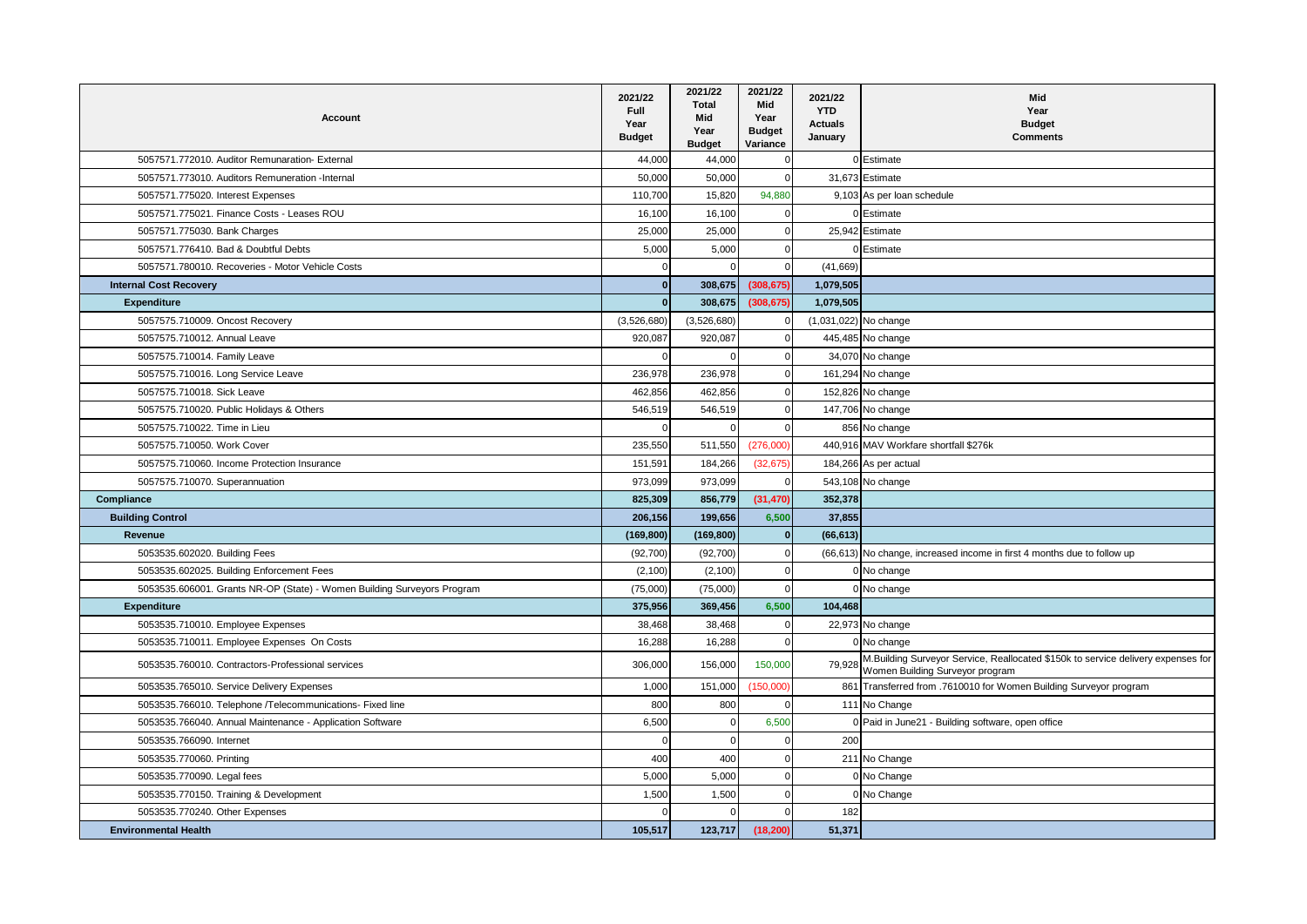| <b>Account</b>                                                    | 2021/22<br>Full<br>Year<br><b>Budget</b> | 2021/22<br>Total<br>Mid<br>Year<br><b>Budget</b> | 2021/22<br>Mid<br>Year<br><b>Budget</b><br>Variance | 2021/22<br><b>YTD</b><br><b>Actuals</b><br>January | Mid<br>Year<br><b>Budget</b><br><b>Comments</b>                                                                           |
|-------------------------------------------------------------------|------------------------------------------|--------------------------------------------------|-----------------------------------------------------|----------------------------------------------------|---------------------------------------------------------------------------------------------------------------------------|
| <b>Revenue</b>                                                    | (100, 575)                               | (103, 375)                                       | 2,800                                               | (33, 114)                                          |                                                                                                                           |
| 5053531.602015. Registrations                                     | (80,000)                                 | (80,000)                                         | $\Omega$                                            |                                                    | (5,063) TO REVIEW with Barb.                                                                                              |
| 5053531.602065. Compliance                                        | $\Omega$                                 | $\mathbf 0$                                      | $\mathbf 0$                                         | (3,735)                                            |                                                                                                                           |
| 5053531.606005. Grants R-OP (State) - MAV Tobacco                 | (3, 375)                                 | (3, 375)                                         | $\mathbf 0$                                         |                                                    | (7,848) No change                                                                                                         |
| 5053531.610010. Septic Tank Fees                                  | (17, 200)                                | (20,000)                                         | 2,800                                               |                                                    | (16,468) Increased in line with actual                                                                                    |
| <b>Expenditure</b>                                                | 206,092                                  | 227,092                                          | (21,000)                                            | 84,485                                             |                                                                                                                           |
| 5053531.710010. Employee Expenses                                 | 106,678                                  | 106,678                                          | $\Omega$                                            |                                                    | 54,545 No change                                                                                                          |
| 5053531.710011. Employee Expenses On Costs                        | 45,114                                   | 45,114                                           | $\mathbf 0$                                         |                                                    | 0 No change                                                                                                               |
| 5053531.710080. Staff Uniforms                                    | 500                                      | 500                                              | $\Omega$                                            |                                                    | 0 No change                                                                                                               |
| 5053531.765010. Service Delivery Expenses                         | 30,000                                   | 55,000                                           | (25,000)                                            | 20,782                                             | Increased \$25k to Resolve Septic issue 1369 Murchison Violet Town Road,<br>\$20k for Domestic Wastewater Management Plan |
| 5053531.765030. Motor Vehicles Expenses                           | 10,000                                   | 10,000                                           | $\Omega$                                            |                                                    | 4,998 Barbara's vehicle                                                                                                   |
| 5053531.766010. Telephone /Telecommunications- Fixed line         | 900                                      | 900                                              | $\Omega$                                            |                                                    | 111 No change                                                                                                             |
| 5053531.766020. Telephone /Telecommunications- Mobile             | 700                                      | 700                                              | $\Omega$                                            |                                                    | 630 No change                                                                                                             |
| 5053531.766040. Annual Maintenance - Application Software         | 4,000                                    | $\mathbf 0$                                      | 4,000                                               |                                                    | 0 Open Office Health Manager paid in June21                                                                               |
| 5053531.766090. Internet                                          | $\Omega$                                 | $\Omega$                                         | $\Omega$                                            | 200                                                |                                                                                                                           |
| 5053531.770060. Printing                                          | 600                                      | 600                                              | $\mathbf 0$                                         |                                                    | 208 No change                                                                                                             |
| 5053531.770150. Training & Development                            | $\mathbf 0$                              | $\mathbf 0$                                      | $\overline{0}$                                      | (998)                                              |                                                                                                                           |
| 5053531.770240. Other Expenses                                    | 400                                      | 400                                              | $\Omega$                                            |                                                    | 408 No change                                                                                                             |
| 5053531.771160. Depreciation- Motor Vehicles                      | 7,200                                    | 7,200                                            | $\Omega$                                            |                                                    | 3,600 Barbara's vehicle                                                                                                   |
| Compliance                                                        | 209,700                                  | 209,700                                          | $\mathbf{0}$                                        | 128,506                                            |                                                                                                                           |
| <b>Expenditure</b>                                                | 209.700                                  | 209.700                                          | $\mathbf{0}$                                        | 128,506                                            |                                                                                                                           |
| 5053539.710010. Employee Expenses                                 | 118.066                                  | 118.066                                          | $\Omega$                                            |                                                    | 103,684 No Change                                                                                                         |
| 5053539.710011. Employee Expenses On Costs                        | 49,984                                   | 49,984                                           | $\Omega$                                            |                                                    | 0 No Change                                                                                                               |
| 5053539.710080. Staff Uniforms                                    | 1,750                                    | 1,750                                            | $\Omega$                                            |                                                    | 0 No Change                                                                                                               |
| 5053539.765030. Motor Vehicles Expenses                           | 10,000                                   | 10,000                                           | $\Omega$                                            |                                                    | 4,998 Jason's Vehicle                                                                                                     |
| 5053539.766010. Telephone /Telecommunications- Fixed line         | 900                                      | 900                                              | $\Omega$                                            |                                                    | 111 No Change                                                                                                             |
| 5053539.766020. Telephone /Telecommunications- Mobile             | 600                                      | 600                                              | $\Omega$                                            |                                                    | 126 No Change                                                                                                             |
| 5053539.766090. Internet                                          | $\Omega$                                 | $\Omega$                                         | $\Omega$                                            | 200                                                |                                                                                                                           |
| 5053539.770060. Printing                                          | 1,200                                    | 1,200                                            | $\Omega$                                            |                                                    | 368 No Change                                                                                                             |
| 5053539.770090. Legal fees                                        | 15,000                                   | 15,000                                           | $\Omega$                                            | 15,417                                             | No change, 1369 Murch. resolved and any increase will be covered from savings<br>in other areas                           |
| 5053539.770150. Training & Development                            | 5,000                                    | 5,000                                            | $\overline{0}$                                      |                                                    | 0 No Change                                                                                                               |
| 5053539.771160. Depreciation- Motor Vehicles                      | 7,200                                    | 7,200                                            | $\Omega$                                            |                                                    | 3,600 Jason's Vehicle                                                                                                     |
| <b>Local Laws</b>                                                 | 220,306                                  | 220,306                                          | $\mathbf{0}$                                        | 112,955                                            |                                                                                                                           |
| <b>Revenue</b>                                                    | (141,000)                                | (141,000)                                        | $\mathbf{0}$                                        | (43,750)                                           |                                                                                                                           |
| 5053537.602030. Animal Registration                               | (102,000)                                | (102,000)                                        | $\mathbf 0$                                         |                                                    | (4,884) No Change                                                                                                         |
| 5053537.602035. Infringements                                     | (1,000)                                  | (1,000)                                          | $\Omega$                                            |                                                    | (2,012) No Change                                                                                                         |
| 5053537.606005. Grants R-OP (State) - School Crossing Supervision | (30, 800)                                | (30, 800)                                        | $\Omega$                                            |                                                    | (30,850) No Change                                                                                                        |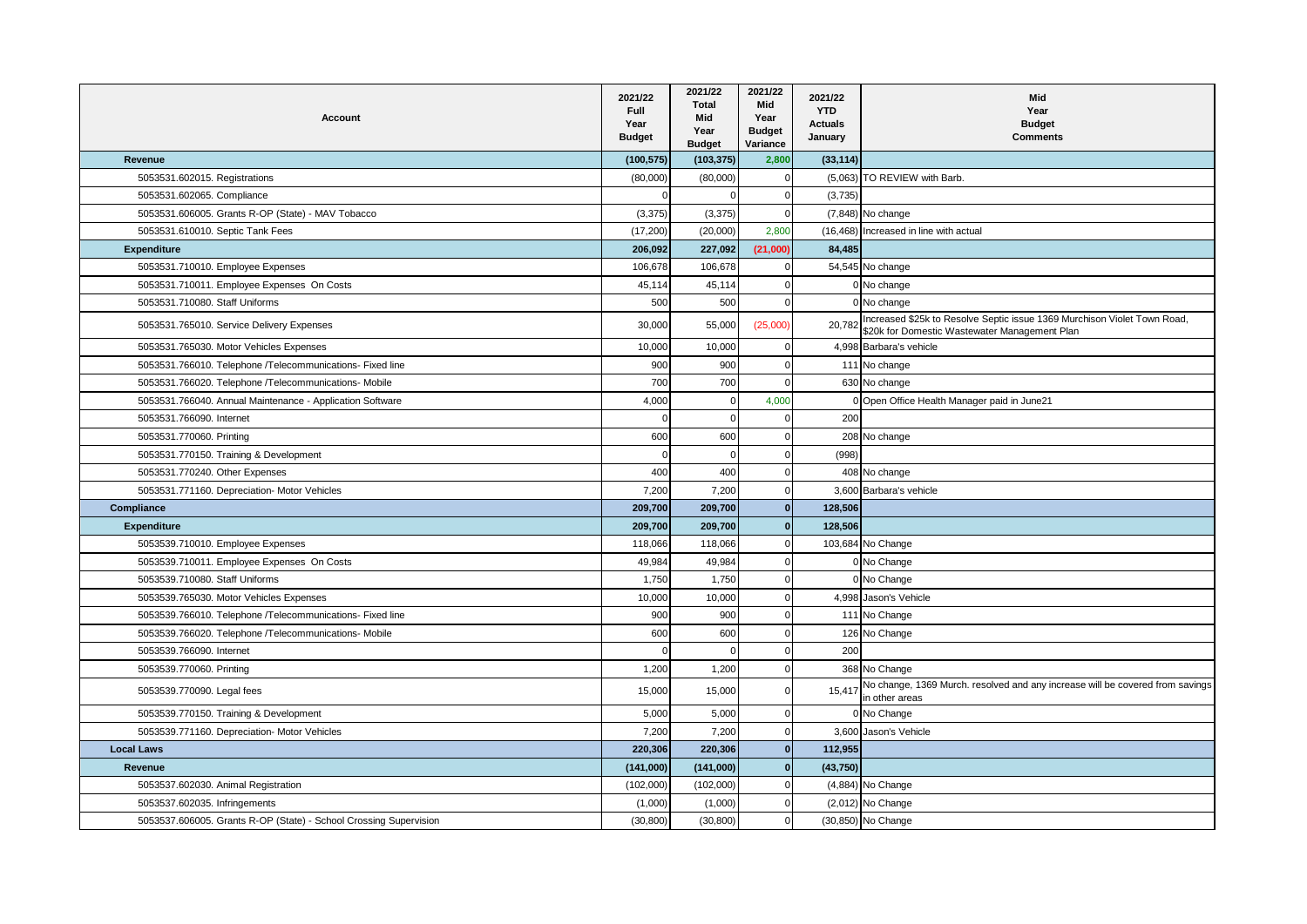| Account                                                     | 2021/22<br>Full<br>Year<br><b>Budget</b> | 2021/22<br><b>Total</b><br>Mid<br>Year<br><b>Budget</b> | 2021/22<br><b>Mid</b><br>Year<br><b>Budget</b><br>Variance | 2021/22<br><b>YTD</b><br><b>Actuals</b><br>January | Mid<br>Year<br><b>Budget</b><br><b>Comments</b>                                                    |
|-------------------------------------------------------------|------------------------------------------|---------------------------------------------------------|------------------------------------------------------------|----------------------------------------------------|----------------------------------------------------------------------------------------------------|
| 5053537.610013. Pound Fees & Local Law Enforcement          | (7, 200)                                 | (7, 200)                                                |                                                            |                                                    | (6,004) No Change, moved to Shepparton and around \$2k expected in next 8 months                   |
| <b>Expenditure</b>                                          | 361,306                                  | 361,306                                                 | $\Omega$                                                   | 156,704                                            |                                                                                                    |
| 5053537.710010. Employee Expenses                           | 47,424                                   | 47,424                                                  | $\Omega$                                                   |                                                    | 39,112 No Change                                                                                   |
| 5053537.710011. Employee Expenses On Costs                  | 20,482                                   | 20,482                                                  | $\Omega$                                                   |                                                    | 1,097 No Change                                                                                    |
| 5053537.760010. Contractors-Professional services           | 210,000                                  | 210,000                                                 | $\Omega$                                                   |                                                    | 112,477 Ranger service, no change at this stage                                                    |
| 5053537.760030. Contractors- Others                         | 18,000                                   | 18,000                                                  | $\Omega$                                                   |                                                    | 430 No change                                                                                      |
| 5053537.765010. Service Delivery Expenses                   | 24,000                                   | 24,000                                                  | $\Omega$                                                   |                                                    | 1,629 Payments to GSCC for impounded cats and dogs                                                 |
| 5053537.766010. Telephone /Telecommunications- Fixed line   | 900                                      | 900                                                     | C                                                          |                                                    | 111 No Change                                                                                      |
| 5053537.766090. Internet                                    | $\Omega$                                 | $\Omega$                                                | $\Omega$                                                   | 200                                                |                                                                                                    |
| 5053537.770060. Printing                                    | 9,500                                    | 9,500                                                   | $\mathbf{0}$                                               |                                                    | 1,648 In Feb/March - Animal rego notices                                                           |
| 5053537.770090. Legal fees                                  | 7,000                                    | 7,000                                                   |                                                            |                                                    | 0 No change                                                                                        |
| 5053537.770160. Advertising Expenses                        | 2.000                                    | 2,000                                                   | $\Omega$                                                   |                                                    | 0 No change                                                                                        |
| 5053537.770240. Other Expenses                              | 22,000                                   | 22,000                                                  | $\Omega$                                                   |                                                    | 0 Sec69 Domestic Animal Act payment \$11k pay towards end of the year + other                      |
| <b>Boating Enforcement</b>                                  | 83,630                                   | 103,400                                                 | (19, 770)                                                  | 21,692                                             |                                                                                                    |
| Revenue                                                     | (56, 670)                                | (56,900)                                                | 230                                                        | (57, 100)                                          |                                                                                                    |
| 5053533.602035. Infringements                               |                                          | $\Omega$                                                | $\Omega$                                                   | (200)                                              |                                                                                                    |
| 5053533.606491. Grants R-OP (State) - Boat Ramp Maintenance | (8,670)                                  | (8,900)                                                 | 230                                                        |                                                    | (8,900) As confirmed by the Dept                                                                   |
| 5053533.606556. Grants NR-OP (State) - Waterways Management | (48,000)                                 | (48,000)                                                | $\Omega$                                                   |                                                    | (48,000) No change                                                                                 |
| Expenditure                                                 | 140,300                                  | 160,300                                                 | (20,000)                                                   | 78,792                                             |                                                                                                    |
| 5053533.760010. Contractors-Professional services           | 77,000                                   | 77,000                                                  | $\Omega$                                                   |                                                    | 25,576 No change                                                                                   |
| 5053533.760030. Contractors- Others                         | 48,000                                   | 48,000                                                  |                                                            |                                                    | 48,000 No change                                                                                   |
| 5053533.766010. Telephone /Telecommunications- Fixed line   | 900                                      | 900                                                     | $\Omega$                                                   |                                                    | 111 No change                                                                                      |
| 5053533.766090. Internet                                    | $\Omega$                                 | $\Omega$                                                | $\Omega$                                                   | 200                                                |                                                                                                    |
| 5053533.770060. Printing                                    | 400                                      | 400                                                     | $\Omega$                                                   |                                                    | 208 No change                                                                                      |
| 5053533.770160. Advertising Expenses                        | 5,000                                    | 5,000                                                   | $\Omega$                                                   |                                                    | 1,497 No change                                                                                    |
| 5053533.770240. Other Expenses                              | 9,000                                    | 29,000                                                  | (20,000)                                                   | 3,200                                              | Maintenance of boat ramp + \$20k for Upgraded signage following Speed limit<br>review as per David |
| <b>Assets Planning</b>                                      | 993,502                                  | 995,502                                                 | (2,000)                                                    | 435,390                                            |                                                                                                    |
| <b>Assets Services - Infrastructure</b>                     | 477,812                                  | 476,812                                                 | 1,000                                                      | 202,438                                            |                                                                                                    |
| Revenue                                                     | $\mathbf{0}$                             | (11,000)                                                | 11,000                                                     | (6, 317)                                           |                                                                                                    |
| 3037371.610045. Road Opening Permits                        | $\cap$                                   | (11,000)                                                | 11,000                                                     |                                                    | (6,317) Budget and actual trfd from Operations area                                                |
| <b>Expenditure</b>                                          | 477,812                                  | 487,812                                                 | (10,000)                                                   | 208,755                                            |                                                                                                    |
| 3037371.710010. Employee Expenses                           | 202,398                                  | 202,398                                                 | $\Omega$                                                   |                                                    | 133,087 No change                                                                                  |
| 3037371.710011. Employee Expenses On Costs                  | 85,564                                   | 85,564                                                  | $\Omega$                                                   |                                                    | No change                                                                                          |
| 3037371.710080. Staff Uniforms                              | 750                                      | 750                                                     | $\cap$                                                     |                                                    | 339 Updated                                                                                        |
| 3037371.720010. Materials and Consumables                   | 40,000                                   | 40,000                                                  | $\Omega$                                                   |                                                    | 22,660 Updated                                                                                     |
| 3037371.760010. Contractors-Professional services           | 140,000                                  | 140,000                                                 | $\Omega$                                                   |                                                    | 40,575 Updated                                                                                     |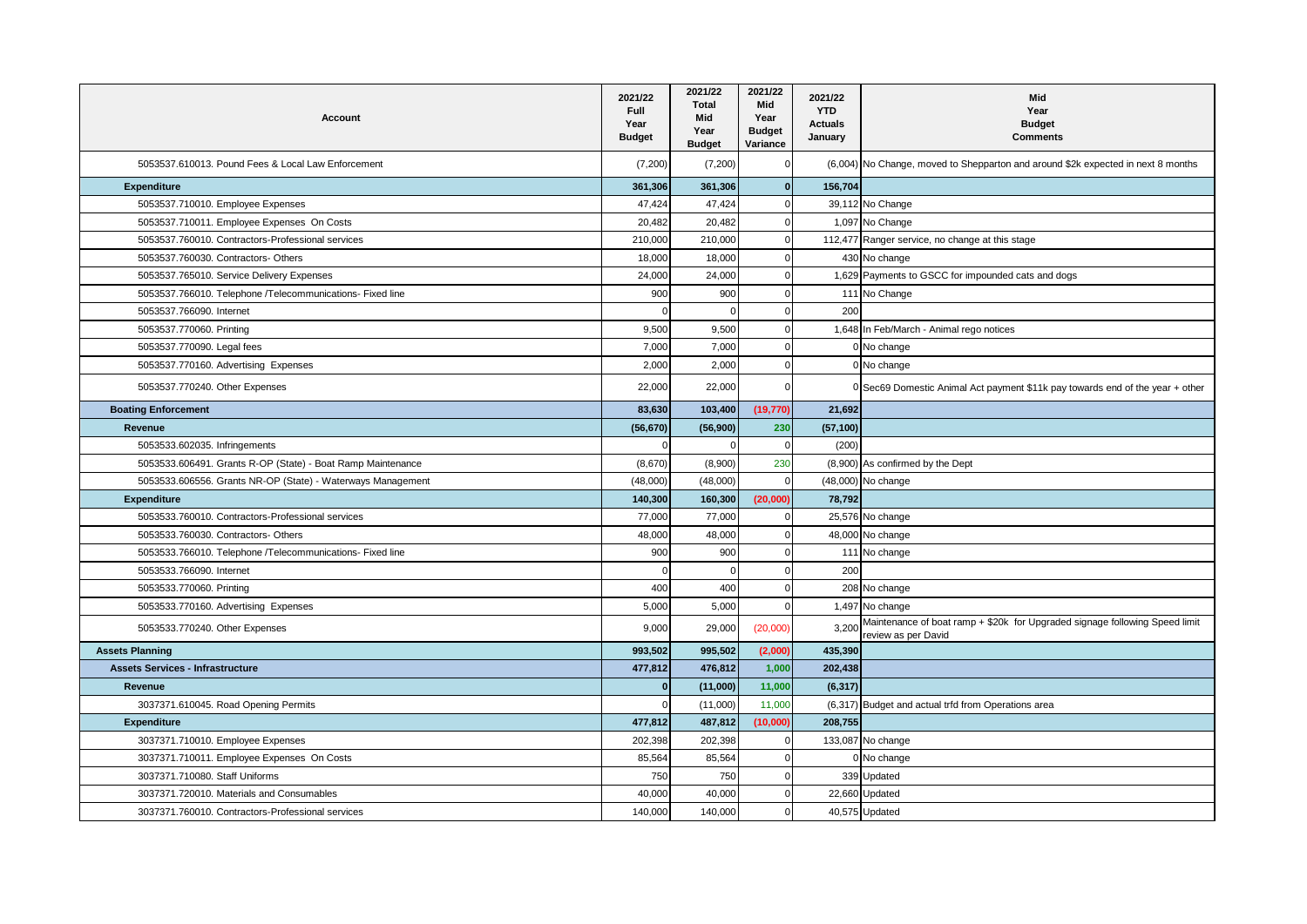| Account                                                   | 2021/22<br><b>Full</b><br>Year<br><b>Budget</b> | 2021/22<br><b>Total</b><br>Mid<br>Year<br><b>Budget</b> | 2021/22<br>Mid<br>Year<br><b>Budget</b><br>Variance | 2021/22<br><b>YTD</b><br><b>Actuals</b><br>January | Mid<br>Year<br><b>Budget</b><br><b>Comments</b>                                                            |
|-----------------------------------------------------------|-------------------------------------------------|---------------------------------------------------------|-----------------------------------------------------|----------------------------------------------------|------------------------------------------------------------------------------------------------------------|
| 3037371.760030. Contractors- Others                       | $\mathbf 0$                                     | 10,000                                                  | (10,000)                                            |                                                    | \$10k x 3 years from 2021/22, Integrated Water Management Project Officer -<br><b>Funding Contribution</b> |
| 3037371.765010. Service Delivery Expenses                 | $\Omega$                                        | $\Omega$                                                | $\Omega$                                            |                                                    | 5,000 Miscosting?                                                                                          |
| 3037371.766010. Telephone /Telecommunications- Fixed line | 900                                             | 400                                                     | 500                                                 |                                                    | 111 Updated                                                                                                |
| 3037371.766020. Telephone /Telecommunications- Mobile     | 700                                             | 700                                                     | $\Omega$                                            |                                                    | 304 Updated                                                                                                |
| 3037371.766040. Annual Maintenance - Application Software | 1,400                                           | 1,500                                                   | (100)                                               |                                                    | 1,500 Updated                                                                                              |
| 3037371.766090. Internet                                  | $\Omega$                                        | 400                                                     | (400)                                               |                                                    | 200 Updated                                                                                                |
| 3037371.770060. Printing                                  | 400                                             | 400                                                     | $\Omega$                                            |                                                    | 342 Updated                                                                                                |
| 3037371.770150. Training & Development                    | 5,200                                           | 5,200                                                   | $\Omega$                                            |                                                    | 2,200 Updated                                                                                              |
| 3037371.770160. Advertising Expenses                      | 500                                             | 500                                                     | $\Omega$                                            |                                                    | 2,166 Updated                                                                                              |
| 3037371.770240. Other Expenses                            | $\Omega$                                        | $\Omega$                                                | $\Omega$                                            | 270                                                |                                                                                                            |
| Design                                                    | 515,690                                         | 518,690                                                 | (3,000)                                             | 232,952                                            |                                                                                                            |
| <b>Expenditure</b>                                        | 515.690                                         | 518,690                                                 | (3.000)                                             | 232.952                                            |                                                                                                            |
| 3031313.710010. Employee Expenses                         | 266,392                                         | 266,392                                                 | $\Omega$                                            |                                                    | 185,398 Updated                                                                                            |
| 3031313.710011. Employee Expenses On Costs                | 112,608                                         | 112,608                                                 | $\Omega$                                            |                                                    | 0 Updated                                                                                                  |
| 3031313.720010. Materials and Consumables                 | 10,000                                          | 10,000                                                  | $\mathbf 0$                                         |                                                    | 1,638 Updated                                                                                              |
| 3031313.760010. Contractors-Professional services         | 12,250                                          | 12,250                                                  | $\Omega$                                            |                                                    | 0 Updated                                                                                                  |
| 3031313.760040. External Consultancies                    | 85,000                                          | 85,000                                                  | $\Omega$                                            |                                                    | 27,179 Updated                                                                                             |
| 3031313.765030. Motor Vehicles Expenses                   | 10,000                                          | 10,000                                                  | $\Omega$                                            |                                                    | 4,998 Uwe's vehicle                                                                                        |
| 3031313.766010. Telephone /Telecommunications- Fixed line | 900                                             | 900                                                     | $\Omega$                                            |                                                    | 111 Updated                                                                                                |
| 3031313.766020. Telephone /Telecommunications- Mobile     | 900                                             | 900                                                     | $\Omega$                                            |                                                    | 399 Updated                                                                                                |
| 3031313.766040. Annual Maintenance - Application Software | 7,540                                           | 7,540                                                   | $\Omega$                                            |                                                    | 6,225 Updated                                                                                              |
| 3031313.766090. Internet                                  | $\Omega$                                        | 500                                                     | (500)                                               |                                                    | 200 Updated                                                                                                |
| 3031313.770060. Printing                                  | 400                                             | 400                                                     | $\Omega$                                            |                                                    | 246 Updated                                                                                                |
| 3031313.770090. Legal fees                                | $\mathbf 0$                                     | 2,500                                                   | (2,500)                                             |                                                    | 2,280 Updated                                                                                              |
| 3031313.770100. Subscriptions                             | $\Omega$                                        | $\Omega$                                                | $\Omega$                                            |                                                    | 678 Updated                                                                                                |
| 3031313.770150. Training & Development                    | 2,500                                           | 2,500                                                   | $\Omega$                                            |                                                    | 0 Updated                                                                                                  |
| 3031313.771160. Depreciation- Motor Vehicles              | 7,200                                           | 7,200                                                   | $\Omega$                                            |                                                    | 3,600 Uwe's vehicle                                                                                        |
| <b>Management Services - Corporate Operations</b>         | 535,596                                         | 755,376                                                 | (219,780)                                           | 318,691                                            |                                                                                                            |
| <b>Director - Corporate Services</b>                      | 535,596                                         | 755,376                                                 | (219, 780)                                          | 318,691                                            |                                                                                                            |
| <b>Expenditure</b>                                        | 535,596                                         | 755,376                                                 | (219, 780)                                          | 318,691                                            |                                                                                                            |
| 5059591.710010. Employee Expenses                         | 134,578                                         | 134,578                                                 | $\Omega$                                            |                                                    | 96,894 No Change                                                                                           |
| 5059591.710011. Employee Expenses On Costs                | 55,068                                          | 55,068                                                  | $\Omega$                                            |                                                    | 0 No Change                                                                                                |
| 5059591.710080. Staff Uniforms                            | 500                                             | 500                                                     | $\Omega$                                            |                                                    | 0 No Change                                                                                                |
| 5059591.730010. Regional Library Expenses                 | 277,000                                         | 277,000                                                 | $\mathbf 0$                                         |                                                    | 207,656 No Change                                                                                          |
| 5059591.760040. External Consultancies                    | 10,000                                          | 10,000                                                  | $\Omega$                                            |                                                    | 3,240 No Change                                                                                            |
| 5059591.765010. Service Delivery Expenses                 | $\Omega$                                        | 219,780                                                 | (219,780)                                           |                                                    | 0 Added transfer of land to Nagambie Health Care at no consideration                                       |
| 5059591.765030. Motor Vehicles Expenses                   | 10,000                                          | 10,000                                                  | $\Omega$                                            |                                                    | 4,998 David's Vehicle                                                                                      |
| 5059591.766010. Telephone /Telecommunications- Fixed line | 900                                             | 900                                                     | $\Omega$                                            |                                                    | 111 No Change                                                                                              |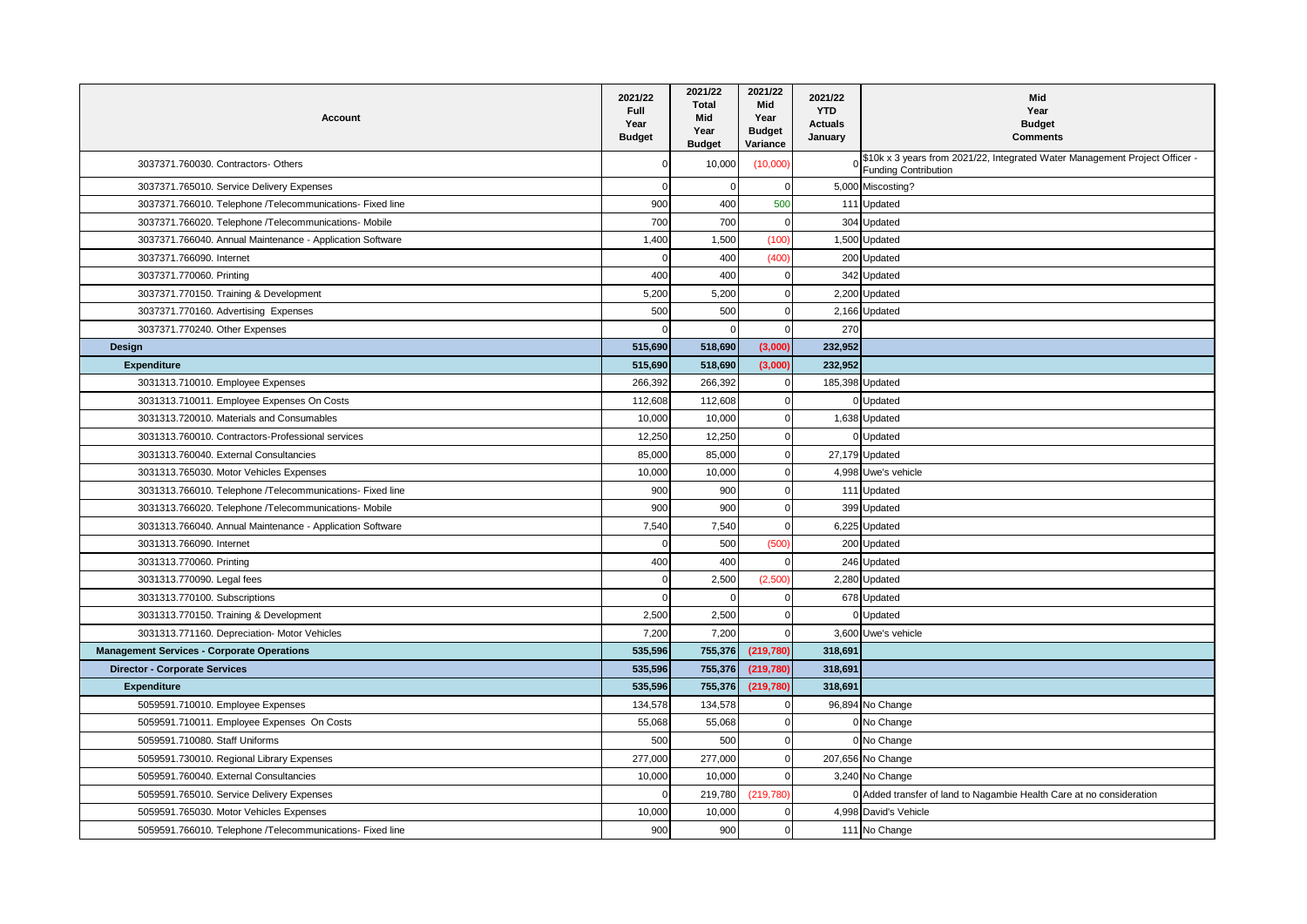| <b>Account</b>                                                | 2021/22<br><b>Full</b><br>Year<br><b>Budget</b> | 2021/22<br><b>Total</b><br>Mid<br>Year<br><b>Budget</b> | 2021/22<br>Mid<br>Year<br><b>Budget</b><br>Variance | 2021/22<br><b>YTD</b><br><b>Actuals</b><br>January | Mid<br>Year<br><b>Budget</b><br><b>Comments</b>                                                             |
|---------------------------------------------------------------|-------------------------------------------------|---------------------------------------------------------|-----------------------------------------------------|----------------------------------------------------|-------------------------------------------------------------------------------------------------------------|
| 5059591.766020. Telephone /Telecommunications- Mobile         | 900                                             | 900                                                     | $\Omega$                                            |                                                    | 934 No Change                                                                                               |
| 5059591.766090. Internet                                      | $\Omega$                                        | $\Omega$                                                | $\Omega$                                            | 200                                                |                                                                                                             |
| 5059591.770060. Printing                                      | 2,100                                           | 2,100                                                   | $\Omega$                                            |                                                    | 387 No Change                                                                                               |
| 5059591.770090. Legal fees                                    | 6,000                                           | 6,000                                                   | $\Omega$                                            |                                                    | 671 No Change                                                                                               |
| 5059591.770150. Training & Development                        | 750                                             | 750                                                     | $\Omega$                                            |                                                    | 0 No Change                                                                                                 |
| 5059591.770160. Advertising Expenses                          | 600                                             | 600                                                     | $\Omega$                                            |                                                    | 0 No Change                                                                                                 |
| 5059591.770240. Other Expenses                                | 30,000                                          | 30,000                                                  | -0                                                  |                                                    | 0 No Change                                                                                                 |
| 5059591.771160. Depreciation- Motor Vehicles                  | 7,200                                           | 7.200                                                   | $\Omega$                                            |                                                    | 3,600 David's Vehicle                                                                                       |
| <b>Operations</b>                                             | 4,272,279                                       | 4,455,137                                               | (182, 858)                                          | 3,644,323                                          |                                                                                                             |
| <b>Buildings</b>                                              | 926,343                                         | 925,741                                                 | 602                                                 | 379,024                                            |                                                                                                             |
| Revenue                                                       | (288, 200)                                      | (292, 500)                                              | 4,300                                               | (148, 750)                                         |                                                                                                             |
| 3033337.607015. Contribution - GMW Nagambie Lake Leisure Park | (203, 200)                                      | (207, 500)                                              | 4,300                                               |                                                    | (103,750) As per new agreed value for 21/22                                                                 |
| 3033337.610040. Rent and Lease Income                         | (85,000)                                        | (85,000)                                                |                                                     |                                                    | (45,000) Euroa Caravan Park Rent                                                                            |
| <b>Expenditure</b>                                            | 1,214,543                                       | 1,218,241                                               | (3,698)                                             | 527.774                                            |                                                                                                             |
| 3033337.710010. Employee Expenses                             | 239,000                                         | 310,000                                                 | (71,000)                                            |                                                    | 213,332 Added \$71k for increased cleaning cost                                                             |
| 3033337.710011. Employee Expenses On Costs                    | 101,316                                         | 101,316                                                 | $\Omega$                                            |                                                    | 0 No change                                                                                                 |
| 3033337.720010. Materials and Consumables                     | 61,800                                          | 61,800                                                  | $\mathbf 0$                                         |                                                    | 25,782 No change                                                                                            |
| 3033337.720100. Community Buildings                           | 37,927                                          | 37,927                                                  | $\Omega$                                            |                                                    | 20,970 No change                                                                                            |
| 3033337.720110. Buildings-Pre Schools                         | 19,500                                          | 19,500                                                  | -0                                                  |                                                    | 4,858 No change                                                                                             |
| 3033337.720120. Buildings-Libraries                           | 5,100                                           | 15,100                                                  | (10,000)                                            |                                                    | 3,442 \$10k moved from council offices                                                                      |
| 3033337.720130. Buildings-Council Offices                     | 56,600                                          | 46,600                                                  | 10,000                                              |                                                    | 6,908 \$10k trfd to Council offices                                                                         |
| 3033337.720140. Buildings-Depots                              | 1,000                                           | 3,000                                                   | (2,000)                                             |                                                    | 1,731 \$2k trod from Building Other - Additional \$2k for depo security expenses                            |
| 3033337.720150. Buildings-Swimming Pools                      | 56,600                                          | 60,000                                                  | (3, 400)                                            |                                                    | 60,940 \$3.4k trdf from Contractors-Processional Services                                                   |
| 3033337.720160. Buildings-Caravan Parks                       | 35,100                                          | 85,798                                                  | (50, 698)                                           |                                                    | 4,751 As per Euroa Caravan Park reconciliation                                                              |
| 3033337.720170. Buildings-Regatta Centre                      | $\Omega$                                        | 127,300                                                 | (127, 300)                                          | 42.422                                             | \$127.3k trfd from Building Other for Regatta centre maintenance - Bonza<br>monthly charge                  |
| 3033337.720190. Buildings -Others                             | 143,200                                         | 53,900                                                  | 89,300                                              | 39,721                                             | \$127.3k trfd to Buildings-regatta Centre. \$2k trfd to Building Depo, \$40k trfd<br>from Contractors Other |
| 3033337.760010. Contractors-Professional services             | 46,300                                          | 42,900                                                  | 3,400                                               |                                                    | 21,862 \$3.4k trfd to Buildings Swimming Pools                                                              |
| 3033337.760030. Contractors- Others                           | 108,100                                         | 68,100                                                  | 40,000                                              |                                                    | 10,327 \$40k trfd to Building Others                                                                        |
| 3033337.765020. Plant-Hiring Expenses - Internal              | 8,300                                           | 20,000                                                  | (11,700)                                            |                                                    | 15,713 Trfd from work station - Gone from 2 to 3, originally underbudgeted                                  |
| 3033337.765022. Plant-Hiring Expenses - External              | 2,000                                           | 2,000                                                   | $\Omega$                                            |                                                    | 267 No change                                                                                               |
| 3033337.766010. Telephone /Telecommunications- Fixed line     | 3,700                                           | 3,700                                                   | $\Omega$                                            |                                                    | 1,147 No change                                                                                             |
| 3033337.766020. Telephone /Telecommunications- Mobile         | 600                                             | 600                                                     | $\Omega$                                            |                                                    | 379 No change                                                                                               |
| 3033337.766060. Work Stations                                 | 25,000                                          | 13,300                                                  | 11,700                                              |                                                    | 3,478 Trfd to Plant Hire Expense-External                                                                   |
| 3033337.766090. Internet                                      | $\Omega$                                        | $\Omega$                                                | $\Omega$                                            |                                                    | 200 No change                                                                                               |
| 3033337.770010. Utilities -Power                              | 150,000                                         | 62,000                                                  | 88,000                                              |                                                    | 18,516 As per overall Utility Expense review for the whole organisation                                     |
| 3033337.770020. Utilities - Gas                               | 13,000                                          | 13,000                                                  | $\Omega$                                            |                                                    | 5,725 As per overall Utility Expense review for the whole organisation                                      |
| 3033337.770030. Utilities - Water                             | 100,000                                         | 70,000                                                  | 30,000                                              |                                                    | 24,105 As per overall Utility Expense review for the whole organisation                                     |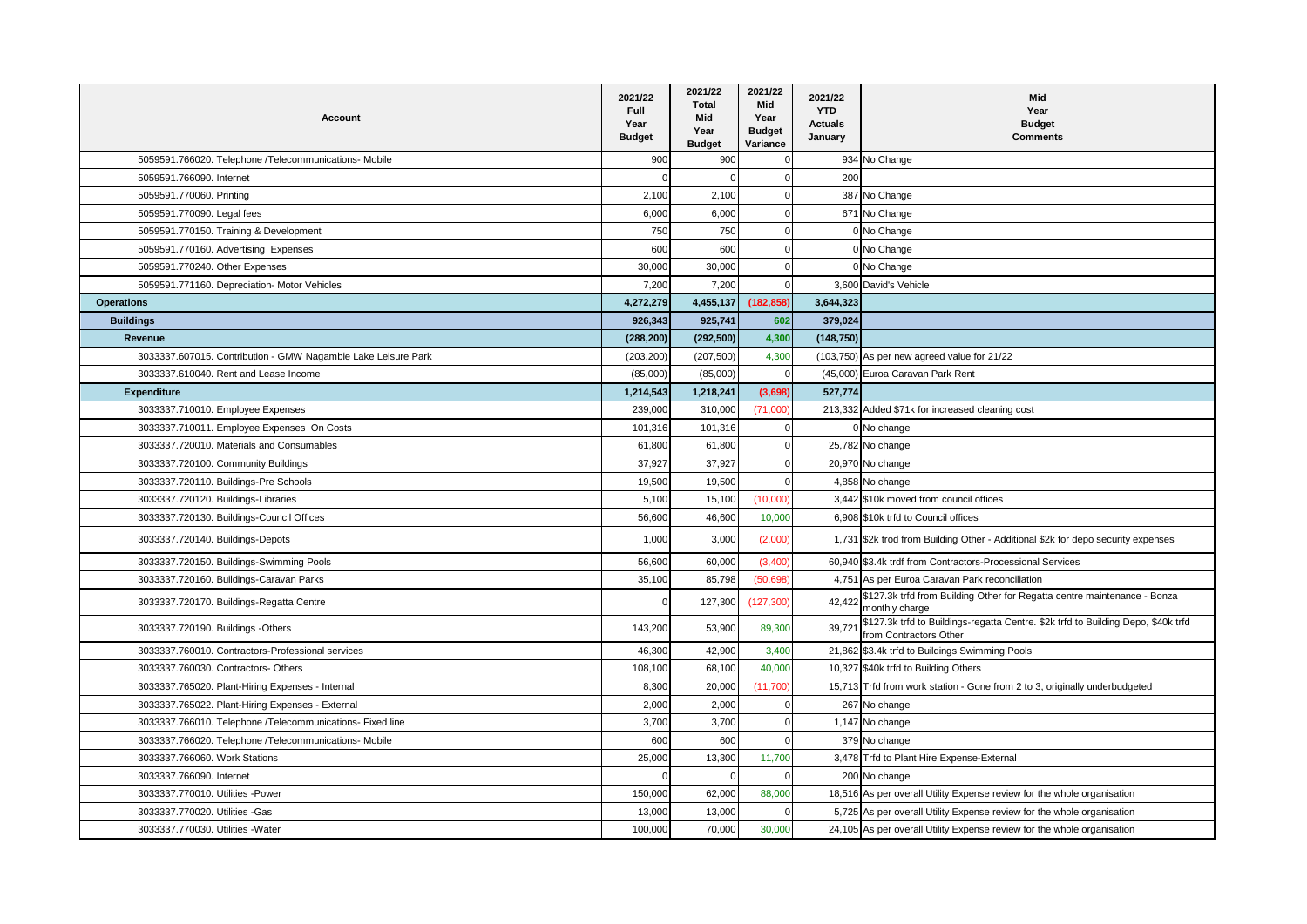| Account                                                                        | 2021/22<br>Full<br>Year<br><b>Budget</b> | 2021/22<br>Total<br>Mid<br>Year<br><b>Budget</b> | 2021/22<br>Mid<br>Year<br><b>Budget</b><br>Variance | 2021/22<br><b>YTD</b><br><b>Actuals</b><br>January | Mid<br>Year<br><b>Budget</b><br><b>Comments</b>                                                                                                                                                               |
|--------------------------------------------------------------------------------|------------------------------------------|--------------------------------------------------|-----------------------------------------------------|----------------------------------------------------|---------------------------------------------------------------------------------------------------------------------------------------------------------------------------------------------------------------|
| 3033337.770060. Printing                                                       | 400                                      | 400                                              |                                                     |                                                    | 208 No change                                                                                                                                                                                                 |
| 3033337.770150. Training & Development                                         |                                          | $\Omega$                                         | $\Omega$                                            |                                                    | 990 Reallocate actuals to Works-Operating                                                                                                                                                                     |
| <b>Emergency Management</b>                                                    | 54,300                                   | 86,405                                           | (32, 105)                                           | 78,012                                             |                                                                                                                                                                                                               |
| Revenue                                                                        | (82, 500)                                | (137,000)                                        | 54,500                                              | (10, 891)                                          |                                                                                                                                                                                                               |
| 5058580.602035. Infringements                                                  | (1,000)                                  | (10,000)                                         | 9,000                                               |                                                    | 0 Expect to prosecute in Court from 20/21 fire season                                                                                                                                                         |
| 5058580.606040. Grants R-OP (State) - Municipal Emergency Management           | (60,000)                                 | (73,000)                                         | 13,000                                              |                                                    | \$60k recd in 20/21. 22/23 Income (\$60k) expected to receive in 21/22, \$13.2k<br>additional in 21/22 notified.                                                                                              |
| 5058580.606490. Grants R-OP (State) - Vulnerable Persons Register              | (18,500)                                 | (18,500)                                         | $\Omega$                                            |                                                    | (10,891) Monthly paymts from DFFH                                                                                                                                                                             |
| 5058580.606607. Grants NR-CP (State) - Risk and Resilience Grant               | $\Omega$                                 | (32, 500)                                        | 32,500                                              |                                                    | 0 Risk and Resilience Grant                                                                                                                                                                                   |
| 5058580.611090. Miscellaneous Income                                           | (3,000)                                  | (3,000)                                          | $\sqrt{ }$                                          |                                                    | 0 Reimbursed expenses - eg essential water                                                                                                                                                                    |
| <b>Expenditure</b>                                                             | 136,800                                  | 223,405                                          | (86, 605)                                           | 88,903                                             |                                                                                                                                                                                                               |
| 3058580.730106. Minor Emergency Expense                                        | 3,000                                    | 3,000                                            | $\Omega$                                            |                                                    | 0 Costs of minor EM expenses eg essential water replacement                                                                                                                                                   |
| 3058580.730108. Pandemic Response                                              | $\Omega$                                 | 2,000                                            | (2,000)                                             | 11,268                                             | Unbudgeted costs of air purifier (records) and sanitiser & QR for<br>reception/customer service                                                                                                               |
| 3058580.730109. Community Expenses - Emergency & Disaster Response 1           | $\Omega$                                 | $\Omega$                                         | $\Omega$                                            |                                                    |                                                                                                                                                                                                               |
| 3058580.766010. Telephone/Telecommunications- Fixed line                       | 900                                      | $\Omega$                                         | 900                                                 |                                                    | 111 Duplicated budget Jnl exp to account below                                                                                                                                                                |
| 5058580.710010. Employee Expenses                                              | $\Omega$                                 | 18,500                                           | (18,500)                                            |                                                    | 15,440 6x Covid Concierges employee wages Casual                                                                                                                                                              |
| 5058580.710011. Employee Expenses On Costs                                     | $\Omega$                                 | 3,700                                            | (3,700)                                             |                                                    | 0 6x Covid Concierges employee wages Casual                                                                                                                                                                   |
| 5058580.720010. Materials and Consumables                                      | $\Omega$                                 | $\Omega$                                         | $\Omega$                                            | 390                                                |                                                                                                                                                                                                               |
| 5058580.760010. Contractors-Professional services                              | 56,600                                   | 46,600                                           | 10,000                                              |                                                    | \$10k trfd to contractors other for CFA water tank filling, To cover fire prevention<br>25,144 inspections, fire plug inspection & maintenance and topping up of water tanks<br>10K trfd to Contractors other |
| 5058580.760030, Contractors-Others                                             | 3.100                                    | 13.100                                           | (10,000)                                            | 1.928                                              | \$10k added for CFA tank water, Cost of slashing infringing properties -<br>recovered through prosecution (refer to income above)                                                                             |
| 5058580.765010. Service Delivery Expenses                                      | 65,000                                   | 65,000                                           | $\Omega$                                            |                                                    | 30,268 EMO costs                                                                                                                                                                                              |
| 5058580.765011. Service Delivery Expenses - Risk and Resilience Project        | $\Omega$                                 | 65,000                                           | (65,000)                                            |                                                    | 0 Risk and Resilience Grant spending                                                                                                                                                                          |
| 5058580.765020. Plant-Hiring Expenses - Internal                               |                                          | 650                                              | (650)                                               |                                                    | Installation of BPLR & TFB signs expected in November 21                                                                                                                                                      |
| 5058580.766010. Telephone /Telecommunications- Fixed line                      | 1,000                                    | 500                                              | 500                                                 |                                                    | 0 To reallocate \$60 exp from account above (duplicate)                                                                                                                                                       |
| 5058580.770090. Legal fees                                                     | 1,500                                    | 500                                              | 1,000                                               |                                                    | 0 Not anticipating need for legal advice before the end of 21/22 FY                                                                                                                                           |
| 5058580.770100. Subscriptions                                                  | 4,200                                    | 4,355                                            | (155)                                               |                                                    | 4,355 Crisis works subscription at a 33% discount                                                                                                                                                             |
| 5058580.770160. Advertising Expenses                                           | 1,500                                    | 500                                              | 1,000                                               |                                                    | 0 Not anticipating a substantial advertising cost                                                                                                                                                             |
| Infrastructure                                                                 | 135,466                                  | 177,421                                          | (41, 955)                                           | 1.335.729                                          |                                                                                                                                                                                                               |
| Revenue                                                                        | (3,780,136)                              | (3,815,881)                                      | 35,745                                              | (604, 382)                                         |                                                                                                                                                                                                               |
| 3033333.606005. Grants R-OP (Commw) - Local Roads - Financial Assistance       | (2,329,568)                              | (2,368,313)                                      | 38,745                                              |                                                    | (596,382) As per mid-year adjustment workpaper                                                                                                                                                                |
| 3033333.606006. Grants R-OP (State) - Vicroads Median Maintenance Contribution | $\Omega$                                 | (8,000)                                          | 8,000                                               |                                                    | $(8,000)$ As per actual                                                                                                                                                                                       |
| 3033333.606505. Grants R-CP (Commw) - Roads to Recovery                        | (1,439,568)                              | (1,439,568)                                      | $\Omega$                                            |                                                    | 0 No change                                                                                                                                                                                                   |
| 3033333.610045. Road Opening Permits                                           | (11,000)                                 | $\Omega$                                         | (11,000)                                            |                                                    | 0 By Assets - Budget & Actual transferred to Uwe's area                                                                                                                                                       |
| <b>Expenditure</b>                                                             | 3,915,602                                | 3,993,302                                        | (77,700)                                            | 1,940,111                                          |                                                                                                                                                                                                               |
| 3033333.710010. Employee Expenses                                              | 1,387,438                                | 1,387,438                                        | $\Omega$                                            |                                                    | 912,413 No change                                                                                                                                                                                             |
| 3033333.710011. Employee Expenses On Costs                                     | 586,864                                  | 586,864                                          | $\Omega$                                            |                                                    | 0 No change                                                                                                                                                                                                   |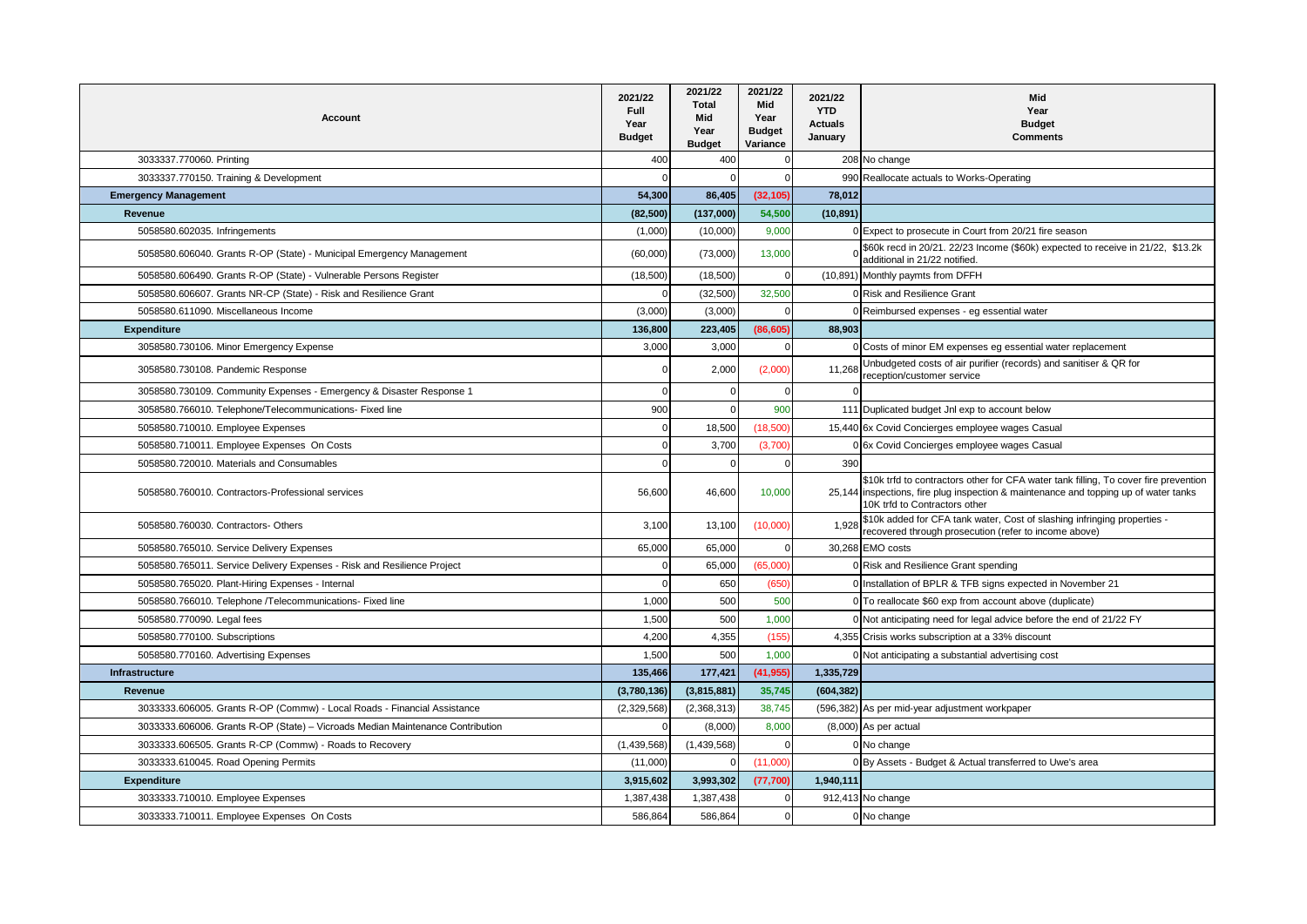| Account                                                      | 2021/22<br><b>Full</b><br>Year<br><b>Budget</b> | 2021/22<br><b>Total</b><br>Mid<br>Year<br><b>Budget</b> | 2021/22<br>Mid<br>Year<br><b>Budget</b><br>Variance | 2021/22<br><b>YTD</b><br><b>Actuals</b><br>January | Mid<br>Year<br><b>Budget</b><br><b>Comments</b>                                                                                                                                                                                                        |
|--------------------------------------------------------------|-------------------------------------------------|---------------------------------------------------------|-----------------------------------------------------|----------------------------------------------------|--------------------------------------------------------------------------------------------------------------------------------------------------------------------------------------------------------------------------------------------------------|
| 3033333.720010. Materials and Consumables                    | 30,000                                          | 30,000                                                  | $\mathbf 0$                                         |                                                    | 18,734 No change                                                                                                                                                                                                                                       |
| 3033333.720020. Sealed Roads                                 | 415,000                                         | 380,000                                                 | 35,000                                              |                                                    | 113,827 \$35k trfd to Contractors Other for line marking and minor patching provision                                                                                                                                                                  |
| 3033333.720030. Unsealed Roads                               | 273,000                                         | 273,000                                                 | $\mathbf 0$                                         |                                                    | 167,375 No change                                                                                                                                                                                                                                      |
| 3033333.720040. Drainage                                     | 74,200                                          | 74,200                                                  | $\mathbf 0$                                         |                                                    | 9,450 No change                                                                                                                                                                                                                                        |
| 3033333.720050. Roadside                                     | 75,000                                          | 75,000                                                  | $\Omega$                                            |                                                    | 15,063 No change                                                                                                                                                                                                                                       |
| 3033333.720060. Bridges                                      | 80,600                                          | 70,600                                                  | 10,000                                              |                                                    | 627 \$10k trfd to Contractors other for contractor services rather than material                                                                                                                                                                       |
| 3033333.720070. Footpaths                                    | 5,200                                           | 5,200                                                   | $\Omega$                                            |                                                    | 0 No change                                                                                                                                                                                                                                            |
| 3033333.720080. Infrastructure - Street Lighting             | 29,300                                          | 87,000                                                  | (57,700)                                            |                                                    | 45,059 As per overall Utility Expense review for the whole organisation                                                                                                                                                                                |
| 3033333.760010. Contractors-Professional services            |                                                 |                                                         | $\Omega$                                            | 850                                                |                                                                                                                                                                                                                                                        |
| 3033333.760030. Contractors- Others                          | 228,900                                         | 293,900                                                 | (65,000)                                            | 140,192                                            | \$10k trfd from Bridges for road maintenance contract in place rather than<br>material, \$35k trfd from Sealed Roads for line marking and minor patching,<br>provision + \$20k additional required for second round spray for Roadside Weed<br>Program |
| 3033333.765020. Plant-Hiring Expenses - Internal             | 471,900                                         | 471.900                                                 | $\mathbf 0$                                         |                                                    | 323,126 No change                                                                                                                                                                                                                                      |
| 3033333.765022. Plant-Hiring Expenses - External             | 250.000                                         | 250,000                                                 | $\mathbf 0$                                         |                                                    | 189,948 No change                                                                                                                                                                                                                                      |
| 3033333.766010. Telephone /Telecommunications- Fixed line    | 4,700                                           | 4,700                                                   | $\mathbf 0$                                         |                                                    | 613 No change                                                                                                                                                                                                                                          |
| 3033333.766020. Telephone /Telecommunications- Mobile        | 600                                             | 600                                                     | $\overline{0}$                                      |                                                    | 473 No change                                                                                                                                                                                                                                          |
| 3033333.766090. Internet                                     | $\Omega$                                        | $\Omega$                                                | $\mathbf 0$                                         | 200                                                |                                                                                                                                                                                                                                                        |
| 3033333.770060. Printing                                     | 400                                             | 400                                                     | $\Omega$                                            |                                                    | 242 No change                                                                                                                                                                                                                                          |
| 3033333.770160. Advertising Expenses                         | 2.500                                           | 2.500                                                   | $\mathbf 0$                                         |                                                    | 1,919 No change                                                                                                                                                                                                                                        |
| <b>Parks and Reserves</b>                                    | 1,198,268                                       | 1,203,268                                               | (5,000)                                             | 459.684                                            |                                                                                                                                                                                                                                                        |
| Revenue                                                      | (4, 100)                                        | (4, 100)                                                | $\mathbf{0}$                                        |                                                    |                                                                                                                                                                                                                                                        |
| 3033332.606006. Grants R-OP (State) - Beach Cleaning Subsidy | (4, 100)                                        | (4, 100)                                                | $\mathbf 0$                                         |                                                    | 0 No change                                                                                                                                                                                                                                            |
| <b>Expenditure</b>                                           | 1,202,368                                       | 1,207,368                                               | (5,000)                                             | 459,684                                            |                                                                                                                                                                                                                                                        |
| 3033332.710010. Employee Expenses                            | 510,836                                         | 510,836                                                 | $\mathbf 0$                                         |                                                    | 325,793 No change                                                                                                                                                                                                                                      |
| 3033332.710011. Employee Expenses On Costs                   | 216,132                                         | 216,132                                                 | $\Omega$                                            |                                                    | 0 No change                                                                                                                                                                                                                                            |
| 3033332.720010. Materials and Consumables                    | 58,000                                          | 58,000                                                  | 0                                                   |                                                    | 17,250 No change                                                                                                                                                                                                                                       |
| 3033332.720011. Park Furniture                               | 50,000                                          | 50,000                                                  | $\Omega$                                            |                                                    | 0 No change                                                                                                                                                                                                                                            |
| 3033332.720012. Irrigation                                   | 10,000                                          | 10,000                                                  | $\mathbf 0$                                         |                                                    | 3,667 No change                                                                                                                                                                                                                                        |
| 3033332.720013. Playgrounds                                  | 40,000                                          | 40,000                                                  | $\mathbf 0$                                         |                                                    | 3,797 No change                                                                                                                                                                                                                                        |
| 3033332.720014. Landscaping                                  | 30,000                                          | 30,000                                                  | $\mathbf 0$                                         |                                                    | 2,315 No change                                                                                                                                                                                                                                        |
| 3033332.720015. Herbicides and Fertilizers                   | 20,000                                          | 20,000                                                  | $\mathbf 0$                                         |                                                    | 208 No change                                                                                                                                                                                                                                          |
| 3033332.760010. Contractors-Professional services            |                                                 |                                                         | $\mathbf 0$                                         |                                                    | 822 No change                                                                                                                                                                                                                                          |
| 3033332.760020. Contractors- Labour Hire                     | $\Omega$                                        | $\Omega$                                                | $\mathbf 0$                                         |                                                    | 450 No change                                                                                                                                                                                                                                          |
| 3033332.760030. Contractors- Others                          | 103,000                                         | 103,000                                                 | $\mathbf 0$                                         |                                                    | 13,519 No change                                                                                                                                                                                                                                       |
| 3033332.765020. Plant-Hiring Expenses - Internal             | 93,100                                          | 93,100                                                  | $\mathbf 0$                                         |                                                    | 53,382 No change                                                                                                                                                                                                                                       |
| 3033332.765022. Plant-Hiring Expenses - External             | 5,000                                           | 5,000                                                   | $\Omega$                                            |                                                    | 1,000 No change                                                                                                                                                                                                                                        |
| 3033332.766010. Telephone /Telecommunications- Fixed line    | 900                                             | 900                                                     | $\Omega$                                            |                                                    | 111 No change                                                                                                                                                                                                                                          |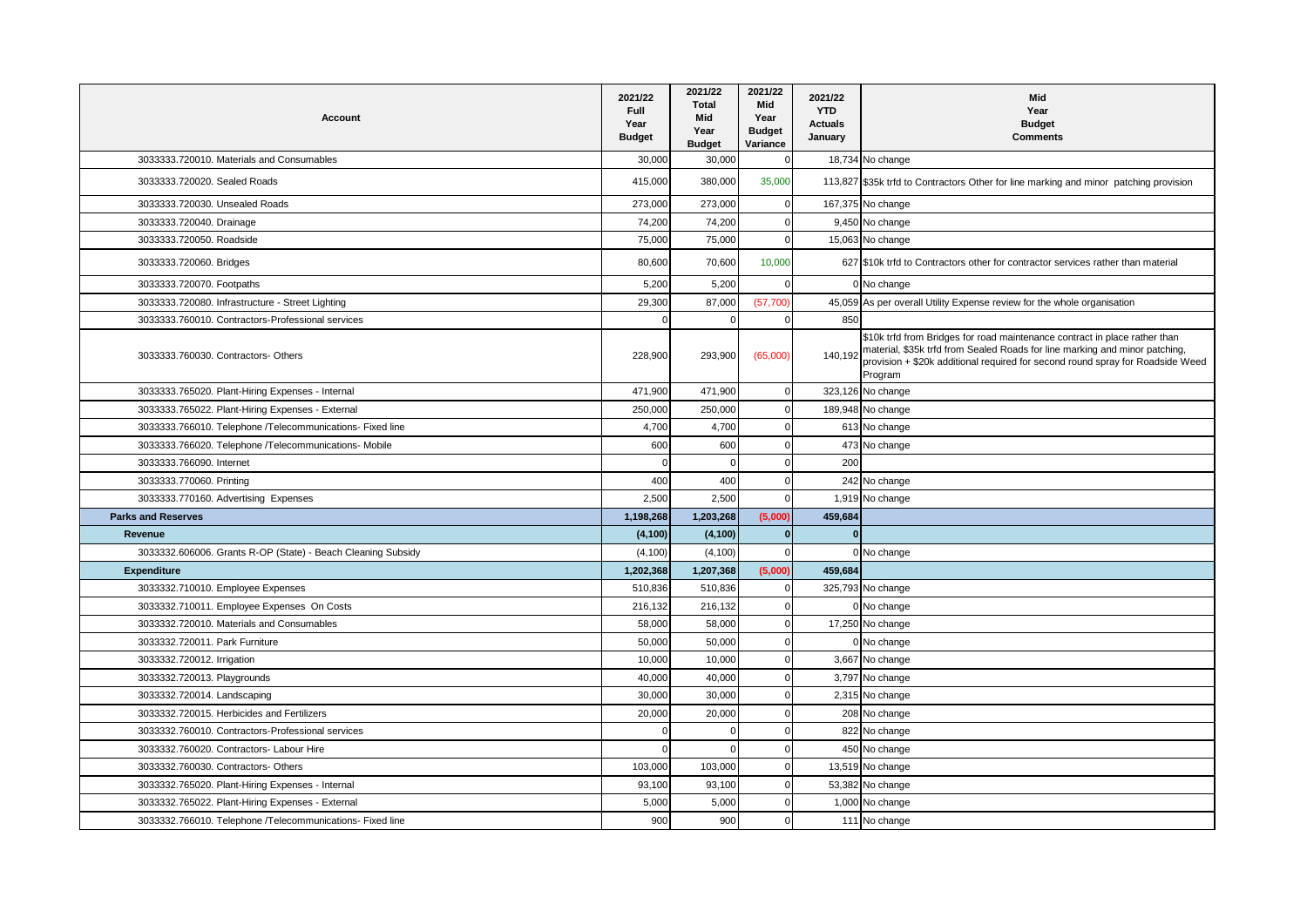| <b>Account</b>                                                            | 2021/22<br>Full<br>Year<br><b>Budget</b> | 2021/22<br><b>Total</b><br>Mid<br>Year<br><b>Budget</b> | 2021/22<br>Mid<br>Year<br><b>Budget</b><br>Variance | 2021/22<br><b>YTD</b><br><b>Actuals</b><br>January | Mid<br>Year<br><b>Budget</b><br><b>Comments</b>                                    |
|---------------------------------------------------------------------------|------------------------------------------|---------------------------------------------------------|-----------------------------------------------------|----------------------------------------------------|------------------------------------------------------------------------------------|
| 3033332.766090. Internet                                                  |                                          |                                                         | $\Omega$                                            | 200                                                |                                                                                    |
| 3033332.770030. Utilities - Water                                         | 65,000                                   | 70,000                                                  | (5,000)                                             |                                                    | 36,960 As per overall Utility Expense review for the whole organisation            |
| 3033332.770060. Printing                                                  | 400                                      | 400                                                     | $\Omega$                                            |                                                    | 208 No change                                                                      |
| <b>Saleyards</b>                                                          | (49, 654)                                | (49, 254)                                               | (400)                                               | (72, 515)                                          |                                                                                    |
| Revenue                                                                   | (251, 400)                               | (251, 400)                                              | $\mathbf{0}$                                        | (186, 274)                                         |                                                                                    |
| 3033339.610025. Saleyard Fees                                             | (196,000)                                | (196,000)                                               | $\Omega$                                            |                                                    | (136,316) No change - expect to catch up in November & December                    |
| 3033339.610030. Agent Fees                                                | (14,900)                                 | (14,900)                                                | $\Omega$                                            |                                                    | (6,369) No change                                                                  |
| 3033339.610080. Miscellaneous fees and Charges                            | (40, 500)                                | (40, 500)                                               | 0                                                   |                                                    | (43,589) Truck wash - No change                                                    |
| <b>Expenditure</b>                                                        | 201,746                                  | 202,146                                                 | (400)                                               | 113,759                                            |                                                                                    |
| 3033339.710010. Employee Expenses                                         | 20,696                                   | 20,696                                                  | $\Omega$                                            |                                                    | 14,893 No change                                                                   |
| 3033339.710011. Employee Expenses On Costs                                | 8,750                                    | 8,750                                                   | $\Omega$                                            |                                                    | 0 No change                                                                        |
| 3033339.720010. Materials and Consumables                                 | 45,600                                   | 45,600                                                  | $\mathbf 0$                                         |                                                    | 17,366 No change. \$2k invoices not yet paid                                       |
| 3033339.720170. Trade Waste Charges                                       | 5,200                                    | 5,200                                                   | $\Omega$                                            |                                                    | 2,751 No change                                                                    |
| 3033339.760010. Contractors-Professional services                         | 40,900                                   | 40,900                                                  | $\Omega$                                            |                                                    | 38,585 No change                                                                   |
| 3033339.760030. Contractors- Others                                       | 60,800                                   | 60,800                                                  | $\Omega$                                            |                                                    | 29,245 No change                                                                   |
| 3033339.765020. Plant-Hiring Expenses - Internal                          | 1,000                                    | 1,000                                                   | $\Omega$                                            |                                                    | 216 No change                                                                      |
| 3033339.765022. Plant-Hiring Expenses - External                          | 10,000                                   | 10,000                                                  | $\mathbf 0$                                         |                                                    | 7,376 No change                                                                    |
| 3033339.766010. Telephone /Telecommunications- Fixed line                 | 1,200                                    | 1,200                                                   | $\Omega$                                            |                                                    | 111 No change                                                                      |
| 3033339.766020. Telephone /Telecommunications- Mobile                     | 200                                      | 200                                                     | $\mathbf 0$                                         |                                                    | 110 No change                                                                      |
| 3033339.766090. Internet                                                  | $\Omega$                                 | $\Omega$                                                | $\mathbf 0$                                         | 200                                                |                                                                                    |
| 3033339.770030. Utilities - Water                                         | 3,100                                    | 3,500                                                   | (400)                                               |                                                    | 460 As per overall Utility Expense review for the whole organisation               |
| 3033339.770060. Printing                                                  | 200                                      | 200                                                     | 0                                                   |                                                    | 208 No change                                                                      |
| 3033339.770100. Subscriptions                                             | 2,200                                    | 2,200                                                   | $\Omega$                                            |                                                    | 2,238 No change                                                                    |
| 3033339.770160. Advertising Expenses                                      | 1,900                                    | 1,900                                                   | $\mathbf 0$                                         |                                                    | 0 No change                                                                        |
| <b>Trees</b>                                                              | 1,130,452                                | 1,130,452                                               | $\mathbf 0$                                         | 559,173                                            |                                                                                    |
| <b>Expenditure</b>                                                        | 1,130,452                                | 1,130,452                                               | $\Omega$                                            | 559.173                                            |                                                                                    |
| 3033334.710010. Employee Expenses                                         | 79,806                                   | 79,806                                                  | $\Omega$                                            |                                                    | 54,207 No change                                                                   |
| 3033334.710011. Employee Expenses On Costs                                | 33,164                                   | 33,164                                                  | $\Omega$                                            |                                                    | 0 No change                                                                        |
| 3033334.720010. Materials and Consumables                                 | $\Omega$                                 | $\Omega$                                                | $\Omega$                                            | 37                                                 |                                                                                    |
| 3033334.760010. Contractors-Professional services                         | 92,700                                   | 92,700                                                  | $\Omega$                                            |                                                    | 48,482 No change                                                                   |
| 3033334.760102. Contractors - Emergency Storm Damage                      | $\Omega$                                 |                                                         | $\Omega$                                            | 14,764                                             |                                                                                    |
| 3033334.760103. Contractors - General Tree Works                          | 350,000                                  | 350,000                                                 | 0                                                   |                                                    | 189,901 No change                                                                  |
| 3033334.760104. Contractors - Tree Root Maintenance                       | 15,400                                   | 15,400                                                  | $\Omega$                                            |                                                    | 0 No change                                                                        |
| 3033334.760105. Contractors - Tree Planting Maintenance and Establishment | 25,700                                   | 25,700                                                  | 0                                                   |                                                    | 7,683 No change                                                                    |
| 3033334.760106. Contractors - Rural Road Canopy Clearing                  | 360,000                                  | 360,000                                                 | $\Omega$                                            |                                                    | 214,381 No change                                                                  |
| 3033334.760107. Contractors - Pest and Disease Control                    | 12,300                                   | 12,300                                                  | $\Omega$                                            |                                                    | 0 No change                                                                        |
| 3033334.760108. Contractors - Power Line Clearing                         | 94,700                                   | 94,700                                                  | $\Omega$                                            |                                                    | 23,063 No change                                                                   |
| 3033334.765011. Community Tree Planting - Working for Victoria            | 62,382                                   | $\mathbf 0$                                             | 62,382                                              |                                                    | 0 Trfd to specific ledger for additional 4 year tree planting & maintenance ledger |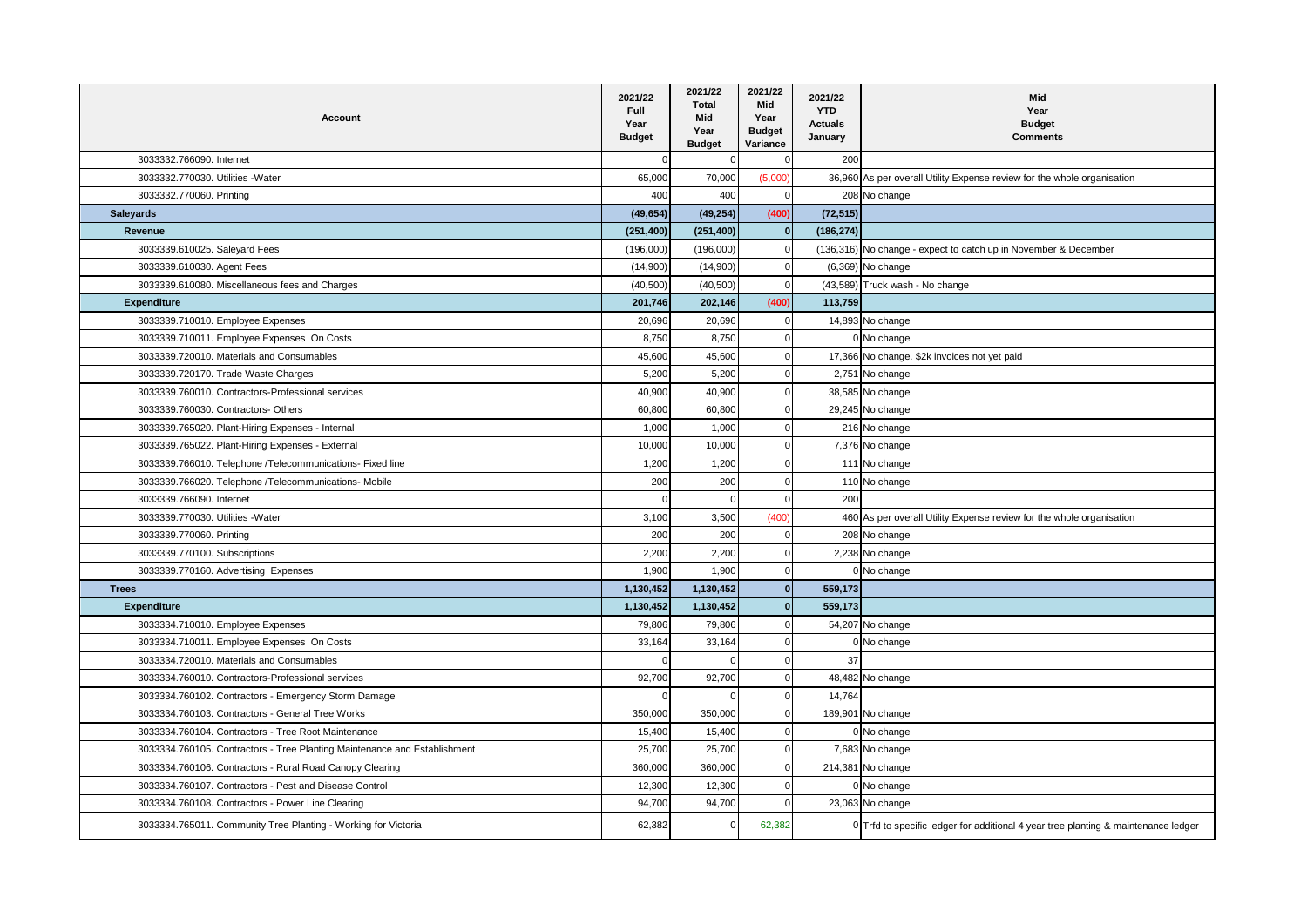| <b>Account</b>                                                    | 2021/22<br><b>Full</b><br>Year<br><b>Budget</b> | 2021/22<br><b>Total</b><br>Mid<br>Year<br><b>Budget</b> | 2021/22<br>Mid<br>Year<br><b>Budget</b><br>Variance | 2021/22<br><b>YTD</b><br><b>Actuals</b><br>January | Mid<br>Year<br><b>Budget</b><br><b>Comments</b>                                                                   |
|-------------------------------------------------------------------|-------------------------------------------------|---------------------------------------------------------|-----------------------------------------------------|----------------------------------------------------|-------------------------------------------------------------------------------------------------------------------|
| 3033334.765012. Street Tree Planting & Maintenance-4 Year Project | $\mathbf 0$                                     | 62,382                                                  | (62, 382)                                           |                                                    | Trfd from .765011 (35,000+27,382) - Part of 1/4 year project for additional 4<br>year tree planting & maintenance |
| 3033334.765020. Plant-Hiring Expenses - Internal                  | $\Omega$                                        | $\Omega$                                                | $\overline{0}$                                      | 5,390                                              |                                                                                                                   |
| 3033334.766010. Telephone /Telecommunications- Fixed line         | 900                                             | 900                                                     | $\Omega$                                            |                                                    | 111 No change                                                                                                     |
| 3033334.766020. Telephone /Telecommunications- Mobile             | 1,000                                           | 1,000                                                   | $\Omega$                                            |                                                    | 443 No change                                                                                                     |
| 3033334.766090. Internet                                          | $\overline{0}$                                  | $\mathbf 0$                                             | $\Omega$                                            | 200                                                |                                                                                                                   |
| 3033334.770060. Printing                                          | 400                                             | 400                                                     | $\Omega$                                            |                                                    | 208 No change                                                                                                     |
| 3033334.770100. Subscriptions                                     | $\Omega$                                        | $\mathbf 0$                                             | $\Omega$                                            | 80                                                 |                                                                                                                   |
| 3033334.770160. Advertising Expenses                              | 2,000                                           | 2.000                                                   | $\Omega$                                            |                                                    | 224 No change                                                                                                     |
| <b>Works - Operating</b>                                          | 877,104                                         | 981,104                                                 | (104,000)                                           | 905,217                                            |                                                                                                                   |
| <b>Expenditure</b>                                                | 877,104                                         | 981,104                                                 | (104,000)                                           | 905,217                                            |                                                                                                                   |
| 3033331.710010. Employee Expenses                                 | 430,662                                         | 430,662                                                 | $\Omega$                                            |                                                    | 385,300 No change                                                                                                 |
| 3033331.710011. Employee Expenses On Costs                        | 182,142                                         | 182,142                                                 | $\overline{0}$                                      |                                                    | 63 No change                                                                                                      |
| 3033331.710020. Public Holidays & Others                          | $\Omega$                                        | $\Omega$                                                | $\mathbf 0$                                         | 76,139                                             |                                                                                                                   |
| 3033331.710060. Income Protection                                 | $\Omega$                                        | $\Omega$                                                | $\Omega$                                            | 98.419                                             |                                                                                                                   |
| 3033331.710080. Staff Uniforms                                    | 18,300                                          | 18,300                                                  | $\mathbf 0$                                         |                                                    | 9,580 No change                                                                                                   |
| 3033331.720010. Materials and Consumables                         | 55,800                                          | 55,800                                                  | $\Omega$                                            |                                                    | 16,792 No change                                                                                                  |
| 3033331.760010. Contractors-Professional services                 | 2,600                                           | 2,600                                                   | $\Omega$                                            |                                                    | 1,855 No change                                                                                                   |
| 3033331.760030. Contractors- Others                               | 3,600                                           | 2,600                                                   | 1,000                                               |                                                    | 2,400 Actuals will transfer to correct ledger                                                                     |
| 3033331.765020. Plant-Hiring Expenses - Internal                  | 2,000                                           | 2,000                                                   | $\Omega$                                            |                                                    | (16,332) No change                                                                                                |
| 3033331.765022. Plant-Hiring Expenses - External                  | 69,200                                          | 69,200                                                  | $\Omega$                                            |                                                    | 121,992 No change                                                                                                 |
| 3033331.765030. Motor Vehicles Expenses                           | 10,000                                          | 10,000                                                  | $\Omega$                                            |                                                    | 4.998 Daniel's vehicle                                                                                            |
| 3033331.765040. Plant Operating Expenses                          | $\Omega$                                        | $\mathbf 0$                                             | $\mathbf 0$                                         | (1,635)                                            |                                                                                                                   |
| 3033331.765050. Plant Operating Expenses-Recoveries               | $\Omega$                                        | $\Omega$                                                | $\Omega$                                            | (5, 398)                                           |                                                                                                                   |
| 3033331.766010. Telephone /Telecommunications- Fixed line         | 900                                             | 500                                                     | 400                                                 |                                                    | 111 No change                                                                                                     |
| 3033331.766020. Telephone /Telecommunications- Mobile             | 20,000                                          | 16,000                                                  | 4,000                                               |                                                    | 8,339 Annualised actual, part transferred to Subscription                                                         |
| 3033331.766080. Peripherals less than \$1000                      | 2,200                                           | 2,200                                                   | $\overline{0}$                                      |                                                    | 30 No change                                                                                                      |
| 3033331.766090. Internet                                          | $\Omega$                                        | 400                                                     | (400)                                               |                                                    | 200 No change                                                                                                     |
| 3033331.770010. Utilities -Power                                  | 30,000                                          | 61,000                                                  | (31,000)                                            |                                                    | 40,908 As per overall Utility Expense review for the whole organisation                                           |
| 3033331.770030. Utilities - Water                                 | $\Omega$                                        | 13,000                                                  | (13,000)                                            |                                                    | 2,751 As per overall Utility Expense review for the whole organisation                                            |
| 3033331.770060. Printing                                          | 3,000                                           | 3,000                                                   | $\Omega$                                            |                                                    | 252 No change                                                                                                     |
| 3033331.770070. Stationery Items                                  | $\Omega$                                        | $\Omega$                                                | $\Omega$                                            | 35                                                 |                                                                                                                   |
| 3033331.770100. Subscriptions                                     | $\Omega$                                        | 5.000                                                   | (5,000)                                             |                                                    | (52) SAI Global - Access to Australian Standards for Constructions -                                              |
| 3033331.770150. Training & Development                            | 39,500                                          | 39.500                                                  | $\Omega$                                            |                                                    | 4,916 No change                                                                                                   |
| 3033331.770200. Disposal Expenses - Industrial Waste              | $\mathbf 0$                                     | 60,000                                                  | (60,000)                                            | 19,003                                             | NAGAMBIE DEPO CLEAN UP WORK AS PER EPA REQUIREMENT - NEW<br><b>BUDGET</b>                                         |
| 3033331.771120. Depreciation- Plant and Equipments                | $\Omega$                                        | $\Omega$                                                | $\mathbf 0$                                         | 130,952                                            |                                                                                                                   |
| 3033331.771160. Depreciation- Motor Vehicles                      | 7,200                                           | 7,200                                                   | $\Omega$                                            |                                                    | 3,600 Daniel's vehicle                                                                                            |
| <b>Corporate Leadership</b>                                       | 1,006,052                                       | 956.581                                                 | 49.471                                              | 483,926                                            |                                                                                                                   |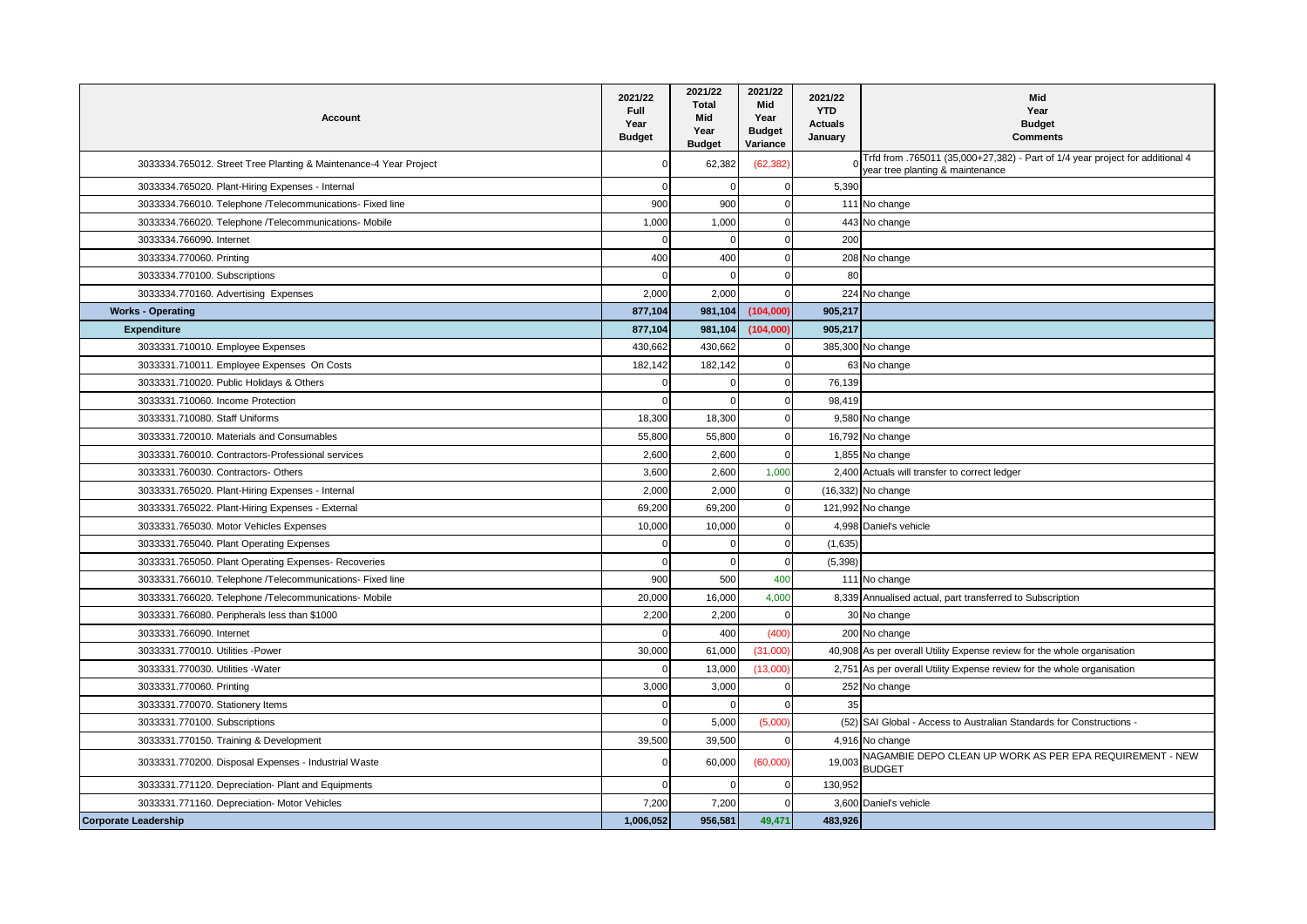| Account                                                                          | 2021/22<br>Full<br>Year<br><b>Budget</b> | 2021/22<br><b>Total</b><br>Mid<br>Year<br><b>Budget</b> | 2021/22<br>Mid<br>Year<br><b>Budget</b><br>Variance | 2021/22<br><b>YTD</b><br><b>Actuals</b><br>January | Mid<br>Year<br><b>Budget</b><br><b>Comments</b>                                             |
|----------------------------------------------------------------------------------|------------------------------------------|---------------------------------------------------------|-----------------------------------------------------|----------------------------------------------------|---------------------------------------------------------------------------------------------|
| <b>Communications &amp; Engagement</b>                                           | 619,642                                  | 570,171                                                 | 49,471                                              | 300,839                                            |                                                                                             |
| <b>Communications &amp; Marketing</b>                                            | 619.642                                  | 570,171                                                 | 49,471                                              | 300,839                                            |                                                                                             |
| Revenue                                                                          | $\Omega$                                 | (60,000)                                                | 60,000                                              | (40,000)                                           |                                                                                             |
| 4047473.606555. Grants NR-OP (State) - COVID Vaccine Community Engagement Grants | $\Omega$                                 | (60,000)                                                | 60,000                                              |                                                    | (40,000) As per Fav's email                                                                 |
| <b>Expenditure</b>                                                               | 619.642                                  | 630,171                                                 | (10.529)                                            | 340.839                                            |                                                                                             |
| 4047473.710010. Employee Expenses                                                | 375,310                                  | 375,310                                                 | $\Omega$                                            | 290,255 TBC                                        |                                                                                             |
| 4047473.710011. Employee Expenses On Costs                                       | 158,732                                  | 158,732                                                 | $\Omega$                                            |                                                    | 0 TBC                                                                                       |
| 4047473.760010. Contractors-Professional services                                | 20,000                                   | 30,529                                                  | (10, 529)                                           |                                                    | 30,528 Deliberative engagement \$30K, Website transactions to be reallocated to<br>capital. |
| 4047473.760040. External Consultancies                                           | 10.000                                   | 10,000                                                  | $\mathbf 0$                                         |                                                    | 500 TBC                                                                                     |
| 4047473.766010. Telephone /Telecommunications- Fixed line                        | 1,000                                    | 1,000                                                   | $\Omega$                                            |                                                    | 111 TBC                                                                                     |
| 4047473.766020. Telephone /Telecommunications- Mobile                            | 1,000                                    | 1,000                                                   | $\Omega$                                            |                                                    | 903 TBC                                                                                     |
| 4047473.766090. Internet                                                         | $\Omega$                                 | $\Omega$                                                | $\Omega$                                            | 200                                                |                                                                                             |
| 4047473.770060. Printing                                                         | 20,000                                   | 20,000                                                  | $\Omega$                                            | 7,606 TBC                                          |                                                                                             |
| 4047473.770100. Subscriptions                                                    | 400                                      | 400                                                     | $\Omega$                                            |                                                    | 0 TBC                                                                                       |
| 4047473.770150. Training & Development                                           | 3,000                                    | 3,000                                                   | $\Omega$                                            |                                                    | 0 TBC                                                                                       |
| 4047473.770160. Advertising Expenses                                             | 25,000                                   | 25,000                                                  | $\mathbf 0$                                         | 9,675 TBC                                          |                                                                                             |
| 4047473.770170. Merchandise Expenses                                             | 200                                      | 200                                                     | $\Omega$                                            |                                                    | 0 TBC                                                                                       |
| 4047473.770220. Website Maintenance                                              | 5,000                                    | 5,000                                                   | $\mathbf 0$                                         | 1,060 TBC                                          |                                                                                             |
| <b>Chief Executive Officer</b>                                                   | 386,410                                  | 386,410                                                 | $\Omega$                                            | 183,087                                            |                                                                                             |
| <b>Executive Services</b>                                                        | 386,410                                  | 386,410                                                 | $\mathbf{0}$                                        | 183,087                                            |                                                                                             |
| <b>Expenditure</b>                                                               | 386,410                                  | 386.410                                                 | $\Omega$                                            | 183.087                                            |                                                                                             |
| 2021211.710010. Employee Expenses                                                | 237,342                                  | 237,342                                                 | $\mathbf 0$                                         |                                                    | 166,039 No change                                                                           |
| 2021211.710011. Employee Expenses On Costs                                       | 100,268                                  | 100,268                                                 | $\Omega$                                            |                                                    | 0 No change                                                                                 |
| 2021211.765030. Motor Vehicles Expenses                                          | 10,000                                   | 10,000                                                  | $\Omega$                                            |                                                    | 4,998 Julie's Vehicle                                                                       |
| 2021211.766010. Telephone /Telecommunications- Fixed line                        | 800                                      | 400                                                     | 400                                                 |                                                    | 111 No change                                                                               |
| 2021211.766020. Telephone /Telecommunications- Mobile                            | 2,600                                    | 2,600                                                   | $\Omega$                                            |                                                    | 962 No change                                                                               |
| 2021211.766080. Peripherals less than \$1000                                     | 700                                      | 700                                                     | $\Omega$                                            |                                                    | 1,328 No change                                                                             |
| 2021211.766090. Internet                                                         | $\Omega$                                 | 400                                                     | (400)                                               |                                                    | 200 No change                                                                               |
| 2021211.770060. Printing                                                         | 4,000                                    | 4,000                                                   | $\Omega$                                            |                                                    | 427 No change                                                                               |
| 2021211.770090. Legal fees                                                       | 10,000                                   | 10,000                                                  | $\Omega$                                            |                                                    | 0 No change                                                                                 |
| 2021211.770100. Subscriptions                                                    | 3,000                                    | 3,000                                                   | 0                                                   |                                                    | 475 No change                                                                               |
| 2021211.770120. Travelling                                                       | 1,100                                    | 1,100                                                   | $\Omega$                                            |                                                    | 0 No change                                                                                 |
| 2021211.770150. Training & Development                                           | 8,200                                    | 8,200                                                   | $\mathbf 0$                                         |                                                    | 4,248 No change                                                                             |
| 2021211.770210. Meeting Expenses                                                 | 1,200                                    | 1,200                                                   | $\Omega$                                            |                                                    | 0 No change                                                                                 |
| 2021211.770240. Other Expenses                                                   | $\Omega$                                 | $\Omega$                                                | $\Omega$                                            | 699                                                |                                                                                             |
| 2021211.771160. Depreciation- Motor Vehicles                                     | 7,200                                    | 7,200                                                   | $\Omega$                                            |                                                    | 3,600 Julie's Vehicle                                                                       |
| <b>Community &amp; Planning</b>                                                  | (3,423,409)                              | (5,262,084)                                             | 1,838,675                                           | (2, 297, 387)                                      |                                                                                             |
| <b>Economic Developments</b>                                                     | 370,670                                  | 370,670                                                 | $\mathbf{0}$                                        | 120.220                                            |                                                                                             |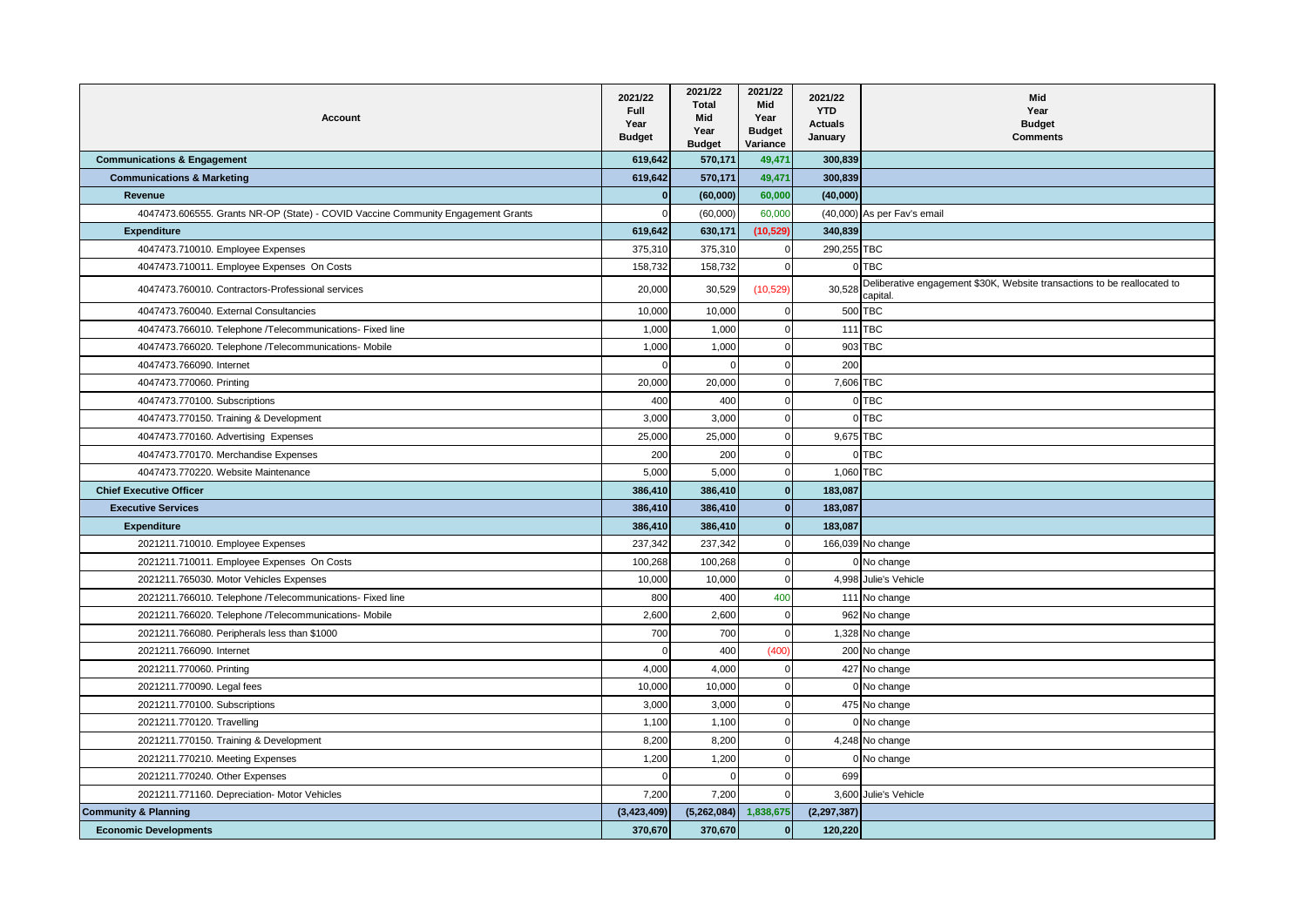| <b>Account</b>                                                                  | 2021/22<br><b>Full</b><br>Year<br><b>Budget</b> | 2021/22<br><b>Total</b><br>Mid<br>Year<br><b>Budget</b> | 2021/22<br>Mid<br>Year<br><b>Budget</b><br>Variance | 2021/22<br><b>YTD</b><br><b>Actuals</b><br>January | Mid<br>Year<br><b>Budget</b><br><b>Comments</b> |
|---------------------------------------------------------------------------------|-------------------------------------------------|---------------------------------------------------------|-----------------------------------------------------|----------------------------------------------------|-------------------------------------------------|
| <b>Economic Developments</b>                                                    | 370,670                                         | 370,670                                                 | $\bf{0}$                                            | 120,220                                            |                                                 |
| Revenue                                                                         | $\mathbf{0}$                                    | $\bf{0}$                                                | $\mathbf{0}$                                        | (30,000)                                           |                                                 |
| 5055553.606491. Grants NR-OP (State) - Business Concierge & Hospitality Support | $\Omega$                                        | $\Omega$                                                | $\mathbf 0$                                         | (30,000)                                           |                                                 |
| <b>Expenditure</b>                                                              | 370,670                                         | 370,670                                                 | $\mathbf{0}$                                        | 150,220                                            |                                                 |
| 5055553.710010. Employee Expenses                                               | 104,818                                         | 104,818                                                 | $\Omega$                                            |                                                    | 100,778 No change                               |
| 5055553.710011. Employee Expenses On Costs                                      | 44,302                                          | 44,302                                                  | $\mathbf 0$                                         |                                                    | 0 No change                                     |
| 5055553.710080. Staff Uniforms                                                  | 500                                             | 500                                                     | $\mathbf 0$                                         |                                                    | 0 No Change                                     |
| 5055553.760010. Contractors-Professional services                               | 215,000                                         | 215,000                                                 | $\mathbf 0$                                         |                                                    | 46,536 No Change                                |
| 5055553.765010. Service Delivery Expenses                                       | 3,700                                           | 3,300                                                   | 400                                                 |                                                    | 1,590 Reduced to top up Internet                |
| 5055553.766010. Telephone /Telecommunications- Fixed line                       | 900                                             | 450                                                     | 450                                                 |                                                    | 111 Reduce to Actuals                           |
| 5055553.766020. Telephone /Telecommunications- Mobile                           | 300                                             | 750                                                     | (450)                                               |                                                    | 357 Reduce to Actuals                           |
| 5055553.766040. Annual Maintenance - Application Software                       | $\mathbf 0$                                     | 353                                                     | (353)                                               |                                                    | 353 as per actual                               |
| 5055553.766080. Peripherals less than \$1000                                    | 750                                             | 397                                                     | 353                                                 |                                                    | 0 Reduced to add to Appl software               |
| 5055553.766090. Internet                                                        | $\Omega$                                        | 400                                                     | (400)                                               |                                                    | 200 Increase due to Actuals                     |
| 5055553.770060. Printing                                                        | 400                                             | 400                                                     | $\Omega$                                            |                                                    | 294 No Change                                   |
| <b>Management Services - Infrastructure</b>                                     | $\mathbf{0}$                                    | $\bf{0}$                                                | $\mathbf{0}$                                        | $\mathbf{0}$                                       |                                                 |
| Director - Infrastructure                                                       | $\bf{0}$                                        | $\bf{0}$                                                | $\bf{0}$                                            |                                                    |                                                 |
| <b>Expenditure</b>                                                              | $\bf{0}$                                        | $\bf{0}$                                                | $\mathbf{0}$                                        | $\bf{0}$                                           |                                                 |
| 3039390.760030. Contractors- Others                                             |                                                 |                                                         | $\Omega$                                            |                                                    |                                                 |
| <b>Management Services - Community &amp; Planning</b>                           | 213,796                                         | 213,796                                                 | $\mathbf{0}$                                        | 110,802                                            |                                                 |
| <b>Director - Community &amp; Planning</b>                                      | 213,796                                         | 213,796                                                 | $\mathbf{0}$                                        | 110,802                                            |                                                 |
| <b>Expenditure</b>                                                              | 213,796                                         | 213,796                                                 | $\mathbf{0}$                                        | 110,802                                            |                                                 |
| 4049491.710010. Employee Expenses                                               | 134,578                                         | 134,578                                                 | $\mathbf 0$                                         |                                                    | 97,250 No change                                |
| 4049491.710011. Employee Expenses On Costs                                      | 55,068                                          | 55,068                                                  | $\Omega$                                            |                                                    | 0 No change                                     |
| 4049491.710080. Staff Uniforms                                                  | 750                                             | 750                                                     | $\Omega$                                            |                                                    | 0 No change                                     |
| 4049491.760010. Contractors-Professional services                               | $\Omega$                                        | $\Omega$                                                | $\mathbf 0$                                         | 2,402                                              |                                                 |
| 4049491.765030. Motor Vehicles Expenses                                         | 10,000                                          | 10,000                                                  | $\mathbf 0$                                         |                                                    | 4,998 Amanda's vehicle                          |
| 4049491.766010. Telephone /Telecommunications- Fixed line                       | 1,800                                           | 1,800                                                   | $\mathbf 0$                                         |                                                    | 111 No change                                   |
| 4049491.766020. Telephone /Telecommunications- Mobile                           | 400                                             | 400                                                     | $\Omega$                                            |                                                    | 256 No change                                   |
| 4049491.766080. Peripherals less than \$1000                                    | 600                                             | 600                                                     | $\mathbf 0$                                         |                                                    | 241 No change                                   |
| 4049491.766090. Internet                                                        | $\mathbf 0$                                     | $\Omega$                                                | $\mathbf 0$                                         | 200                                                |                                                 |
| 4049491.770060. Printing                                                        | 400                                             | 400                                                     | $\Omega$                                            |                                                    | 219 No change                                   |
| 4049491.770100. Subscriptions                                                   | 3,000                                           | 3,000                                                   | $\mathbf 0$                                         |                                                    | 1,525 Check?                                    |
| 4049491.771160. Depreciation- Motor Vehicles                                    | 7,200                                           | 7,200                                                   | $\Omega$                                            |                                                    | 3,600 Amanda's vehicle                          |
| <b>Planning &amp; Investment</b>                                                | 646,734                                         | 540,191                                                 | 106,543                                             | 221,654                                            |                                                 |
| <b>Subdivisions</b>                                                             | (97, 300)                                       | (97,700)                                                | 400                                                 | (47, 718)                                          |                                                 |
| Revenue                                                                         | (100, 000)                                      | (100,000)                                               | $\mathbf 0$                                         | (48, 237)                                          |                                                 |
| 4043435.602010. Subdivision Fees                                                | (100,000)                                       | (100,000)                                               | 0                                                   | (48,237) Test                                      |                                                 |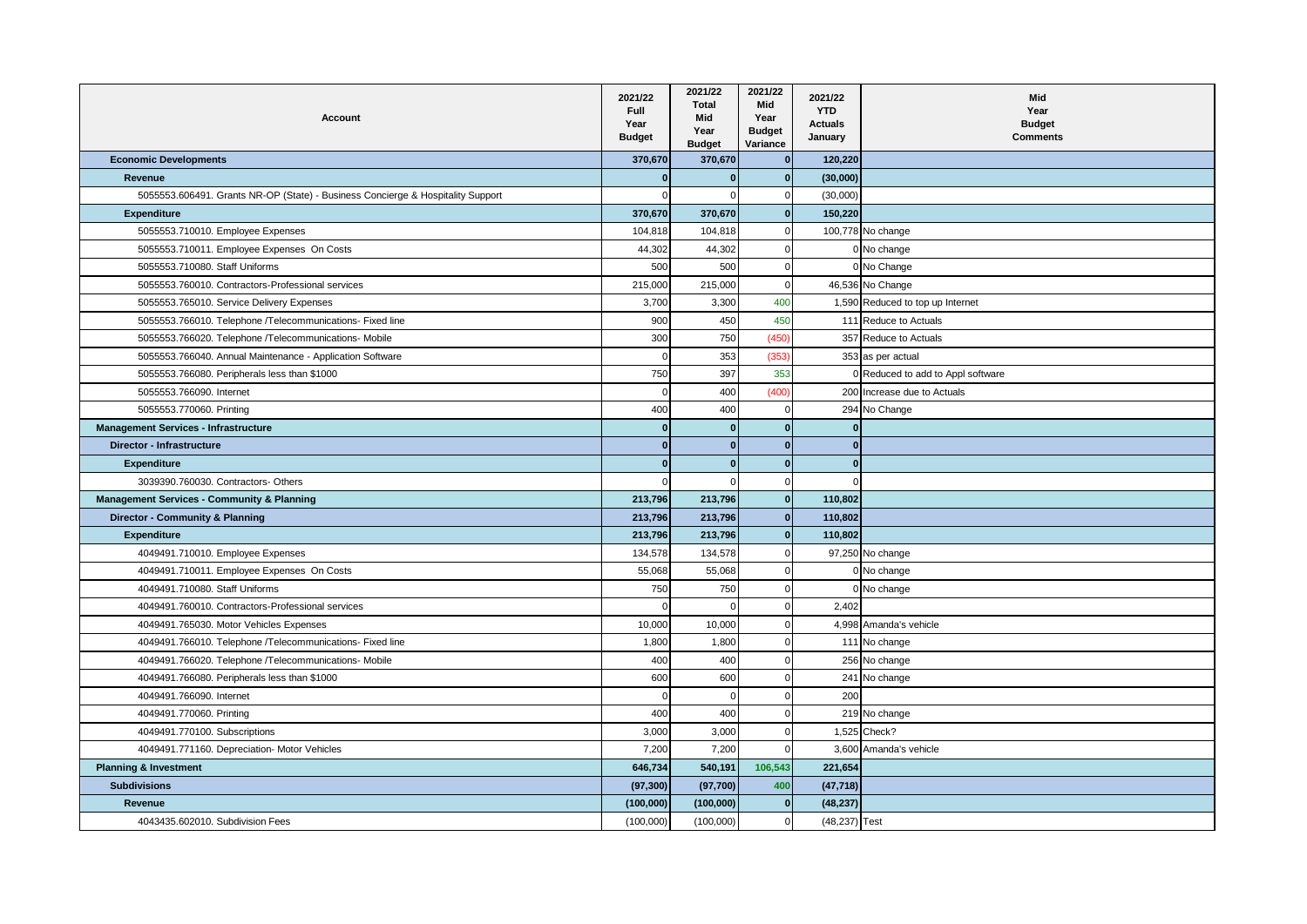| <b>Account</b>                                            | 2021/22<br><b>Full</b><br>Year<br><b>Budget</b> | 2021/22<br>Total<br>Mid<br>Year<br><b>Budget</b> | 2021/22<br>Mid<br>Year<br><b>Budget</b><br>Variance | 2021/22<br><b>YTD</b><br><b>Actuals</b><br>January | Mid<br>Year<br><b>Budget</b><br><b>Comments</b>                                                                  |
|-----------------------------------------------------------|-------------------------------------------------|--------------------------------------------------|-----------------------------------------------------|----------------------------------------------------|------------------------------------------------------------------------------------------------------------------|
| <b>Expenditure</b>                                        | 2,700                                           | 2,300                                            | 400                                                 | 520                                                |                                                                                                                  |
| 4043435.765010. Service Delivery Expenses                 | 400                                             | $\Omega$                                         | 400                                                 | $\cap$                                             |                                                                                                                  |
| 4043435.766010. Telephone /Telecommunications- Fixed line | 900                                             | 900                                              | $\mathbf 0$                                         |                                                    | 111 May need to be revised down due to COVID will monitor                                                        |
| 4043435.766090. Internet                                  | $\Omega$                                        | $\mathbf 0$                                      | $\mathbf 0$                                         | 200                                                |                                                                                                                  |
| 4043435.770060. Printing                                  | 400                                             | 400                                              | $\Omega$                                            |                                                    | 208 Expected to meet budget                                                                                      |
| 4043435.770100. Subscriptions                             | 1.000                                           | 1.000                                            | $\Omega$                                            |                                                    | 0 Expected to meet budget PIA subscriptions to be paid                                                           |
| <b>Statutory Planning</b>                                 | 331,784                                         | 429,141                                          | (97, 357)                                           | 212,353                                            |                                                                                                                  |
| Revenue                                                   | (252,000)                                       | (252,000)                                        | $\overline{0}$                                      | (154, 592)                                         |                                                                                                                  |
| 4043433.602005. Application Fees                          | (247,000)                                       | (247,000)                                        | $\Omega$                                            |                                                    | (146,542) Still expect to meet budget given application numbers are at a record high                             |
| 4043433.607010. Contributions- Developers                 | (5,000)                                         | (5,000)                                          | $\Omega$                                            |                                                    | (8,050) Still expecting contributions in early 2022                                                              |
| <b>Expenditure</b>                                        | 583,784                                         | 681,141                                          | (97, 357)                                           | 366,945                                            |                                                                                                                  |
| 4043433.710010. Employee Expenses                         | 345,514                                         | 345,514                                          | $\Omega$                                            |                                                    | 211,308 No change                                                                                                |
| 4043433.710011. Employee Expenses On Costs                | 146,120                                         | 146,120                                          | $\Omega$                                            |                                                    | 0 No change                                                                                                      |
| 4043433.710080. Staff Uniforms                            | 1,750                                           | 1,750                                            | $\Omega$                                            |                                                    | Expected to meet budget we have new staff commencing that will require new<br>uniforms                           |
| 4043433.760010. Contractors-Professional services         | 5,000                                           | 5,000                                            | $\Omega$                                            |                                                    | 6,663 Expected to meet budget - some consultancy work still likely to be required.                               |
| 4043433.760020, Contractors- Labour Hire                  | 20,000                                          | 40,000                                           | (20,000)                                            | 22,768                                             | Further contract work will be required until all positions are filled and backlog of<br>work is removed.         |
| 4043433.765010. Service Delivery Expenses                 | 1.500                                           | 1,500                                            | $\Omega$                                            |                                                    | 616 Expected to meet budget - regular file retrieval is required                                                 |
| 4043433.765030. Motor Vehicles Expenses                   | 10.000                                          | 10,000                                           | $\Omega$                                            |                                                    | 4,998 Braydon's Vehicle                                                                                          |
| 4043433.766010. Telephone /Telecommunications- Fixed line | 900                                             | 900                                              | $\Omega$                                            |                                                    | 111 May need to be reduced due to COVID - will continue to monitor                                               |
| 4043433.766020. Telephone /Telecommunications- Mobile     | 1,100                                           | 1,100                                            | $\Omega$                                            |                                                    | 505 Expected to meet budget                                                                                      |
| 4043433.766040. Annual Maintenance - Application Software | 7,600                                           | $\mathbf 0$                                      | 7,600                                               | $\Omega$                                           |                                                                                                                  |
| 4043433.766090. Internet                                  | $\Omega$                                        | $\Omega$                                         | $\Omega$                                            | 200                                                |                                                                                                                  |
| 4043433.770060. Printing                                  | 1,500                                           | 1,000                                            | 500                                                 |                                                    | 530 Likely to reduce forecast expenditure due to working remotely during COVID                                   |
| 4043433.770090. Legal fees                                | 25,000                                          | 110,000                                          | (85,000)                                            | 112,249                                            | A large increase in VCAT cases has lead to increased expenditure. Normally 1<br>per year we have had 5 this year |
| 4043433.770100. Subscriptions                             | 500                                             | 500                                              | $\Omega$                                            |                                                    | 0 Expected to meet budget                                                                                        |
| 4043433.770120. Travelling                                | 100                                             | 100                                              | $\Omega$                                            |                                                    | 0 Expected to meet budget                                                                                        |
| 4043433.770150. Training & Development                    | 3,000                                           | 3,000                                            | $\Omega$                                            |                                                    | 1,127 Expected to meet budget - VCAT training scheduled for December                                             |
| 4043433.770160. Advertising Expenses                      | 5.000                                           | 5,000                                            | $\Omega$                                            |                                                    | 313 Expected to meet budget                                                                                      |
| 4043433.770210. Meeting Expenses                          | 500                                             | 500                                              | $\Omega$                                            | 0                                                  | Expected to meet budget - some face to face meetings will be required post<br>COVID                              |
| 4043433.770240. Other Expenses                            | 1,500                                           | 1,957                                            | (457)                                               |                                                    | 1,957 No further payments expected - there was a slight CASBE price increase                                     |
| 4043433.771160. Depreciation- Motor Vehicles              | 7,200                                           | 7,200                                            | $\Omega$                                            |                                                    | 3,600 Braydon's Vehicle                                                                                          |
| <b>Strategic Planning</b>                                 | 412,250                                         | 208,750                                          | 203,500                                             | 57,019                                             |                                                                                                                  |
| Revenue                                                   | $\bf{0}$                                        | (130,000)                                        | 130,000                                             | (33,096)                                           |                                                                                                                  |
| 4043431.602005. Application Fees                          | $\mathbf 0$                                     | $\mathbf 0$                                      | $\Omega$                                            | (3,096)                                            |                                                                                                                  |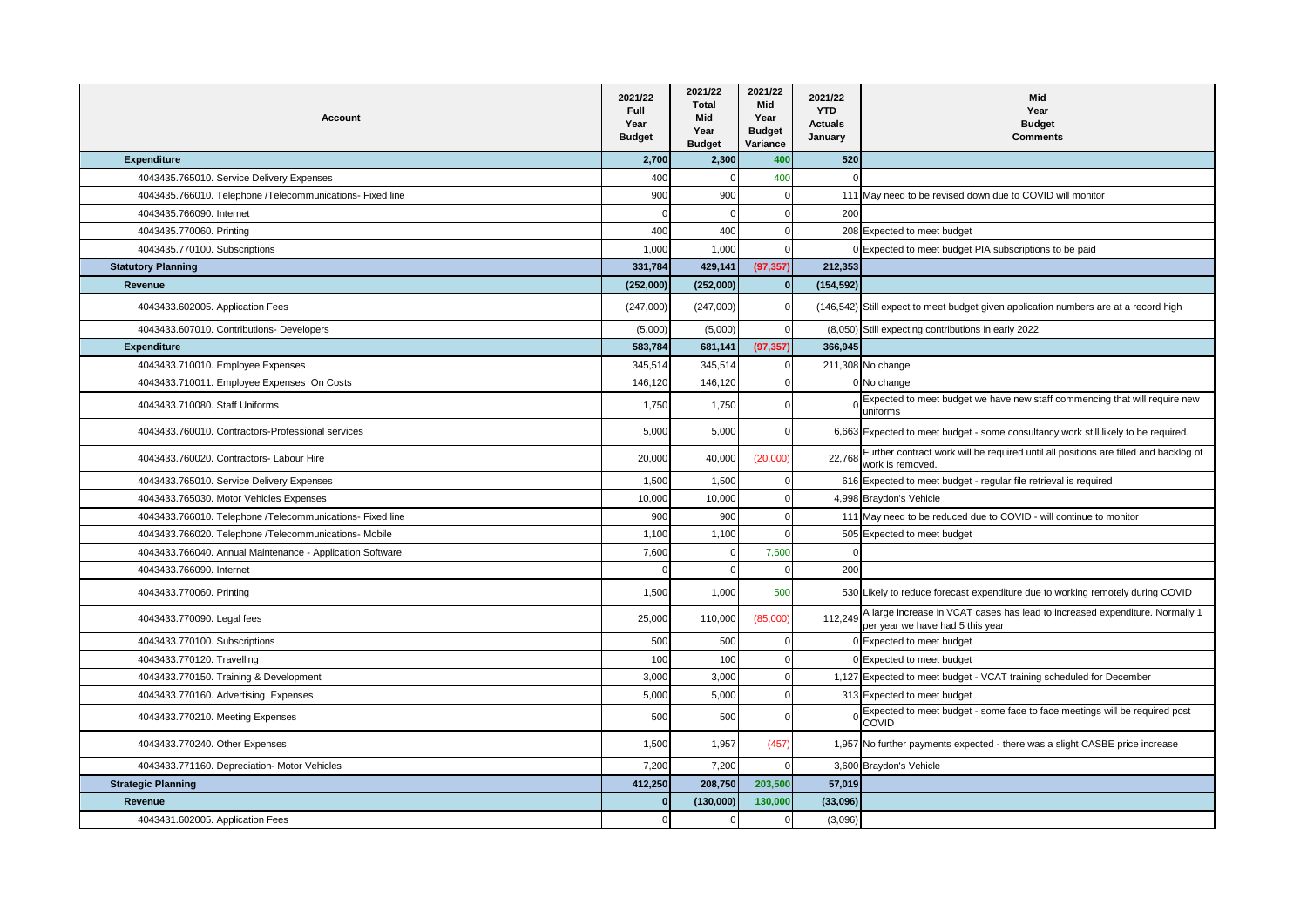| <b>Account</b>                                                             | 2021/22<br>Full<br>Year<br><b>Budget</b> | 2021/22<br>Total<br>Mid<br>Year<br><b>Budget</b> | 2021/22<br><b>Mid</b><br>Year<br><b>Budget</b><br>Variance | 2021/22<br><b>YTD</b><br><b>Actuals</b><br>January | Mid<br>Year<br><b>Budget</b><br><b>Comments</b>                                                                                                                                                |
|----------------------------------------------------------------------------|------------------------------------------|--------------------------------------------------|------------------------------------------------------------|----------------------------------------------------|------------------------------------------------------------------------------------------------------------------------------------------------------------------------------------------------|
| 4043431.606555. Grants NR-OP (State) - Nagambie Growth Plan                |                                          | (130,000)                                        | 130,000                                                    | (30,000)                                           | \$30k c/f from 20/21 + Adjusted \$100k asper David's meeting 20.1.2022                                                                                                                         |
| <b>Expenditure</b>                                                         | 412,250                                  | 338,750                                          | 73,500                                                     | 90,115                                             |                                                                                                                                                                                                |
| 4043431.710010. Employee Expenses                                          | 58,682                                   | 58,682                                           | $\Omega$                                                   |                                                    | 43,786 No change                                                                                                                                                                               |
| 4043431.710011. Employee Expenses On Costs                                 | 24,818                                   | 24,818                                           | $\Omega$                                                   |                                                    | 0 No change                                                                                                                                                                                    |
| 4043431.710080. Staff Uniforms                                             | 450                                      | 150                                              | 300                                                        |                                                    | 0 Some expenditure expected - budget reduced                                                                                                                                                   |
| 4043431.760040. External Consultancies                                     | 280,000                                  | 214,000                                          | 66,000                                                     |                                                    | Reduced to \$214k David's meeting 20.1.2022, Reduced as per discussion 9 Dec<br>31,810 Still expected to meet budget - a number of strategic projects to commence in<br>late 2021 & early 2022 |
| 4043431.765030. Motor Vehicles Expenses                                    | 10,000                                   | 10,000                                           | $\Omega$                                                   |                                                    | 4,998 Gillian's vehicle                                                                                                                                                                        |
| 4043431.766010. Telephone /Telecommunications- Fixed line                  | 900                                      | 300                                              | 600                                                        |                                                    | 111 Budget revised down due to COVID                                                                                                                                                           |
| 4043431.766020. Telephone /Telecommunications- Mobile                      | 100                                      | 200                                              | (100)                                                      |                                                    | 184 Revised up due to employee using mobile during COVID                                                                                                                                       |
| 4043431.766090. Internet                                                   | $\Omega$                                 | $\Omega$                                         | $\Omega$                                                   | 200                                                |                                                                                                                                                                                                |
| 4043431.770060. Printing                                                   | $\Omega$                                 | $\Omega$                                         | $\Omega$                                                   | 279                                                |                                                                                                                                                                                                |
| 4043431.770090. Legal fees                                                 | 20,000                                   | 15,000                                           | 5,000                                                      | 4,145                                              | Revised down - will still likely require legal advice on key strategy docs and<br>planning panels                                                                                              |
| 4043431.770100. Subscriptions                                              | 3,600                                    | 2,400                                            | 1,200                                                      |                                                    | 800 Revised down based on current commitments                                                                                                                                                  |
| 4043431.770150. Training & Development                                     | 1,500                                    | 1,000                                            | 500                                                        |                                                    | 0 Revised down - some training will be required in early 2022                                                                                                                                  |
| 4043431.770160. Advertising Expenses                                       | 5,000                                    | 5,000                                            | $\Omega$                                                   | 202                                                | Budget expected to be meet - a number of consultations will be required in early<br>2022                                                                                                       |
| 4043431.771160. Depreciation- Motor Vehicles                               | 7,200                                    | 7,200                                            | $\Omega$                                                   |                                                    | 3,600 Gillian's vehicle                                                                                                                                                                        |
| <b>Project Delivery</b>                                                    | (6, 158, 219)                            | (7,826,574)                                      | 1,668,355                                                  | (3, 175, 729)                                      |                                                                                                                                                                                                |
| <b>Projects</b>                                                            | (6, 158, 219)                            | (7,826,574)                                      | 1,668,355                                                  | (3, 175, 729)                                      |                                                                                                                                                                                                |
| Revenue                                                                    | (6,716,123)                              | (8,385,678)                                      | 1,669,555                                                  | (3,461,655)                                        |                                                                                                                                                                                                |
| 3035351.606607. Grants NR-CP (State) - Nagambie Rec Netball Court          | (280,000)                                | (280,000)                                        | $\Omega$                                                   |                                                    | 0 No change                                                                                                                                                                                    |
| 3035351.606609. Grants NR-CP (State) - Nagambie Skate Facility             | (25,000)                                 | (25,000)                                         | $\mathbf 0$                                                |                                                    | (25,000) No change                                                                                                                                                                             |
| 3035351.606610. Grants NR-CP (State) - Nagambie Foreshore Walk             | (3,000,000)                              | (3,000,000)                                      | $\Omega$                                                   |                                                    | (2,400,000) No change                                                                                                                                                                          |
| 3035351.606621. Grants NR-CP (State) - Nagambie Rec. Reserve - Facilities  | (200,000)                                | (200,000)                                        | $\mathbf 0$                                                |                                                    | 0 No change                                                                                                                                                                                    |
| 3035351.606623. Grants NR-CP (Commw) - LRCI Infrastructure Funding-Stage 1 | $\Omega$                                 | $\Omega$                                         | $\Omega$                                                   | 36,516                                             |                                                                                                                                                                                                |
| 3035351.606624. Grants NR-CP (Commw) - LRCI Infrastructure Funding-Stage 2 | (621, 555)                               | (1, 243, 110)                                    | 621,555                                                    |                                                    | (621, 555) \$621, 555+ C/f \$621, 555 - Total \$1, 243, 110                                                                                                                                    |
| 3035351.606625. Grants NR-CP (Commw) - Nagambie Locksley Rd Bridge         | (600,000)                                | (600,000)                                        | $\Omega$                                                   |                                                    | 0 No change                                                                                                                                                                                    |
| 3035351.606626. Grants NR-CP (State) - Cinema Seating                      | $\Omega$                                 | (100,000)                                        | 100,000                                                    |                                                    | (100,000) \$100k c/f from 20/21                                                                                                                                                                |
| 3035351.606627. Grants NR-CP (Commw) - LRCI Infrastructure Funding-Stage 3 | (1,439,568)                              | (1,439,568)                                      | $\Omega$                                                   |                                                    | 0 No change                                                                                                                                                                                    |
| 3035351.606628. Grants NR-CP (Commw) - Nagambie Foreshore Walk             | (350,000)                                | (350,000)                                        | $\Omega$                                                   |                                                    | (350,000) No change                                                                                                                                                                            |
| 3035351.606629. Grants NR-CP (State) - Habel Road                          | $\Omega$                                 | (948,000)                                        | 948,000                                                    |                                                    | 0 Hable Project RBV Grant                                                                                                                                                                      |
| 3035351.607015. Contributions - Others                                     | (200,000)                                | (200,000)                                        | $\Omega$                                                   |                                                    | $(1,616)$ No change                                                                                                                                                                            |
| <b>Expenditure</b>                                                         | 557,904                                  | 559,104                                          | (1, 200)                                                   | 285,926                                            |                                                                                                                                                                                                |
| 3035351.710010. Employee Expenses                                          | 353,324                                  | 353,324                                          | $\Omega$                                                   |                                                    | 263,828 No change                                                                                                                                                                              |
| 3035351.710011. Employee Expenses On Costs                                 | 160,980                                  | 160,980                                          | $\Omega$                                                   |                                                    | 0 No change                                                                                                                                                                                    |
| 3035351.710080. Staff Uniforms                                             | 1,000                                    | 1,000                                            | $\Omega$                                                   |                                                    | 0 No change                                                                                                                                                                                    |
| 3035351.720010. Materials and Consumables                                  | 2,500                                    | 2,500                                            | $\Omega$                                                   |                                                    | 0 No change                                                                                                                                                                                    |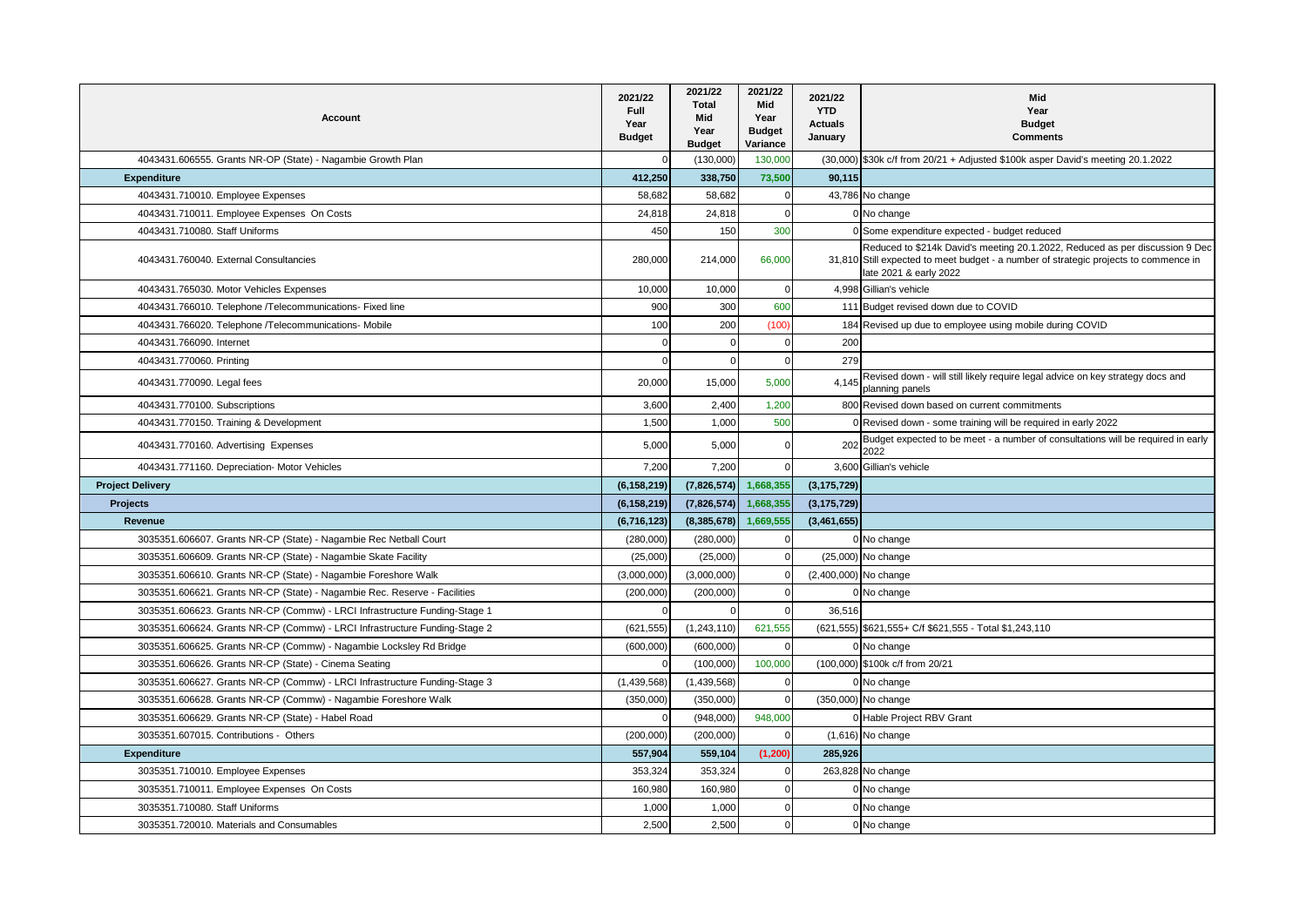| <b>Account</b>                                            | 2021/22<br><b>Full</b><br>Year<br><b>Budget</b> | 2021/22<br><b>Total</b><br>Mid<br>Year<br><b>Budget</b> | 2021/22<br>Mid<br>Year<br><b>Budget</b><br>Variance | 2021/22<br><b>YTD</b><br><b>Actuals</b><br>January | Mid<br>Year<br><b>Budget</b><br><b>Comments</b>                |
|-----------------------------------------------------------|-------------------------------------------------|---------------------------------------------------------|-----------------------------------------------------|----------------------------------------------------|----------------------------------------------------------------|
| 3035351.765030. Motor Vehicles Expenses                   | 20,000                                          | 20,000                                                  | $\Omega$                                            |                                                    | 10,002 Bruce + Snt Project Officer (Mary) Vehicle              |
| 3035351.766010. Telephone /Telecommunications- Fixed line | 900                                             | 600                                                     | 300                                                 |                                                    | 111 No change                                                  |
| 3035351.766020. Telephone /Telecommunications- Mobile     | 1,200                                           | $\mathbf 0$                                             | 1,200                                               | 1,107                                              |                                                                |
| 3035351.766090. Internet                                  | $\mathbf 0$                                     | 300                                                     | (300)                                               |                                                    | 200 Increased to Actual                                        |
| 3035351.770060. Printing                                  | 600                                             | 1,000                                                   | (400)                                               |                                                    | 592 Increase budget to cover increase of projects for delivery |
| 3035351.770080. Postage                                   | $\Omega$                                        | 2,000                                                   | (2,000)                                             |                                                    | 1,236 Increased to actual                                      |
| 3035351.770150. Training & Development                    | 3,000                                           | 3,000                                                   | $\overline{0}$                                      |                                                    | 1,651 No change                                                |
| 3035351.771160. Depreciation- Motor Vehicles              | 14,400                                          | 14,400                                                  | $\Omega$                                            |                                                    | 7,200 Bruce + Snt Project Officer (Mary) Vehicle               |
| <b>Tourism &amp; Community Service</b>                    | 1,503,610                                       | 1,439,833                                               | 63,777                                              | 425,667                                            |                                                                |
| <b>Art and Culture</b>                                    | 67,758                                          | 67,758                                                  | $\bf{0}$                                            | 27,326                                             |                                                                |
| <b>Expenditure</b>                                        | 67,758                                          | 67,758                                                  | $\mathbf{0}$                                        | 27,326                                             |                                                                |
| 5055557.710010. Employee Expenses                         | 31,826                                          | 31,826                                                  | $\Omega$                                            |                                                    | 21,381 No change                                               |
| 5055557.710011. Employee Expenses On Costs                | 13,482                                          | 13,482                                                  | $\overline{0}$                                      |                                                    | 0 No change                                                    |
| 5055557.760010. Contractors-Professional services         | 20,000                                          | 20,000                                                  | $\Omega$                                            |                                                    | 2,434 Will spend by EOFY                                       |
| 5055557.766010. Telephone /Telecommunications- Fixed line | 900                                             | 500                                                     | 400                                                 |                                                    | 111 No change                                                  |
| 5055557.766020. Telephone /Telecommunications- Mobile     | $\Omega$                                        | $\mathbf 0$                                             | $\Omega$                                            | 180                                                |                                                                |
| 5055557.766040. Annual Maintenance - Application Software | $\Omega$                                        | $\mathbf 0$                                             | $\overline{0}$                                      | 1,012                                              |                                                                |
| 5055557.766090. Internet                                  | $\mathbf 0$                                     | 400                                                     | (400)                                               |                                                    | 200 No change                                                  |
| 5055557.770060. Printing                                  | 400                                             | 400                                                     | $\Omega$                                            |                                                    | 208 No change                                                  |
| 5055557.770150. Training & Development                    | 750                                             | 750                                                     | $\Omega$                                            |                                                    | 1,800 No change                                                |
| 5055557.770160. Advertising Expenses                      | 400                                             | 400                                                     | $\Omega$                                            |                                                    | 0 No change                                                    |
| Cinema                                                    | 30,362                                          | 30,362                                                  | $\mathbf{0}$                                        | 11,251                                             |                                                                |
| Revenue                                                   | (25,000)                                        | (10,000)                                                | (15,000)                                            | (2, 237)                                           |                                                                |
| 4047475.610005. Cinema Income                             | (25,000)                                        | (10,000)                                                | (15,000)                                            |                                                    | (2,237) Reduced due to Covid lockdown                          |
| <b>Expenditure</b>                                        | 55,362                                          | 40,362                                                  | 15,000                                              | 13,488                                             |                                                                |
| 4047475.710010. Employee Expenses                         | 10,206                                          | 10,206                                                  | $\Omega$                                            |                                                    | 4,767 No change                                                |
| 4047475.710011. Employee Expenses On Costs                | 4.356                                           | 4,356                                                   | $\Omega$                                            |                                                    | 0 No change                                                    |
| 4047475.710080. Staff Uniforms                            | 300                                             | 300                                                     | $\Omega$                                            |                                                    | 0 No change                                                    |
| 4047475.765010. Service Delivery Expenses                 | 25,000                                          | 15,000                                                  | 10,000                                              |                                                    | 4,663 Reduced as per income drop due to Covid                  |
| 4047475.766010. Telephone /Telecommunications- Fixed line | 1,100                                           | 600                                                     | 500                                                 |                                                    | 111 No change                                                  |
| 4047475.766020. Telephone /Telecommunications- Mobile     | $\Omega$                                        | $\Omega$                                                | $\Omega$                                            | 245                                                |                                                                |
| 4047475.766090. Internet                                  | $\Omega$                                        | 500                                                     | (500)                                               |                                                    | 200 No change                                                  |
| 4047475.770060. Printing                                  | 400                                             | 400                                                     | $\Omega$                                            |                                                    | 254 No change                                                  |
| 4047475.770160. Advertising Expenses                      | 14,000                                          | 9,000                                                   | 5,000                                               |                                                    | 3,247 Reduced as per income drop due to Covid                  |
| Community                                                 | 312,942                                         | 293,042                                                 | 19,900                                              | 168,931                                            |                                                                |
| Revenue                                                   | $\Omega$                                        | (1,200)                                                 | 1,200                                               | (1, 200)                                           |                                                                |
| 5051517.611090. Miscellaneous Income                      | $\Omega$                                        | (1,200)                                                 | 1,200                                               |                                                    | (1,200) 16 Days of Activism Grant                              |
| <b>Expenditure</b>                                        | 312,942                                         | 294,242                                                 | 18,700                                              | 170,131                                            |                                                                |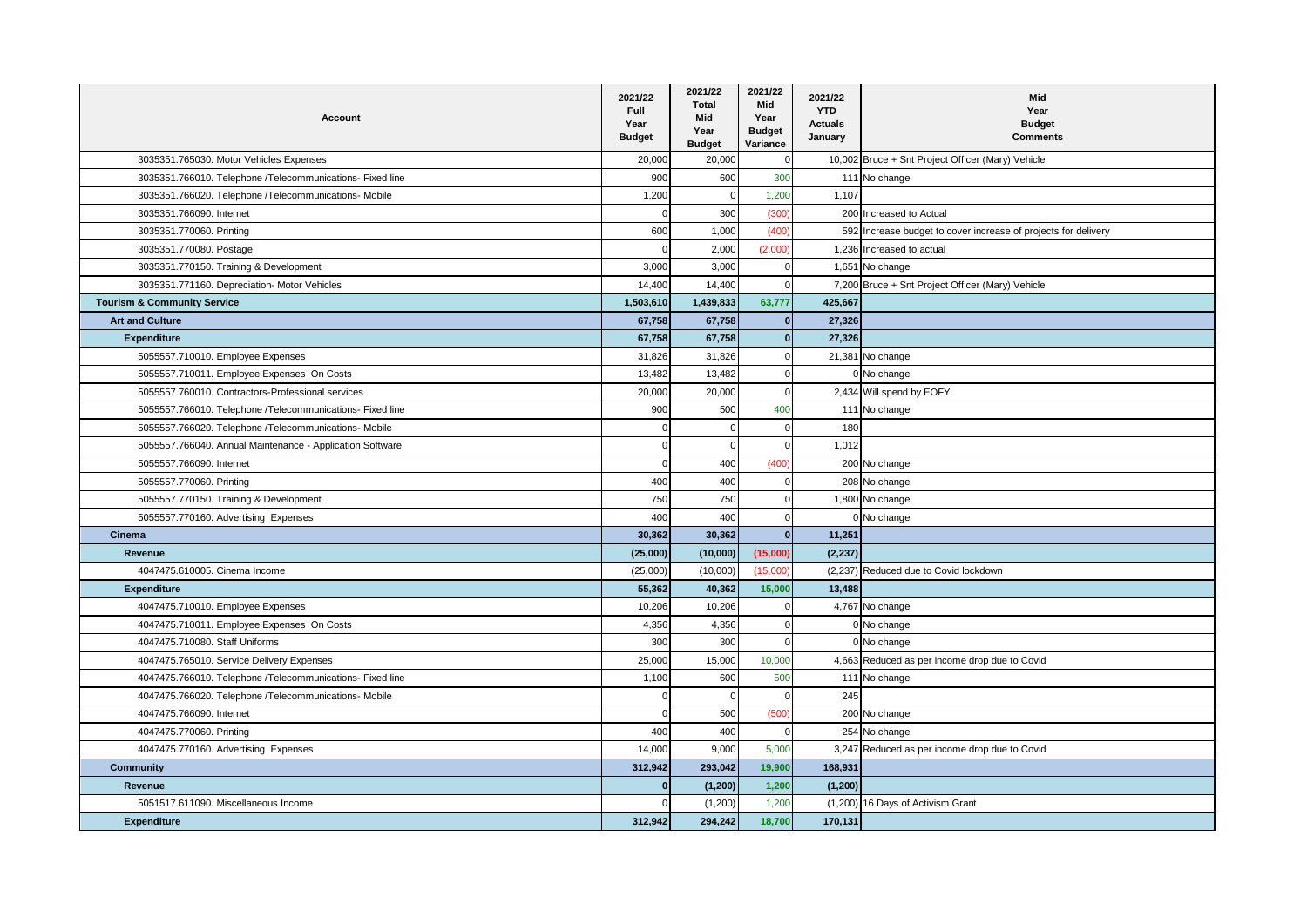| Account                                                                    | 2021/22<br><b>Full</b><br>Year<br><b>Budget</b> | 2021/22<br>Total<br>Mid<br>Year<br><b>Budget</b> | 2021/22<br>Mid<br>Year<br><b>Budget</b><br>Variance | 2021/22<br><b>YTD</b><br><b>Actuals</b><br>January | Mid<br>Year<br><b>Budget</b><br><b>Comments</b>                                                                      |
|----------------------------------------------------------------------------|-------------------------------------------------|--------------------------------------------------|-----------------------------------------------------|----------------------------------------------------|----------------------------------------------------------------------------------------------------------------------|
| 5051517.710010. Employee Expenses                                          | 167,416                                         | 167,416                                          |                                                     |                                                    | 123,996 No staff changes                                                                                             |
| 5051517.710011. Employee Expenses On Costs                                 | 70,826                                          | 70,826                                           | $\Omega$                                            |                                                    | 0 No staff changes                                                                                                   |
| 5051517.710080. Staff Uniforms                                             | 750                                             | 750                                              | $\Omega$                                            |                                                    | 0 No change                                                                                                          |
| 5051517.730100. Other Community Expenses                                   | 16,000                                          | 5,000                                            | 11,000                                              |                                                    | 0 No change, \$11k transferred to Annual Maintenance -System                                                         |
| 5051517.760040. Implementation of Liveability Plan                         | 30,000                                          | 30,000                                           | $\Omega$                                            |                                                    | 18,076 No change                                                                                                     |
| 5051517.765010. Service Delivery Expenses                                  | $\Omega$                                        | $\Omega$                                         | $\Omega$                                            | 11,544                                             |                                                                                                                      |
| 5051517.765012. Service Delivery Expenses - CASI(COVID19)                  | $\Omega$                                        | $\mathbf 0$                                      | $\Omega$                                            | 1,000                                              |                                                                                                                      |
| 5051517.765030. Motor Vehicles Expenses                                    | 10,000                                          | $\Omega$                                         | 10,000                                              |                                                    | 0 No Private vehicle for community                                                                                   |
| 5051517.766010. Telephone /Telecommunications- Fixed line                  | 900                                             | 900                                              | $\Omega$                                            |                                                    | 111 No change                                                                                                        |
| 5051517.766020. Telephone /Telecommunications- Mobile                      | 700                                             | 700                                              | $\Omega$                                            |                                                    | 592 No change                                                                                                        |
| 5051517.766050. Annual Maintenance - Systems                               | $\Omega$                                        | 11,000                                           | (11,000)                                            |                                                    | 11,364 Reallocated from Other Com. Expenses - Smarty Grant Annual Subscription                                       |
| 5051517.766090. Internet                                                   | $\Omega$                                        | $\Omega$                                         | $\Omega$                                            | 200                                                |                                                                                                                      |
| 5051517.770060. Printing                                                   | 3,000                                           | 1,500                                            | 1,500                                               |                                                    | 695 As per actual, transfer \$1.5                                                                                    |
| 5051517.770100. Subscriptions                                              | 2,500                                           | 2,500                                            | $\Omega$                                            |                                                    | 2,476 No change                                                                                                      |
| 5051517.770120. Travelling                                                 | 150                                             | 150                                              | $\Omega$                                            |                                                    | 0 No change                                                                                                          |
| 5051517.770130. Accommodations                                             | 500                                             | 500                                              | $\mathbf 0$                                         |                                                    | 0 No change                                                                                                          |
| 5051517.770150. Training & Development                                     | 2,000                                           | 2,000                                            | $\Omega$                                            |                                                    | 77 No change                                                                                                         |
| 5051517.770160. Advertising Expenses                                       | 1,000                                           | 1,000                                            | $\Omega$                                            |                                                    | Expenditure in this line item of \$2108 needs to be reassigned to pools<br>advertising expense ledger 3031311.770160 |
| 5051517.771160. Depreciation- Motor Vehicles                               | 7,200                                           | $\Omega$                                         | 7,200                                               |                                                    | 0 No Private vehicle for community                                                                                   |
| <b>Community Funding</b>                                                   | 173,000                                         | 169,400                                          | 3,600                                               | 85,886                                             |                                                                                                                      |
| Revenue                                                                    | (2,600)                                         | (3,000)                                          | 400                                                 | (3,000)                                            |                                                                                                                      |
| 5051515.606035. Grants R-OP (State) - DHHS Senior Festival                 | (2,600)                                         | (3,000)                                          | 400                                                 |                                                    | (3,000) Increased funding received this year                                                                         |
| <b>Expenditure</b>                                                         | 175,600                                         | 172,400                                          | 3,200                                               | 88,886                                             |                                                                                                                      |
| 5051515.730080. Childrens Week Program                                     | 2,000                                           | $\Omega$                                         | 2,000                                               |                                                    | 0 Did not submit grant or run program in 2021                                                                        |
| 5051515.730090. Grants Expenses - Senior Citizens                          | 15,000                                          | 15,000                                           | $\Omega$                                            |                                                    | 10,000 No change                                                                                                     |
| 5051515.765010. Service Delivery Expenses - Community Funding              | 156,000                                         | 156,000                                          | $\mathbf 0$                                         |                                                    | 78,035 No change                                                                                                     |
| 5051515.766010. Telephone /Telecommunications- Fixed line                  | 2,200                                           | 1,000                                            | 1,200                                               |                                                    | 443 Savings Trfd to Early Years                                                                                      |
| 5051515.766090. Internet                                                   | $\Omega$                                        | $\Omega$                                         | $\Omega$                                            | 200                                                |                                                                                                                      |
| 5051515.770060. Printing                                                   | 400                                             | 400                                              | $\Omega$                                            |                                                    | 208 No change                                                                                                        |
| <b>Early Years</b>                                                         | 64,398                                          | (38, 382)                                        | 102,780                                             | (89, 261)                                          |                                                                                                                      |
| Revenue                                                                    | (267, 818)                                      | (381,098)                                        | 113,280                                             | (287, 187)                                         |                                                                                                                      |
| 5051511.606010. Grants R-OP (State) - Maternal & Child Health - Universal  | (81, 110)                                       | (81, 110)                                        | $\Omega$                                            |                                                    | (50,990) No change                                                                                                   |
| 5051511.606015. Grants R-OP (State) - Maternal & Child Health - Enhanced   | (114, 610)                                      | (114, 610)                                       | $\Omega$                                            |                                                    | (79,704) No change                                                                                                   |
| 5051511.606016. Grants R-OP (State) - Workforce Support                    | (1,250)                                         | (1,250)                                          | $\mathbf 0$                                         |                                                    | (345) No change                                                                                                      |
| 5051511.606017. Grants R-OP (State) - Sleep and Settling Consults          | (15, 388)                                       | (15, 388)                                        | $\Omega$                                            |                                                    | (10,061) No change                                                                                                   |
| 5051511.606020. Grants R-OP (State) - Kindergarten Central Enrolment Grant | റ                                               | (75,000)                                         | 75,000                                              |                                                    | (75,000) Existing balance is incorrectly c/f to 2021/22                                                              |
| 5051511.606490. Grants R-OP (State) - Supported Play Group                 | (55, 460)                                       | (58, 740)                                        | 3,280                                               |                                                    | (36,088) Updated as per funding agreement                                                                            |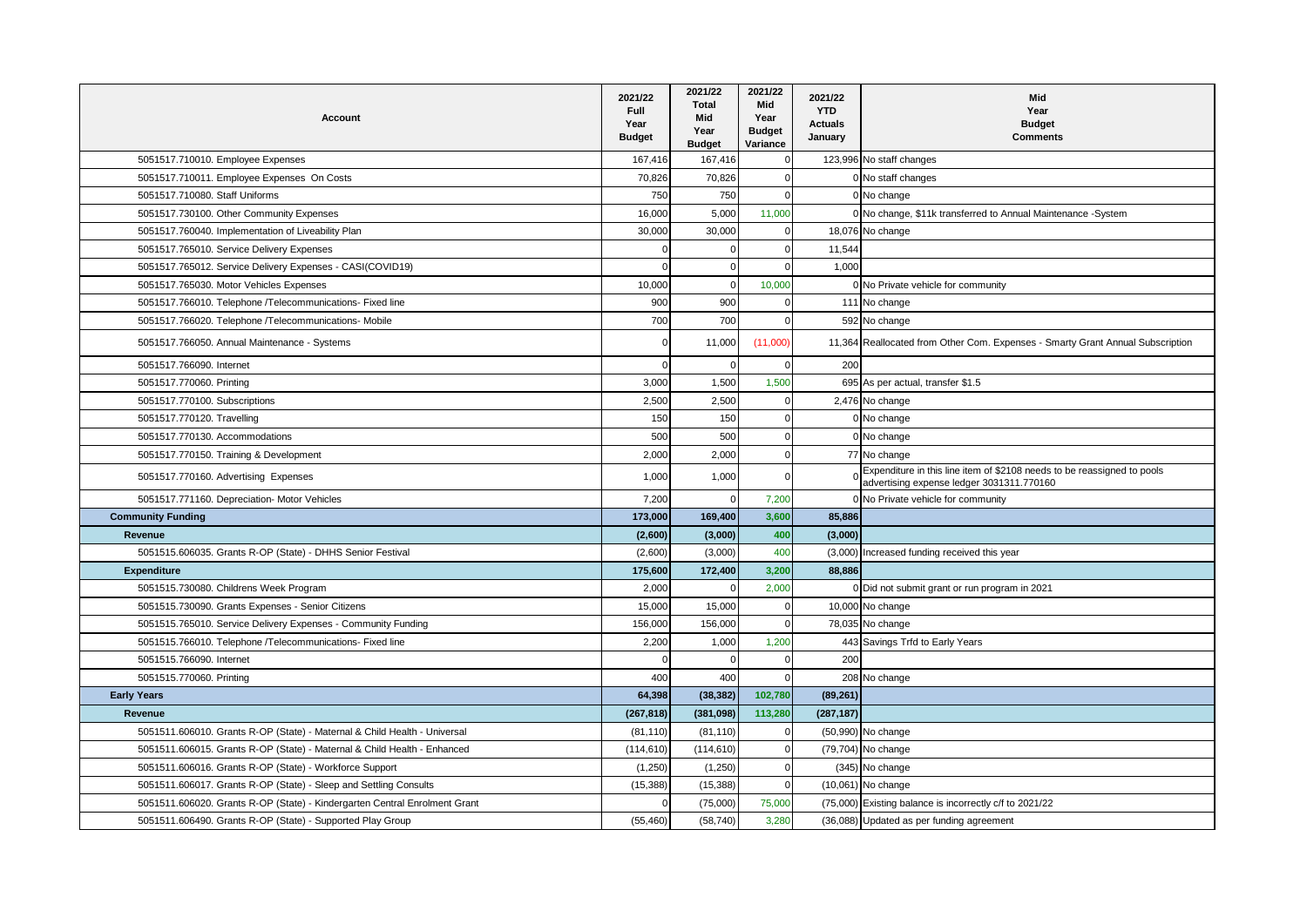| Account                                                                         | 2021/22<br>Full<br>Year<br><b>Budget</b> | 2021/22<br><b>Total</b><br>Mid<br>Year<br><b>Budget</b> | 2021/22<br><b>Mid</b><br>Year<br><b>Budget</b><br>Variance | 2021/22<br><b>YTD</b><br><b>Actuals</b><br>January | Mid<br>Year<br><b>Budget</b><br><b>Comments</b>                                                          |
|---------------------------------------------------------------------------------|------------------------------------------|---------------------------------------------------------|------------------------------------------------------------|----------------------------------------------------|----------------------------------------------------------------------------------------------------------|
| 5051511.606491. Grants NR-OP (State) - Local Planning & Change Management Grant |                                          | (35,000)                                                | 35,000                                                     |                                                    | (35,000) Existing balance is incorrectly c/f to 2021/22                                                  |
| <b>Expenditure</b>                                                              | 332,216                                  | 342,716                                                 | (10, 500)                                                  | 197,925                                            |                                                                                                          |
| 5051511.710010. Employee Expenses                                               | 195,234                                  | 195,234                                                 | $\Omega$                                                   |                                                    | 169,158 No change                                                                                        |
| 5051511.710011. Employee Expenses On Costs                                      | 82,632                                   | 82,632                                                  | $\Omega$                                                   |                                                    | 0 No change                                                                                              |
| 5051511.730100. Other Community Expenses - Early Years                          | 15,000                                   | 7,000                                                   | 8,000                                                      |                                                    | 6,238 Part trfd to Service Delivery Expense                                                              |
| 5051511.760010. Contractors-Professional services                               |                                          | 1,500                                                   | (1,500)                                                    |                                                    | 230 Trfd from saving in Community-Printing                                                               |
| 5051511.760030. Contractors- Others                                             | 6,000                                    | $\Omega$                                                | 6,000                                                      |                                                    | 0 Trfd to Service Delivery Expense                                                                       |
| 5051511.760100. Contractors- Immunisation                                       | 22,000                                   | 22,000                                                  | $\Omega$                                                   |                                                    | 5,478 No change                                                                                          |
| 5051511.765010. Service Delivery Expenses - Early Years                         | $\Omega$                                 | 24,000                                                  | (24,000)                                                   | 10,950                                             | Part trfd from savings in other ledgers + 20% of supported playgroup income<br>need to be in this ledger |
| 5051511.766010. Telephone /Telecommunications- Fixed line                       | 3,600                                    | 2,600                                                   | 1,000                                                      |                                                    | 1,377 No change                                                                                          |
| 5051511.766020. Telephone /Telecommunications- Mobile                           | 1,400                                    | 1,400                                                   | $\Omega$                                                   |                                                    | 863 No change                                                                                            |
| 5051511.766040. Annual Maintenance - Application Software                       | 3,200                                    | 3,200                                                   | 0                                                          |                                                    | 3,143 \$3143 is full amount expected for the year                                                        |
| 5051511.766090. Internet                                                        | $\Omega$                                 | $\Omega$                                                | $\Omega$                                                   | 200                                                |                                                                                                          |
| 5051511.770060. Printing                                                        | 400                                      | 400                                                     | $\Omega$                                                   |                                                    | 289 No change                                                                                            |
| 5051511.770150. Training & Development                                          | 2,250                                    | 2,250                                                   | $\Omega$                                                   |                                                    | 0 No change                                                                                              |
| 5051511.770160. Advertising Expenses                                            | 500                                      | 500                                                     |                                                            |                                                    | No change                                                                                                |
| <b>Regatta Centre</b>                                                           | 3,800                                    | 8,800                                                   | (5,000)                                                    | 1,741                                              |                                                                                                          |
| Revenue                                                                         | (20,000)                                 | (15,000)                                                | (5,000)                                                    | (5, 291)                                           |                                                                                                          |
| 5053532.610060. Regatta Centre Events                                           | (20,000)                                 | (15,000)                                                | (5,000)                                                    |                                                    | (5,291) Reduced due to lockdowns                                                                         |
| <b>Expenditure</b>                                                              | 23,800                                   | 23,800                                                  | $\Omega$                                                   | 7,032                                              |                                                                                                          |
| 5053532.730100. Other Community Expenses                                        | 20,000                                   | 20,000                                                  | C                                                          |                                                    | 5,542 No change                                                                                          |
| 5053532.766010. Telephone /Telecommunications- Fixed line                       | 3,000                                    | 3,000                                                   | $\Omega$                                                   |                                                    | 1,082 No change                                                                                          |
| 5053532.766070. Printers and Photocopying                                       | 400                                      | 400                                                     | $\Omega$                                                   |                                                    | No change                                                                                                |
| 5053532.766090. Internet                                                        | $\Omega$                                 | $\Omega$                                                |                                                            | 200                                                |                                                                                                          |
| 5053532.770060. Printing                                                        | 400                                      | 400                                                     | $\Omega$                                                   |                                                    | 208 No change                                                                                            |
| <b>Swimming Pools</b>                                                           | 314,900                                  | 341,500                                                 | (26, 600)                                                  | 174,376                                            |                                                                                                          |
| Revenue                                                                         | (10, 300)                                | (10, 300)                                               | $\mathbf{0}$                                               | $\mathbf{0}$                                       |                                                                                                          |
| 3031311.610073. Swimming Pool fees                                              | (10, 300)                                | (10, 300)                                               | $\Omega$                                                   |                                                    | Fees have gone up this season but entrance numbers variable                                              |
| <b>Expenditure</b>                                                              | 325,200                                  | 351,800                                                 | (26, 600)                                                  | 174,376                                            |                                                                                                          |
| 3031311.720010. Materials and Consumables                                       | 5,800                                    | 5,800                                                   | $\Omega$                                                   |                                                    | 3,798 no change                                                                                          |
| 3031311.720150. Swimming Pools-Operating Costs                                  | 309,000                                  | 339,400                                                 | (30, 400)                                                  |                                                    | 164,712 Increase in cost of Belgravia Fees \$339407.66 exact figure                                      |
| 3031311.760010. Contractors-Professional services                               | $\Omega$                                 |                                                         | $\Omega$                                                   | 1,260                                              |                                                                                                          |
| 3031311.766010. Telephone /Telecommunications- Fixed line                       | 2,000                                    | 2,000                                                   | $\Omega$                                                   |                                                    | 774 No charge                                                                                            |
| 3031311.766020. Telephone /Telecommunications- Mobile                           | $\Omega$                                 | $\Omega$                                                | C                                                          | 188                                                |                                                                                                          |
| 3031311.766090. Internet                                                        |                                          |                                                         | $\Omega$                                                   | 200                                                |                                                                                                          |
| 3031311.770060. Printing                                                        | 400                                      | 600                                                     | (200)                                                      |                                                    | 445 new signs needed to be printed for each pool                                                         |
| 3031311.770090. Legal fees                                                      | $\cap$                                   | $\Omega$                                                | C                                                          | 891                                                |                                                                                                          |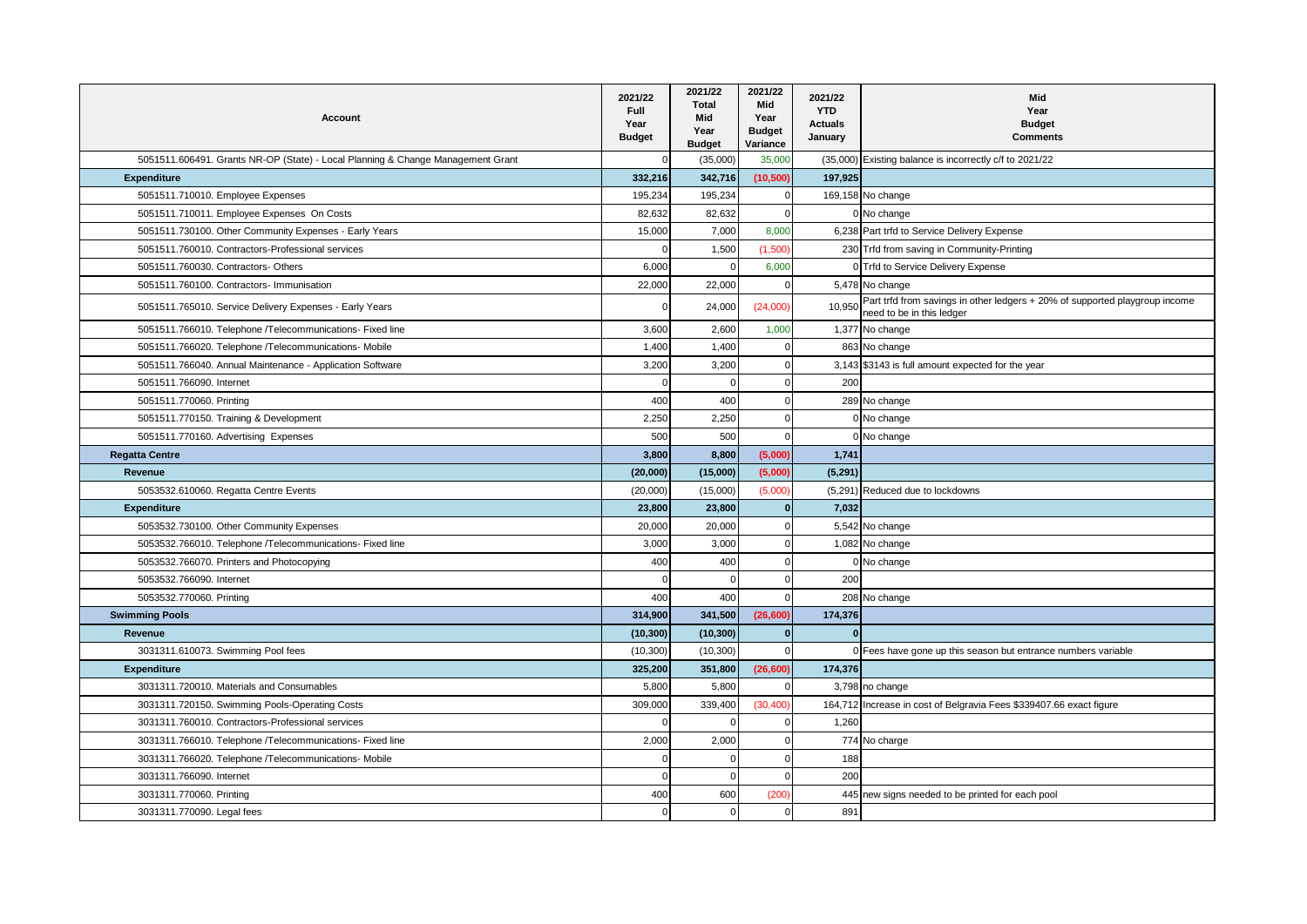| <b>Account</b>                                                                          | 2021/22<br>Full<br>Year<br><b>Budget</b> | 2021/22<br><b>Total</b><br>Mid<br>Year<br><b>Budget</b> | 2021/22<br><b>Mid</b><br>Year<br><b>Budget</b><br>Variance | 2021/22<br><b>YTD</b><br><b>Actuals</b><br>January | Mid<br>Year<br><b>Budget</b><br><b>Comments</b>                                                                                         |
|-----------------------------------------------------------------------------------------|------------------------------------------|---------------------------------------------------------|------------------------------------------------------------|----------------------------------------------------|-----------------------------------------------------------------------------------------------------------------------------------------|
| 3031311.770160. Advertising Expenses                                                    | 8,000                                    | 4,000                                                   | 4,000                                                      | 2,108                                              | \$2000 of costs to come in from community ledger for tender advertising. Then<br>advertising will predominately be a cost of contractor |
| <b>Visitor Economy</b>                                                                  | 437,076                                  | 436,716                                                 | 360                                                        | 6,679                                              |                                                                                                                                         |
| Revenue                                                                                 | (19, 100)                                | (204, 460)                                              | 185,360                                                    | (219, 704)                                         |                                                                                                                                         |
| 5055551.606490. Grants-Others                                                           | (15,000)                                 |                                                         | (15,000)                                                   |                                                    | (16,000) What is this - TO REVIEW                                                                                                       |
| 5055551.606556. Grants NR-OP (State) - LG Outdoor Eating & Entertainment Package        | -0                                       | (200,000)                                               | 200,000                                                    |                                                    | (200,000) Received on 23.11.2021                                                                                                        |
| 5055551.607015. Contributions - Others                                                  |                                          | (360)                                                   | 360                                                        |                                                    | (360) As per actual                                                                                                                     |
| 5055551.610055. Merchandise income                                                      | (1,600)                                  | (1,600)                                                 | $\Omega$                                                   |                                                    | $(1, 141)$ No change                                                                                                                    |
| 5055551.610080. Miscellaneous Fees and Charges                                          | (2,500)                                  | (2,500)                                                 |                                                            |                                                    | $(2,204)$ No change                                                                                                                     |
| <b>Expenditure</b>                                                                      | 456,176                                  | 641,176                                                 | (185,000)                                                  | 226,383                                            |                                                                                                                                         |
| 5055551.710010. Employee Expenses                                                       | 192.362                                  | 192,362                                                 | $\Omega$                                                   |                                                    | 159,464 No change                                                                                                                       |
| 5055551.710011. Employee Expenses On Costs                                              | 81,314                                   | 81,314                                                  | $\Omega$                                                   |                                                    | 0 No change                                                                                                                             |
| 5055551.710080. Staff Uniforms                                                          | 1,000                                    | 1,000                                                   | $\Omega$                                                   |                                                    | No change                                                                                                                               |
| 5055551.710090. Casual Staff Special Events                                             | 5,000                                    | 5,000                                                   | $\Omega$                                                   |                                                    | No change                                                                                                                               |
| 5055551.720010. Materials and Consumables                                               | 15,000                                   | $\Omega$                                                | 15,000                                                     |                                                    | Nil.                                                                                                                                    |
| 5055551.730020. V.I.C Operations Expenses                                               | 18,500                                   | 18,500                                                  | $\Omega$                                                   |                                                    | 6,478 Euroa VIC rent and cleaning                                                                                                       |
| 5055551.730100. Other Community Expenses                                                | 52,300                                   | 52,300                                                  | $\Omega$                                                   |                                                    | 27,893 No change                                                                                                                        |
| 5055551.760010. Contractors-Professional services                                       |                                          | $\Omega$                                                |                                                            |                                                    | 10,000 Wrong Ledger - Reallocate actual to Steve or Molly                                                                               |
| 5055551.765010. Service Delivery Expenses                                               | 46,000                                   | 46,000                                                  | $\Omega$                                                   |                                                    | 4,009 RTB allocation.                                                                                                                   |
| 5055551.765030. Motor Vehicles Expenses                                                 | 10,000                                   | 10,000                                                  |                                                            |                                                    | 4,998 Manager Art & Community (Claire) vehicle                                                                                          |
| 5055551.765101. Service Delivering Expenses - LG Outdoor Eating & Entertainment Package | $\Omega$                                 | 200,000                                                 | (200,000)                                                  |                                                    | 5,000 As per grant received                                                                                                             |
| 5055551.766010. Telephone /Telecommunications- Fixed line                               | 2,100                                    | 2,100                                                   | $\Omega$                                                   |                                                    | 1,079 No change                                                                                                                         |
| 5055551.766020. Telephone /Telecommunications- Mobile                                   | 1,100                                    | 1,100                                                   | $\Omega$                                                   |                                                    | 698 No change                                                                                                                           |
| 5055551.766090. Internet                                                                | - 0                                      | - 0                                                     | $\Omega$                                                   | 200                                                |                                                                                                                                         |
| 5055551.770060. Printing                                                                | 800                                      | 800                                                     | $\Omega$                                                   |                                                    | 333 No change                                                                                                                           |
| 5055551.770150. Training & Development                                                  | 3,500                                    | 3,500                                                   | $\Omega$                                                   |                                                    | 929 No change                                                                                                                           |
| 5055551.770160. Advertising Expenses                                                    | 20,000                                   | 20,000                                                  |                                                            |                                                    | 1,703 No change                                                                                                                         |
| 5055551.771160. Depreciation- Motor Vehicles                                            | 7,200                                    | 7,200                                                   | $\Omega$                                                   |                                                    | 3,600 Manager Art & Community (Claire) vehicle                                                                                          |
| Youth                                                                                   | 99,374                                   | 130,637                                                 | (31, 263)                                                  | 38,737                                             |                                                                                                                                         |
| Revenue                                                                                 | (97, 166)                                | (90, 903)                                               | (6, 263)                                                   | (62, 785)                                          |                                                                                                                                         |
| 5051513.606020. Grants R-OP (State) - Youth Week                                        | (2,000)                                  | (2,000)                                                 | $\Omega$                                                   |                                                    | 0 No change                                                                                                                             |
| 5051513.606025. Grants R-OP (State) - Youth FreeZa                                      | (24, 500)                                | (24, 500)                                               | $\Omega$                                                   |                                                    | (12,250) No change                                                                                                                      |
| 5051513.606030. Grants R-OP (State) - VicRoads L2P                                      | (34,000)                                 | (27, 737)                                               | (6, 263)                                                   |                                                    | (13,868) Funding amount reduced due to reduced number of learners                                                                       |
| 5051513.606490. Grants R-OP (State) - Engage Youth                                      | (36,666)                                 | (36, 666)                                               | $\Omega$                                                   |                                                    | (36,667) No change                                                                                                                      |
| <b>Expenditure</b>                                                                      | 196,540                                  | 221,540                                                 | (25,000)                                                   | 101,522                                            |                                                                                                                                         |
| 5051513.710010. Employee Expenses                                                       | 71,254                                   | 71,254                                                  | $\Omega$                                                   |                                                    | 52,908 No change                                                                                                                        |
| 5051513.710011. Employee Expenses On Costs                                              | 30,136                                   | 30,136                                                  | $\Omega$                                                   |                                                    | No change                                                                                                                               |
| 5051513.710080. Staff Uniforms                                                          | 750                                      | 750                                                     |                                                            | O                                                  | No change                                                                                                                               |